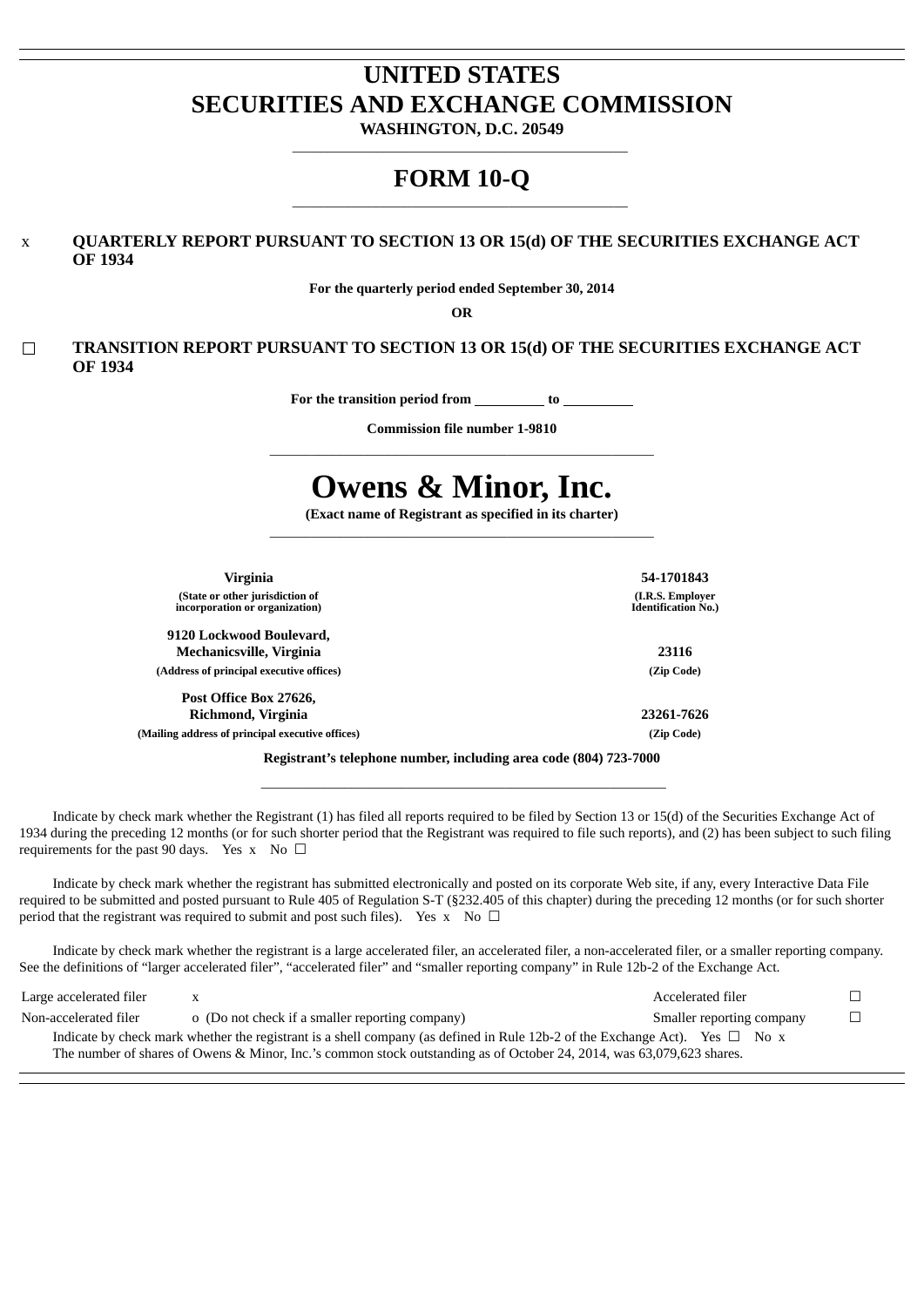# **Owens & Minor, Inc. and Subsidiaries Index**

# **Part I. Financial [Information](#page-1-0) Page**

<span id="page-1-0"></span>

| Item 1.        | <b>Financial Statements</b>                                                                               | $\overline{3}$  |
|----------------|-----------------------------------------------------------------------------------------------------------|-----------------|
|                | <u>Consolidated Statements of Income—Three and Nine Months Ended September 30, 2014 and 2013</u>          |                 |
|                | Consolidated Statements of Comprehensive Income—Three and Nine Months Ended September 30, 2014 and 2013   |                 |
|                | Consolidated Balance Sheets-September 30, 2014 and December 31, 2013                                      |                 |
|                | <u>Consolidated Statements of Cash Flows—Nine Months Ended September 30, 2014 and 2013</u>                | $6\phantom{1}6$ |
|                | <u>Consolidated Statements of Changes in Equity—Nine Months Ended September 30, 2014 and 2013</u>         |                 |
|                | <b>Notes to Consolidated Financial Statements</b>                                                         | 8               |
| Item 2.        | Management's Discussion and Analysis of Financial Condition and Results of Operations                     | 23              |
| Item 3.        | Quantitative and Qualitative Disclosures About Market Risk                                                | <u>30</u>       |
| Item 4.        | <b>Controls and Procedures</b>                                                                            | <u>30</u>       |
|                | <b>Part II. Other Information</b>                                                                         |                 |
| <b>Item 1.</b> | <b>Legal Proceedings</b>                                                                                  | 31              |
| Item 1A.       | <b>Risk Factors</b>                                                                                       | 31              |
| Item 2.        | <b>Unregistered Sales of Equity Securities, Use of Proceeds and Issuer Purchases of Equity Securities</b> | 31              |
| Item 6.        | <b>Exhibits</b>                                                                                           | 33              |
|                |                                                                                                           |                 |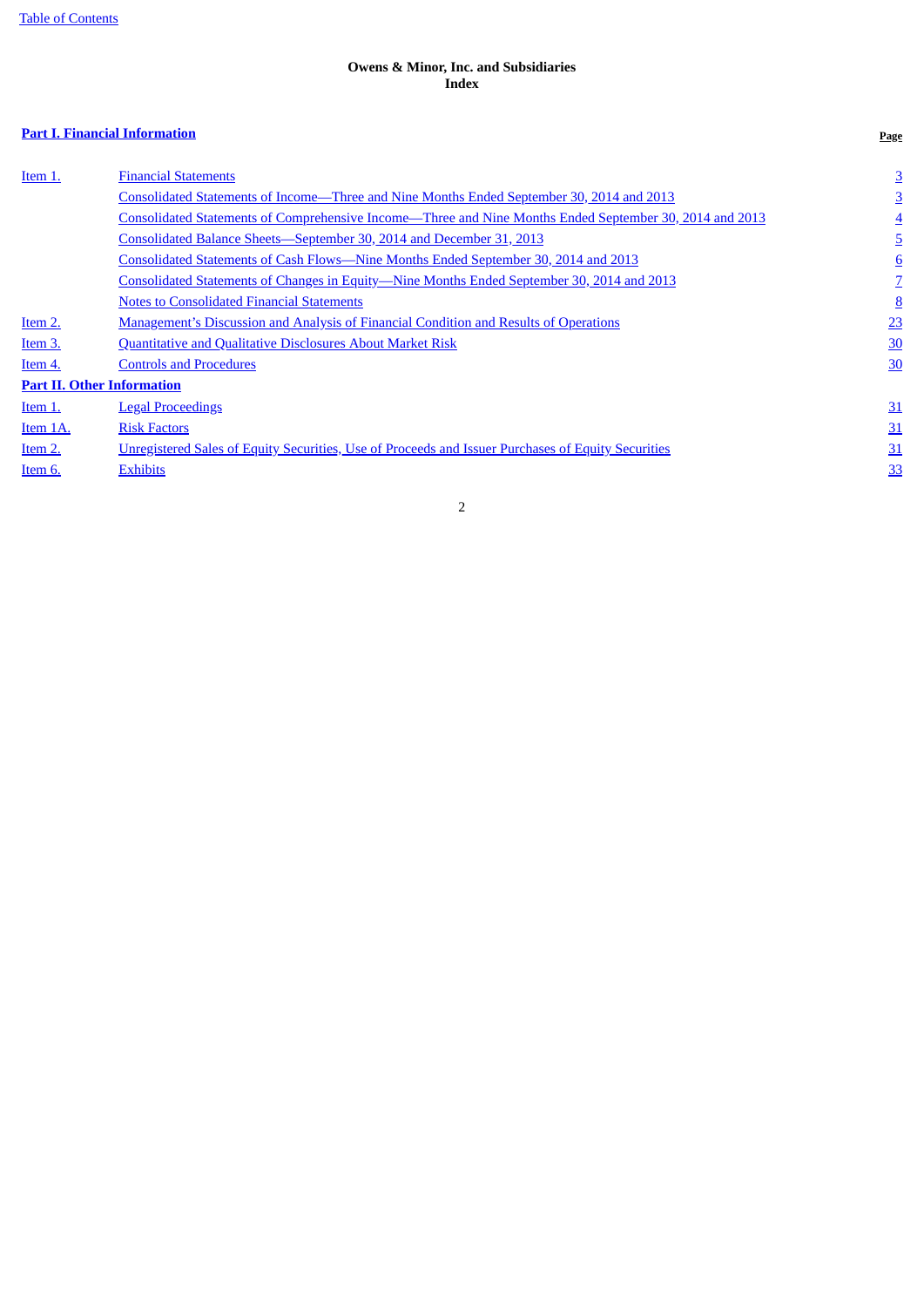<span id="page-2-1"></span><span id="page-2-0"></span>**Item 1. Financial Statements**

## **Owens & Minor, Inc. and Subsidiaries Consolidated Statements of Income** *(unaudited)*

|                                                      | <b>Three Months Ended</b><br>September 30, |                | <b>Nine Months Ended</b><br>September 30, |               |           |                |           |
|------------------------------------------------------|--------------------------------------------|----------------|-------------------------------------------|---------------|-----------|----------------|-----------|
| (in thousands, except per share data)                | 2014                                       |                | 2013                                      |               | 2014      | 2013           |           |
| Net revenue                                          | \$<br>2,386,126                            | $\mathbb{S}$   | 2,270,547                                 | \$.           | 6,948,365 | $\mathfrak{S}$ | 6,753,008 |
| Cost of goods sold                                   | 2,093,643                                  |                | 1,997,218                                 |               | 6,092,413 |                | 5,927,196 |
| Gross margin                                         | 292,483                                    |                | 273,329                                   |               | 855,952   |                | 825,812   |
| Selling, general and administrative expenses         | 231,377                                    |                | 211,344                                   |               | 682,825   |                | 641,613   |
| Acquisition-related and exit and realignment charges | 13,957                                     |                | 2,747                                     |               | 24,813    |                | 5,395     |
| Depreciation and amortization                        | 13,841                                     |                | 12,441                                    |               | 41,597    |                | 37,347    |
| Other operating income, net                          | (2,069)                                    |                | (2, 418)                                  |               | (12,046)  |                | (5,693)   |
| <b>Operating earnings</b>                            | 35,377                                     |                | 49,215                                    |               | 118,763   |                | 147,150   |
| Interest expense, net                                | 4,304                                      |                | 3,389                                     |               | 10,893    |                | 9,835     |
| Loss on early retirement of debt                     | 14,890                                     |                |                                           |               | 14,890    |                |           |
| Income before income taxes                           | 16,183                                     |                | 45,826                                    |               | 92,980    |                | 137,315   |
| Income tax provision                                 | 9,028                                      |                | 17,856                                    |               | 40,464    |                | 54,374    |
| Net income                                           | \$<br>7,155                                | \$             | 27,970                                    | \$            | 52,516    | \$             | 82,941    |
| Net income per common share:                         |                                            |                |                                           |               |           |                |           |
| <b>Basic</b>                                         | \$<br>0.11                                 | $\mathfrak{S}$ | 0.44                                      | <sup>\$</sup> | 0.84      | \$             | 1.31      |
| Diluted                                              | \$<br>0.11                                 | \$             | 0.44                                      | \$            | 0.84      | \$             | 1.31      |
| Cash dividends per common share                      | \$<br>0.25                                 | \$             | 0.24                                      | \$            | 0.75      | $\mathbb{S}$   | 0.72      |

<span id="page-2-2"></span>See accompanying notes to consolidated financial statements.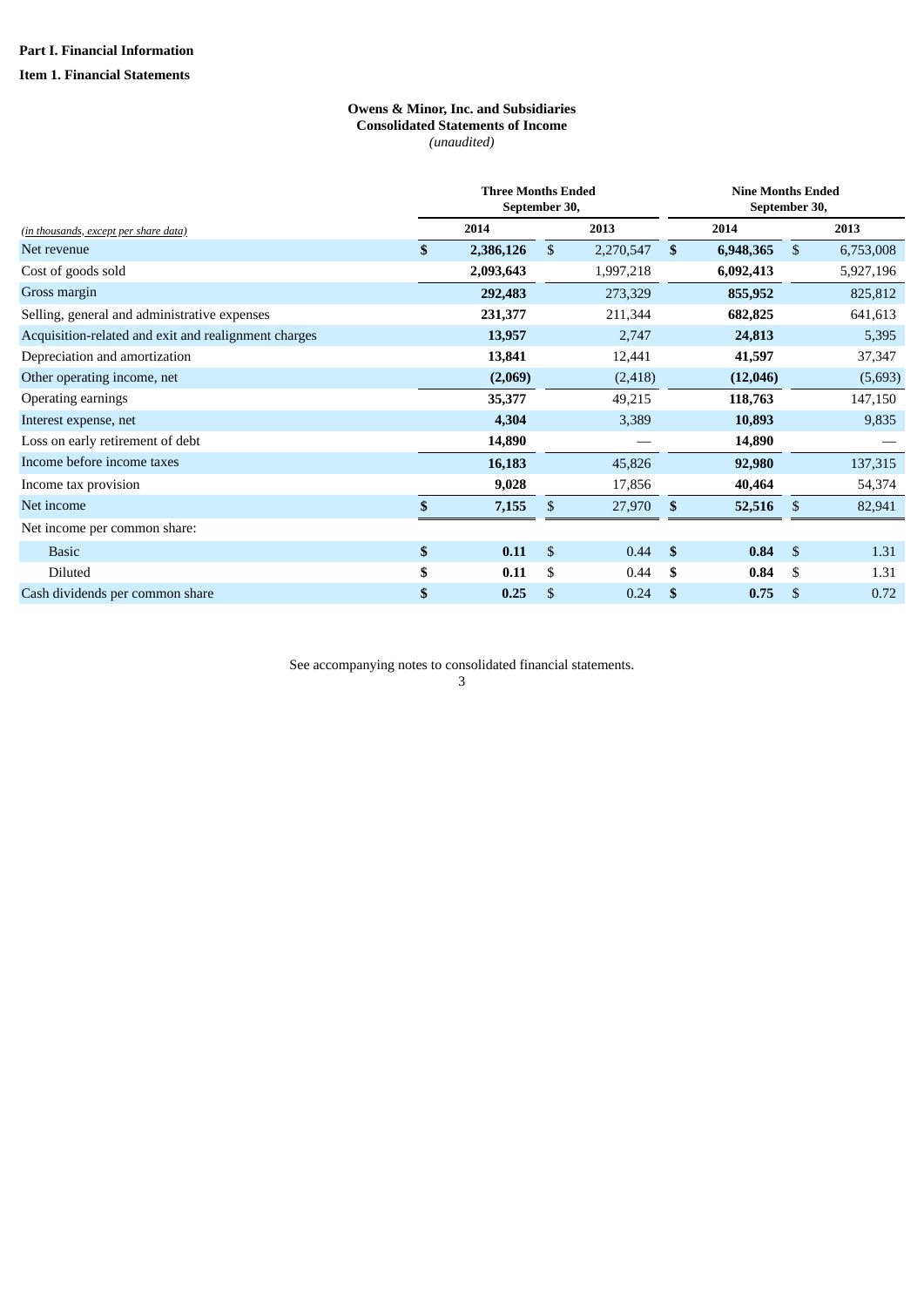# **Owens & Minor, Inc. and Subsidiaries Consolidated Statements of Comprehensive Income** *(unaudited)*

|                                                                                                                                |                   | <b>Three Months Ended</b><br>September 30, | <b>Nine Months Ended</b> | September 30, |
|--------------------------------------------------------------------------------------------------------------------------------|-------------------|--------------------------------------------|--------------------------|---------------|
| (in thousands)                                                                                                                 | 2014              | 2013                                       | 2014                     | 2013          |
| Net income                                                                                                                     | 7,155<br><b>S</b> | 27.970<br>-S                               | 52,516<br>-S             | 82,941<br>-S  |
| Other comprehensive income (loss), net of tax:                                                                                 |                   |                                            |                          |               |
| Currency translation adjustments (net of income tax of \$0 in<br>2014 and \$1,072 and \$533 in 2013)                           | (16,796)          | 8,340                                      | (16, 899)                | 2,196         |
| Change in unrecognized net periodic pension costs (net of<br>income tax of \$57 and \$245 in 2014 and \$134 and \$400 in 2013) | 132               | 208                                        | 351                      | 625           |
| Other (net of income tax of \$56 and \$72 in 2014 and \$8 and \$24<br>in $2013$ )                                              | (133)             |                                            | (127)                    | (24)          |
| Total other comprehensive income (loss), net of tax                                                                            | (16,797)          | 8,549                                      | (16, 675)                | 2,797         |
| Comprehensive income (loss)                                                                                                    | (9,642)           | 36,519                                     | 35,841                   | 85,738        |

<span id="page-3-0"></span>See accompanying notes to consolidated financial statements.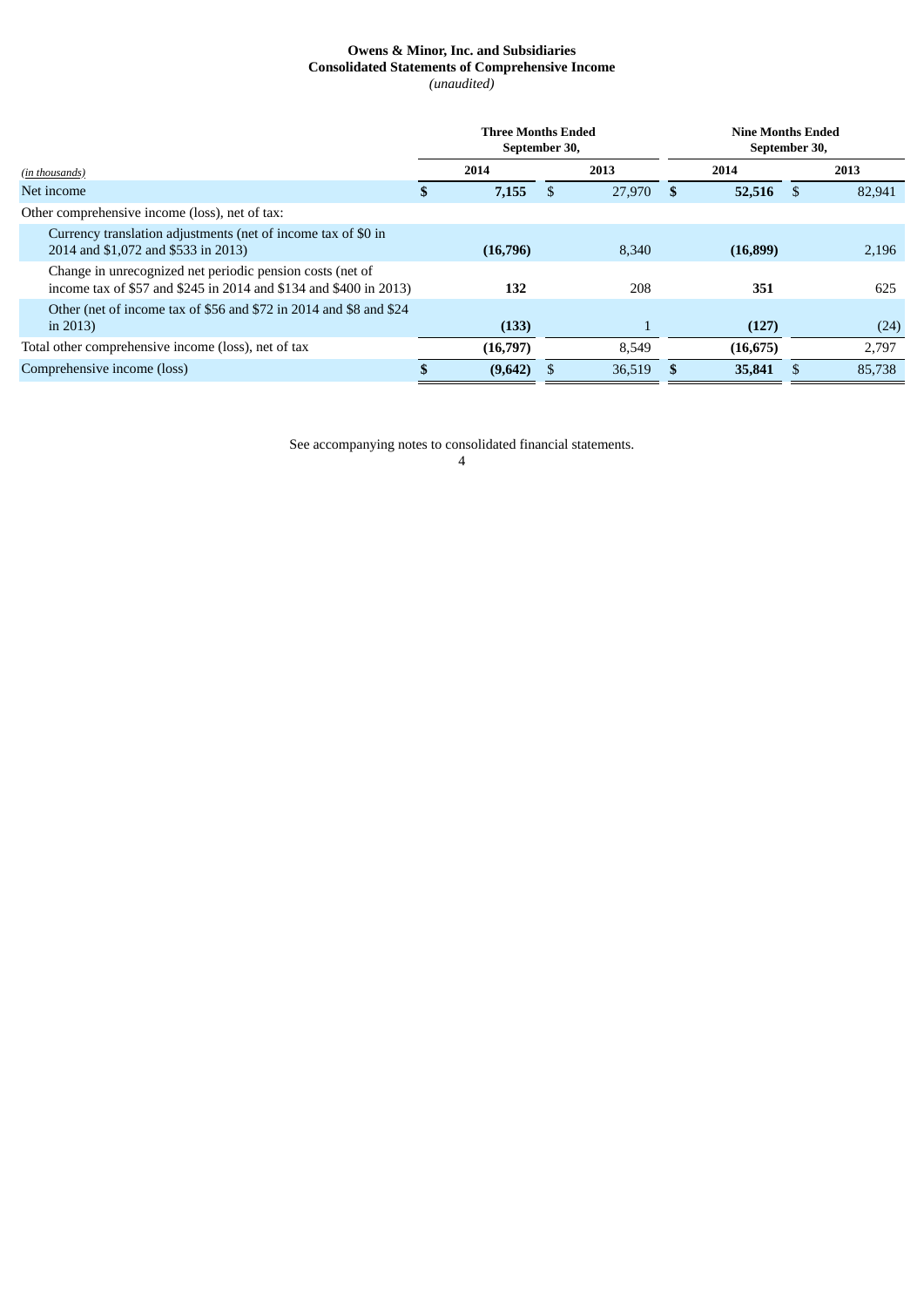# **Owens & Minor, Inc. and Subsidiaries Consolidated Balance Sheets** *(unaudited)*

|                                                                                                                                           | September 30,<br>2014 |           |              | December 31, |
|-------------------------------------------------------------------------------------------------------------------------------------------|-----------------------|-----------|--------------|--------------|
| (in thousands, except per share data)                                                                                                     |                       |           |              | 2013         |
| <b>Assets</b>                                                                                                                             |                       |           |              |              |
| <b>Current assets</b>                                                                                                                     |                       |           |              |              |
| Cash and cash equivalents                                                                                                                 | \$                    | 610,147   | \$           | 101,905      |
| Accounts and notes receivable, net of allowances of \$15,067 and \$15,030                                                                 |                       | 590,140   |              | 572,854      |
| Merchandise inventories                                                                                                                   |                       | 834,476   |              | 771,663      |
| Other current assets                                                                                                                      |                       | 295,441   |              | 279,510      |
| <b>Total current assets</b>                                                                                                               |                       | 2,330,204 |              | 1,725,932    |
| Property and equipment, net of accumulated depreciation of \$157,331 and \$137,526                                                        |                       | 203,955   |              | 191,961      |
| Goodwill                                                                                                                                  |                       | 274,533   |              | 275,439      |
| Intangible assets, net                                                                                                                    |                       | 36,457    |              | 40,406       |
| Other assets, net                                                                                                                         |                       | 98,749    |              | 90,304       |
| <b>Total assets</b>                                                                                                                       | \$                    | 2,943,898 | \$           | 2,324,042    |
| <b>Liabilities and equity</b>                                                                                                             |                       |           |              |              |
| <b>Current liabilities</b>                                                                                                                |                       |           |              |              |
| Current portion of long-term debt                                                                                                         | \$                    | 202,401   | \$           | 2,428        |
| Accounts payable                                                                                                                          |                       | 692,616   |              | 643,872      |
| Accrued payroll and related liabilities                                                                                                   |                       | 28,709    |              | 23,296       |
| Deferred income taxes                                                                                                                     |                       | 39,406    |              | 41,613       |
| Other accrued liabilities                                                                                                                 |                       | 315,581   |              | 277,970      |
| <b>Total current liabilities</b>                                                                                                          |                       | 1,278,713 |              | 989,179      |
| Long-term debt, excluding current portion                                                                                                 |                       | 563,882   |              | 213,815      |
| Deferred income taxes                                                                                                                     |                       | 41,725    |              | 43,727       |
| Other liabilities                                                                                                                         |                       | 52,054    |              | 52,278       |
| <b>Total liabilities</b>                                                                                                                  |                       | 1,936,374 |              | 1,298,999    |
| <b>Commitments and contingencies</b>                                                                                                      |                       |           |              |              |
| <b>Equity</b>                                                                                                                             |                       |           |              |              |
| Owens & Minor, Inc. shareholders' equity:                                                                                                 |                       |           |              |              |
| Preferred stock, par value \$100 per share, authorized - 10,000 shares, Series A Participating Cumulative<br>Preferred Stock: none issued |                       |           |              |              |
| Common stock, par value \$2 per share; authorized - 200,000 shares; issued and outstanding - 63,080<br>shares and 63,096 shares           |                       | 126,159   |              | 126,193      |
| Paid-in capital                                                                                                                           |                       | 200,961   |              | 196,605      |
| Retained earnings                                                                                                                         |                       | 687,511   |              | 691,547      |
| Accumulated other comprehensive income (loss)                                                                                             |                       | (7, 107)  |              | 9,568        |
| Total Owens & Minor, Inc. shareholders' equity                                                                                            |                       | 1,007,524 |              | 1,023,913    |
| Noncontrolling interest                                                                                                                   |                       |           |              | 1,130        |
| <b>Total equity</b>                                                                                                                       |                       | 1,007,524 |              | 1,025,043    |
| <b>Total liabilities and equity</b>                                                                                                       | \$                    | 2,943,898 | $\mathbb{S}$ | 2,324,042    |

<span id="page-4-0"></span>See accompanying notes to consolidated financial statements.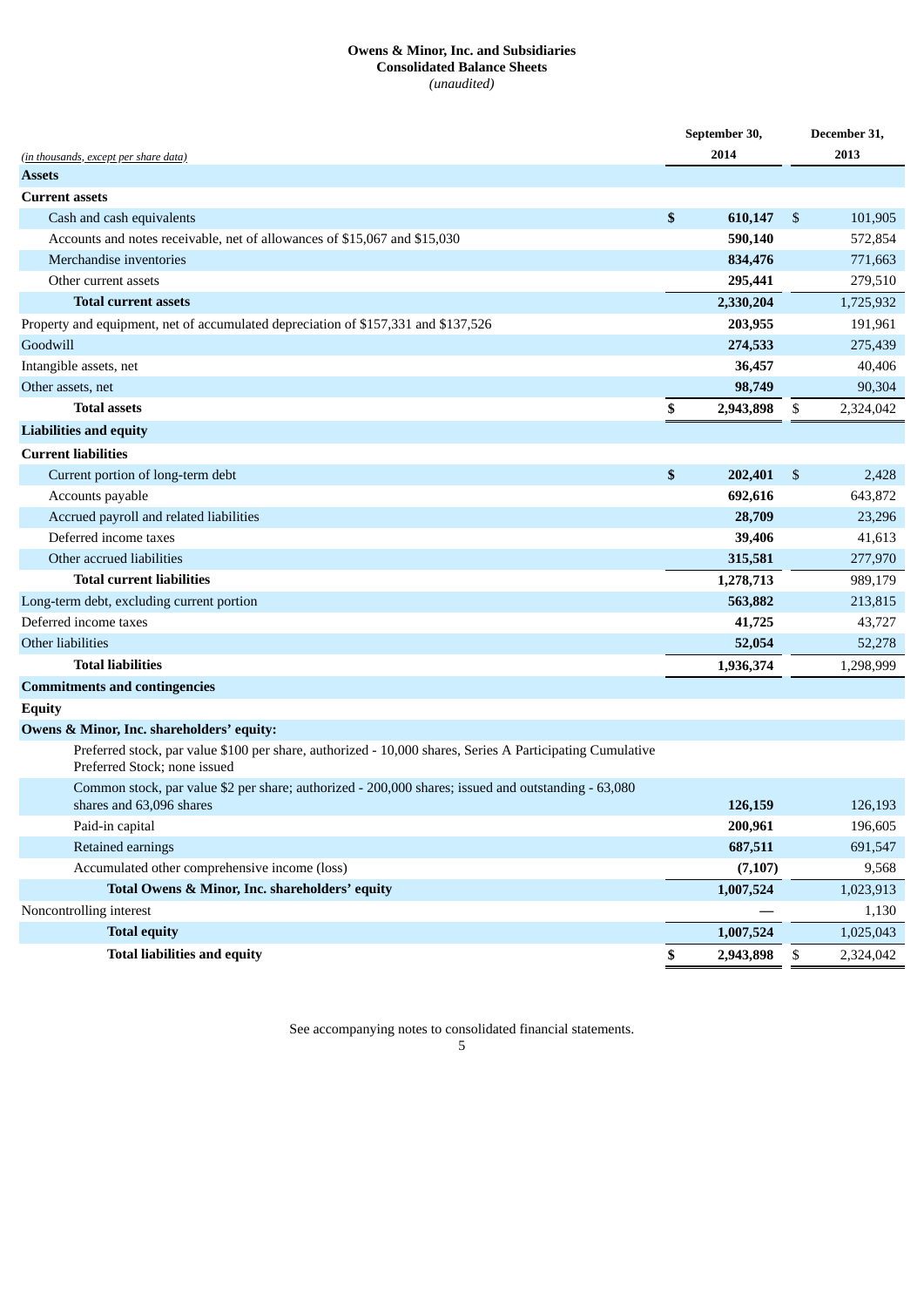# **Owens & Minor, Inc. and Subsidiaries Consolidated Statements of Cash Flows** *(unaudited)*

|                                                                               | <b>Nine Months Ended</b><br>September 30, |              |           |  |  |  |
|-------------------------------------------------------------------------------|-------------------------------------------|--------------|-----------|--|--|--|
| (in thousands)                                                                | 2014                                      |              | 2013      |  |  |  |
| <b>Operating activities:</b>                                                  |                                           |              |           |  |  |  |
| Net income                                                                    | \$<br>52,516                              | \$           | 82,941    |  |  |  |
| Adjustments to reconcile net income to cash provided by operating activities: |                                           |              |           |  |  |  |
| Depreciation and amortization                                                 | 41,597                                    |              | 37,347    |  |  |  |
| Loss on early retirement of debt                                              | 14,890                                    |              |           |  |  |  |
| Share-based compensation expense                                              | 6,136                                     |              | 5,162     |  |  |  |
| Provision for losses on accounts and notes receivable                         | (356)                                     |              | 179       |  |  |  |
| Deferred income tax (benefit) expense                                         | (7, 387)                                  |              | 8,424     |  |  |  |
| Changes in operating assets and liabilities:                                  |                                           |              |           |  |  |  |
| Accounts and notes receivable                                                 | (21, 456)                                 |              | (20,703)  |  |  |  |
| Merchandise inventories                                                       | (63, 883)                                 |              | (23,690)  |  |  |  |
| Accounts payable                                                              | 54,634                                    |              | 93,950    |  |  |  |
| Net change in other assets and liabilities                                    | 3,131                                     |              | (21, 285) |  |  |  |
| Other, net                                                                    | 1,322                                     |              | (1,159)   |  |  |  |
| <b>Cash provided by operating activities</b>                                  | 81,144                                    |              | 161,166   |  |  |  |
| <b>Investing activities:</b>                                                  |                                           |              |           |  |  |  |
| Additions to property and equipment                                           | (36, 169)                                 |              | (25, 144) |  |  |  |
| Additions to computer software and intangible assets                          | (17,988)                                  |              | (20, 361) |  |  |  |
| Proceeds from sale of investment                                              | 1,937                                     |              |           |  |  |  |
| Proceeds from sale of property and equipment                                  | 151                                       |              | 2,020     |  |  |  |
| <b>Cash used for investing activities</b>                                     | (52,069)                                  |              | (43, 485) |  |  |  |
| <b>Financing activities:</b>                                                  |                                           |              |           |  |  |  |
| Long-term debt borrowings                                                     | 547,693                                   |              |           |  |  |  |
| Cash dividends paid                                                           | (47, 335)                                 |              | (45, 587) |  |  |  |
| Repurchases of common stock                                                   | (9, 934)                                  |              | (15,701)  |  |  |  |
| Excess tax benefits related to share-based compensation                       | 514                                       |              | 733       |  |  |  |
| Proceeds from exercise of stock options                                       | 1,180                                     |              | 4,821     |  |  |  |
| Purchase of noncontrolling interest                                           | (1,500)                                   |              |           |  |  |  |
| Debt issuance costs                                                           | (4, 178)                                  |              |           |  |  |  |
| Other, net                                                                    | (5,671)                                   |              | (6,769)   |  |  |  |
| Cash provided by (used for) financing activities                              | 480,769                                   |              | (62, 503) |  |  |  |
| Effect of exchange rate changes on cash and cash equivalents                  | (1,602)                                   |              | 723       |  |  |  |
| Net increase in cash and cash equivalents                                     | 508,242                                   |              | 55,901    |  |  |  |
| Cash and cash equivalents at beginning of period                              | 101,905                                   |              | 97,888    |  |  |  |
| Cash and cash equivalents at end of period                                    | \$<br>610,147                             | $\mathbb{S}$ | 153,789   |  |  |  |
| Supplemental disclosure of cash flow information:                             |                                           |              |           |  |  |  |
| Income taxes paid, net                                                        | \$<br>65,140                              | \$           | 51,567    |  |  |  |
| Interest paid                                                                 | \$<br>8,417                               | \$           | 7,926     |  |  |  |

<span id="page-5-0"></span>See accompanying notes to consolidated financial statements.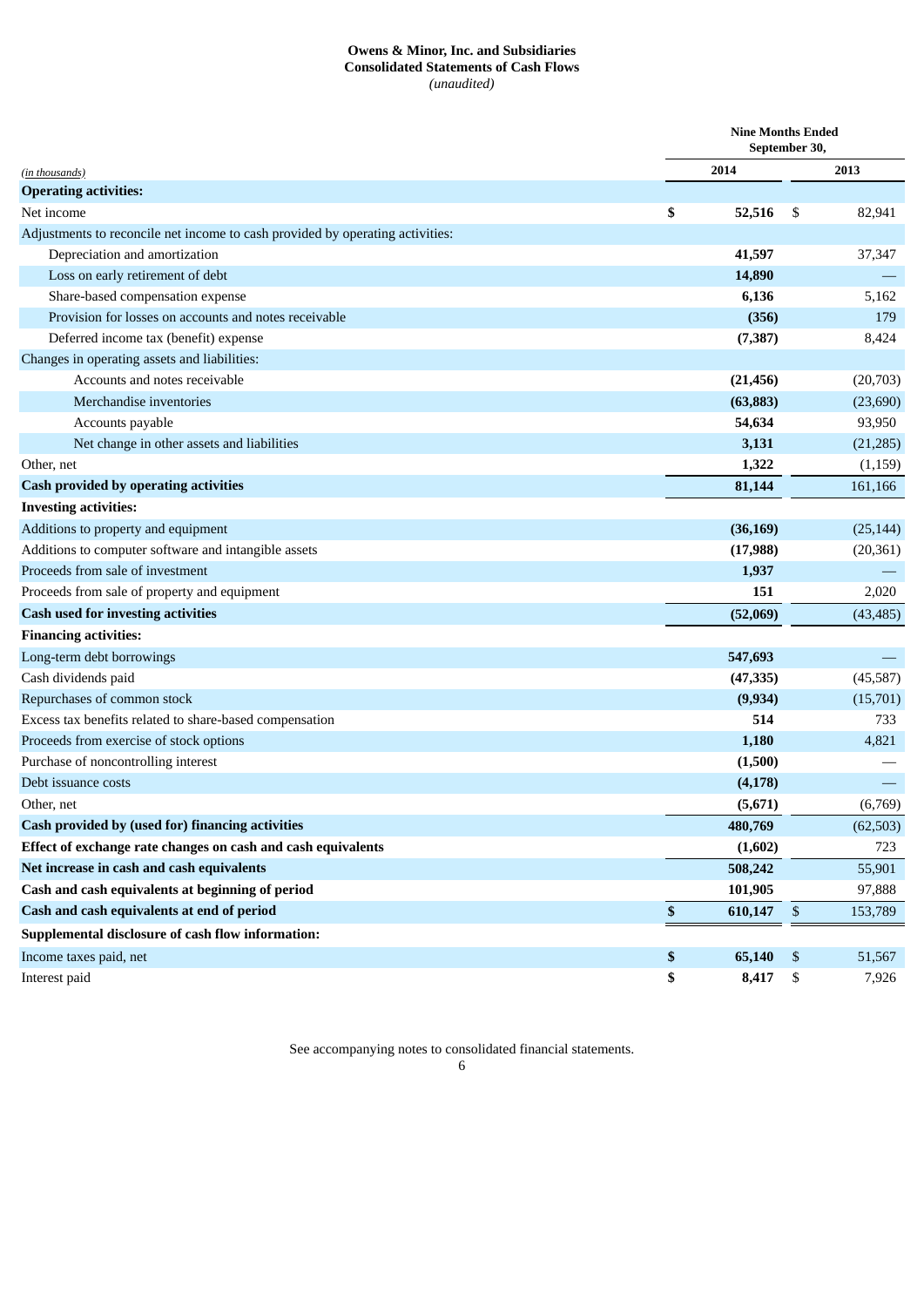# **Owens & Minor, Inc. and Subsidiaries Consolidated Statements of Changes in Equity** *(unaudited)*

|                                                          | Owens & Minor, Inc. Shareholders' Equity |    |                                           |                |                    |    |                                    |    |                                                                      |                |                                   |              |                               |
|----------------------------------------------------------|------------------------------------------|----|-------------------------------------------|----------------|--------------------|----|------------------------------------|----|----------------------------------------------------------------------|----------------|-----------------------------------|--------------|-------------------------------|
| (in thousands, except per share data)                    | Common<br><b>Shares</b><br>Outstanding   |    | Common<br><b>Stock</b><br>(\$2 par value) |                | Paid-In<br>Capital |    | <b>Retained</b><br><b>Earnings</b> |    | <b>Accumulated</b><br>Other<br><b>Comprehensive Income</b><br>(Loss) |                | Noncontrolling<br><b>Interest</b> |              | <b>Total</b><br><b>Equity</b> |
| Balance December 31, 2012                                | 63,271                                   | \$ | 126,544                                   | \$             | 187,394            | \$ | 658,994                            | \$ | (406)                                                                | $\mathfrak{s}$ | 1,130                             | $\mathbb{S}$ | 973,656                       |
| Net income                                               |                                          |    |                                           |                |                    |    | 82,941                             |    |                                                                      |                |                                   |              | 82,941                        |
| Other comprehensive income                               |                                          |    |                                           |                |                    |    |                                    |    | 2,797                                                                |                |                                   |              | 2,797                         |
| Dividends declared (\$0.72 per share)                    |                                          |    |                                           |                |                    |    | (45, 466)                          |    |                                                                      |                |                                   |              | (45, 466)                     |
| Shares repurchased and retired                           | (471)                                    |    | (942)                                     |                |                    |    | (14,758)                           |    |                                                                      |                |                                   |              | (15,700)                      |
| Share-based compensation expense, exercises<br>and other | 362                                      |    | 724                                       |                | 7,368              |    |                                    |    |                                                                      |                |                                   |              | 8,092                         |
| Balance September 30, 2013                               | 63,162                                   | \$ | 126,326                                   | $\mathfrak{S}$ | 194,762            | \$ | 681,711                            | \$ | 2,391                                                                | $\mathcal{S}$  | 1,130                             |              | 1,006,320                     |
|                                                          |                                          |    |                                           |                |                    |    |                                    |    |                                                                      |                |                                   |              |                               |
| Balance December 31, 2013                                | 63,096                                   | \$ | 126,193                                   | \$             | 196,605            | \$ | 691,547                            | \$ | 9,568                                                                | $\mathfrak{s}$ | 1,130                             | \$           | 1,025,043                     |
| Net income                                               |                                          |    |                                           |                |                    |    | 52,516                             |    |                                                                      |                |                                   |              | 52,516                        |
| Other comprehensive loss                                 |                                          |    |                                           |                |                    |    |                                    |    | (16, 675)                                                            |                |                                   |              | (16, 675)                     |
| Dividends declared (\$0.75 per share)                    |                                          |    |                                           |                |                    |    | (47,201)                           |    |                                                                      |                |                                   |              | (47,201)                      |
| Shares repurchased and retired                           | (291)                                    |    | (583)                                     |                |                    |    | (9,351)                            |    |                                                                      |                |                                   |              | (9, 934)                      |
| Share-based compensation expense, exercises<br>and other | 275                                      |    | 549                                       |                | 5,051              |    |                                    |    |                                                                      |                |                                   |              | 5,600                         |
| Purchase of noncontrolling interest                      |                                          |    |                                           |                | (695)              |    |                                    |    |                                                                      |                | (1, 130)                          |              | (1,825)                       |
| <b>Balance September 30, 2014</b>                        | 63,080                                   | S  | 126,159                                   | \$             | 200,961            | S  | 687,511                            | \$ | (7, 107)                                                             | -S             |                                   |              | 1,007,524                     |

<span id="page-6-0"></span>See accompanying notes to consolidated financial statements.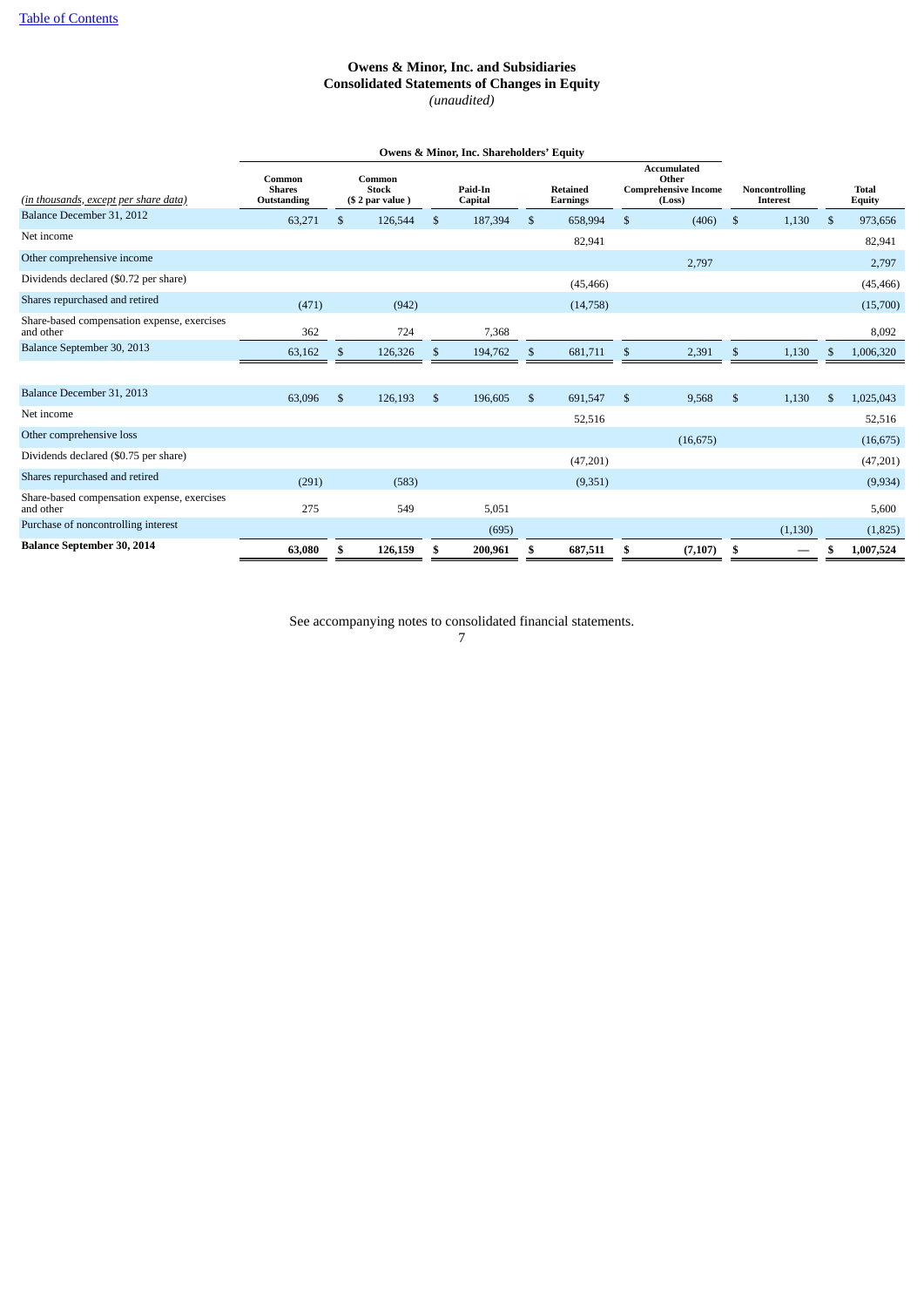# **Owens & Minor, Inc. and Subsidiaries Notes to Consolidated Financial Statements** *(unaudited)*

*(in thousands, unless otherwise indicated)*

#### **Note 1—Basis of Presentation and Use of Estimates**

#### *Basis of Presentation*

The accompanying unaudited consolidated financial statements include the accounts of Owens & Minor, Inc. and the subsidiaries it controls (we, us, or our) and contain all adjustments (which are comprised only of normal recurring accruals and use of estimates) necessary to conform with U.S. generally accepted accounting principles (GAAP). During the second quarter of 2014, we purchased the remaining outside stockholder's interest in a consolidated subsidiary that was partially owned. Therefore we do not present a noncontrolling interest as a component of equity as of September 30, 2014. All significant intercompany accounts and transactions have been eliminated. The results of operations for interim periods are not necessarily indicative of the results expected for the full year.

#### *Reclassification and Correction*

Certain prior year amounts have been reclassified to conform to current year presentation. In addition, after completing a review of customer contracts in the International segment in the fourth quarter of 2013, we determined a net presentation of revenues for certain contracts is more representative of the customer arrangement. Certain amounts in the prior period statement of income were revised to reflect this net presentation of revenues. As a result, prior year net revenue and cost of goods sold each decreased by \$34.1 million for the three month period and \$94.0 million for the nine month period ended September 30, 2013. The change did not affect cash flows, gross margin, operating earnings or net income in 2013.

#### *Use of Estimates*

The preparation of consolidated financial statements in conformity with GAAP requires us to make assumptions and estimates that affect reported amounts and related disclosures. Actual results may differ from these estimates.

#### **Note 2—Fair Value**

The carrying amounts of cash and cash equivalents, accounts receivable, financing receivables, accounts payable and financing payables included in the consolidated balance sheets approximate fair value due to the short-term nature of these instruments. The fair value of long-term debt is estimated based on quoted market prices or dealer quotes for the identical liability when traded as an asset in an active market (Level 1) or, if quoted market prices or dealer quotes are not available, on the borrowing rates currently available for loans with similar terms, credit ratings and average remaining maturities (Level 2). See Note 7 for the fair value of long-term debt.

#### **Note 3—Financing Receivables and Payables**

At September 30, 2014 and December 31, 2013, we had financing receivables of \$186.8 million and \$198.5 million and related payables of \$163.4 million and \$165.3 million outstanding under our order-to-cash program and product financing arrangements, which were included in other current assets and other current liabilities, respectively, in the consolidated balance sheets.

#### **Note 4—Goodwill and Intangible Assets**

The following table summarizes the changes in the carrying amount of goodwill through September 30, 2014:

|                                                 | <b>Domestic</b><br>Segment | <b>International</b><br>Segment | <b>Total</b> |
|-------------------------------------------------|----------------------------|---------------------------------|--------------|
| Carrying amount of goodwill, December 31, 2013  | 248,498                    | 26.941                          | 275,439      |
| Currency translation adjustments                |                            | (906)                           | (906)        |
| Carrying amount of goodwill, September 30, 2014 | 248,498                    | 26,035                          | 274,533      |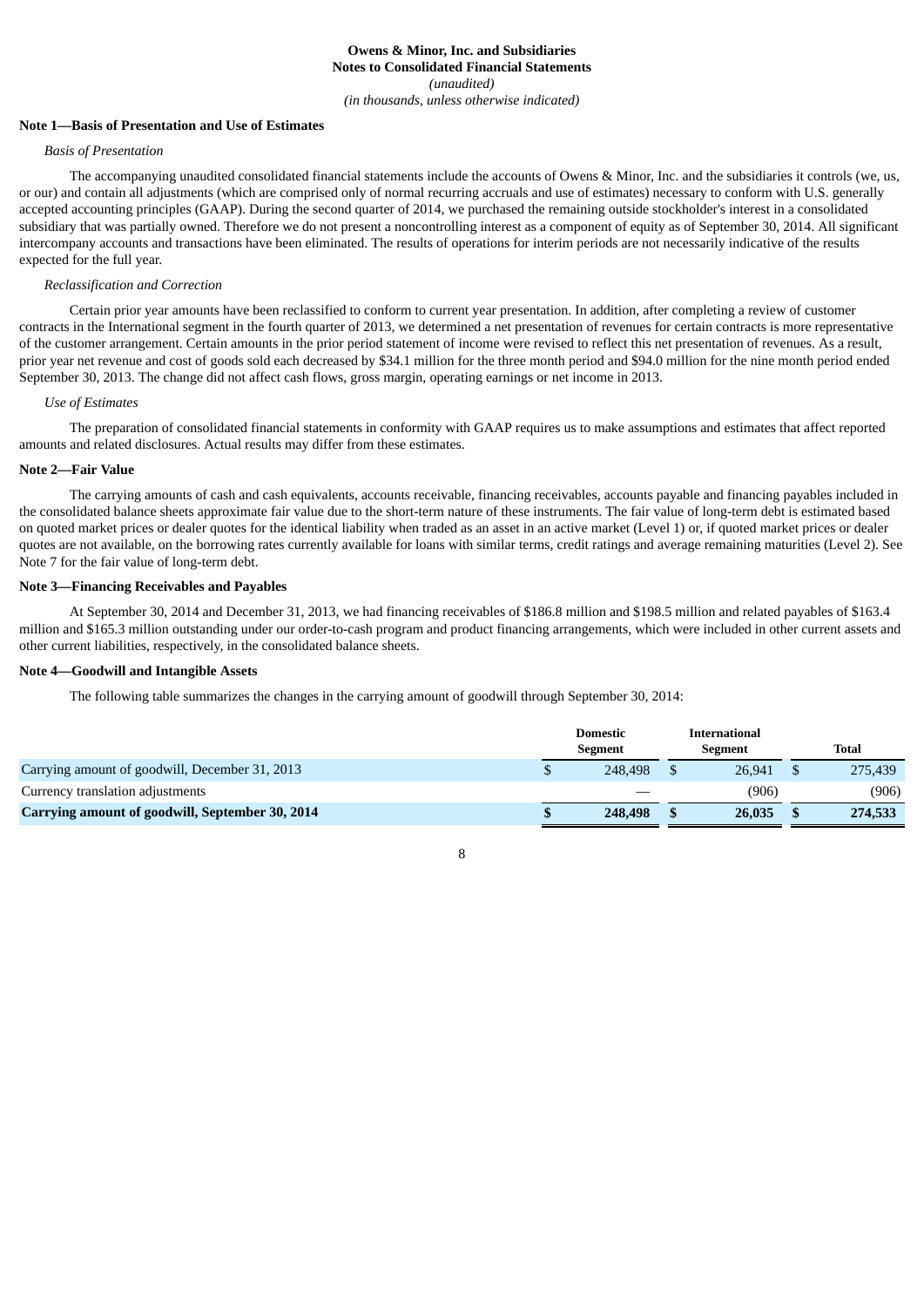Intangible assets at September 30, 2014, and December 31, 2013, were as follows:

|                          |                                  | September 30, 2014 |                             |       | <b>December 31, 2013</b>         |          |    |                             |  |
|--------------------------|----------------------------------|--------------------|-----------------------------|-------|----------------------------------|----------|----|-----------------------------|--|
|                          | Customer<br><b>Relationships</b> |                    | Other<br><b>Intangibles</b> |       | Customer<br><b>Relationships</b> |          |    | Other<br><b>Intangibles</b> |  |
|                          |                                  |                    |                             |       |                                  |          |    |                             |  |
| Gross intangible assets  |                                  | 50,995             |                             | 3,805 |                                  | 51,544   | \$ | 3,933                       |  |
| Accumulated amortization |                                  | (17,706)           |                             | (636) |                                  | (14,281) |    | (790)                       |  |
| Net intangible assets    |                                  | 33,289             |                             | 3,169 |                                  | 37,263   | S  | 3,143                       |  |

At September 30, 2014, \$16.3 million in net intangible assets were held in the Domestic segment and \$20.1 million were held in the International segment. Amortization expense for intangible assets was \$1.1 million and \$0.7 million for the three months ended September 30, 2014 and 2013 and \$3.4 million and \$2.7 million for the nine months ended September 30, 2014 and 2013.

Based on the current carrying value of intangible assets subject to amortization, estimated amortization expense is \$1.1 million for the remainder of 2014, \$4.9 million for 2015, \$5.0 million for 2016, \$4.8 million for 2017, \$4.1 million for 2018 and \$3.9 million for 2019.

#### **Note 5—Exit and Realignment Costs**

We periodically incur exit and realignment and other charges associated with optimizing our operations which include the closure and consolidation of certain distribution and logistics centers, administrative offices and warehouses in the United States and Europe. These charges also include other costs associated with our strategic organizational realignment which include management changes, certain professional fees, and costs to streamline administrative functions and processes.

Exit and realignment charges by segment for the three and nine month periods ended September 30, 2014 and 2013 were as follows:

|                                    |              | <b>Three Months Ended</b> | September 30, |       | <b>Nine Months Ended</b><br>September 30, |    |       |
|------------------------------------|--------------|---------------------------|---------------|-------|-------------------------------------------|----|-------|
|                                    | 2013<br>2014 |                           | 2014          | 2013  |                                           |    |       |
| Domestic segment                   | \$           | 4,654                     |               | 1,856 | \$<br>8,250                               | \$ | 3,162 |
| International segment              |              | 4.738                     |               | 235   | 7,869                                     |    | 685   |
| Total exit and realignment charges |              | 9,392                     |               | 2,091 | \$<br>16,119                              | \$ | 3,847 |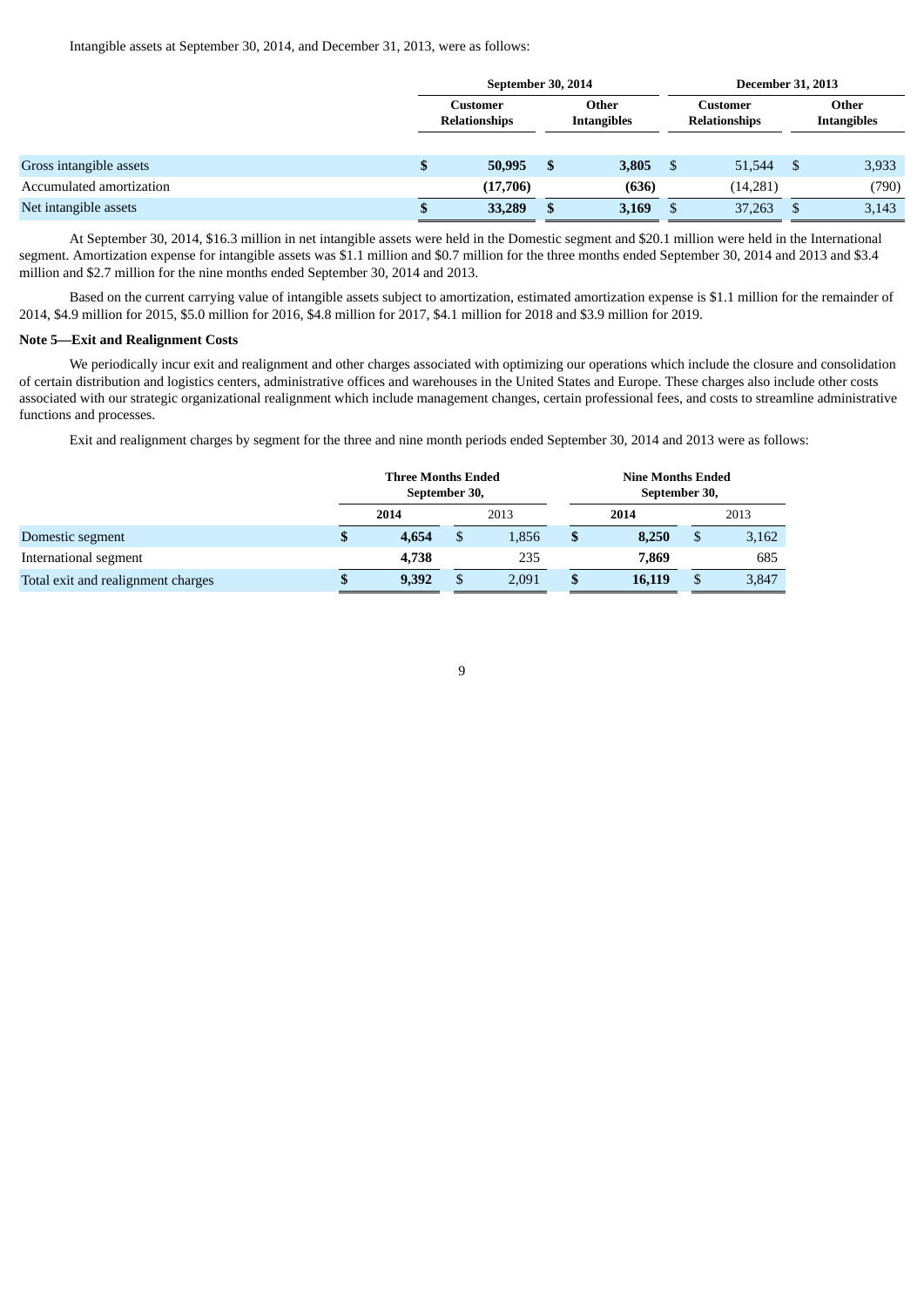The following table summarizes the activity related to exit and realignment cost accruals through September 30, 2014 and 2013:

| Accrued exit and realignment costs, December 31, 2013<br>$\mathbb{S}$<br>$\mathcal{S}$<br>2,434<br><sup>\$</sup><br>475<br>2,909<br>532<br>Provision for exit and realignment activities<br>807<br>1,339<br>Cash payments, net of sublease income<br>(411)<br>(327)<br>Accrued exit and realignment costs, March 31, 2014<br>955<br>3,510<br>2,555<br>Provision for exit and realignment activities<br>2,236<br>6<br>2,242<br>Cash payments, net of sublease income<br>(383)<br>(1,095)<br>Accrued exit and realignment costs, June 30, 2014<br>2,178<br>2,096<br>4,274<br>Provision for exit and realignment activities<br>912<br>2,215<br>3,127<br>Cash payments, net of sublease income<br>(867)<br>(460)<br>Accrued exit and realignment costs, September 30, 2014<br>\$<br>2,223<br>\$<br>3,851<br>\$<br>\$<br>\$<br>\$<br>Accrued exit and realignment costs, December 31, 2012<br>5,098<br>1,116<br>6,214<br>538<br>3<br>Provision for exit and realignment activities<br>541<br>Cash payments, net of sublease income<br>(4, 844)<br>(147)<br>Accrued exit and realignment costs, March 31, 2013<br>792<br>972<br>1,764<br>Cash payments, net of sublease income<br>(118)<br>(137)<br>Accrued exit and realignment costs, June 30, 2013<br>835<br>674<br>1,509<br>648<br>Provision for exit and realignment activities<br>76<br>724<br>Change in estimate<br>(79)<br>Cash payments, net of sublease income<br>(463)<br>(105)<br>\$<br>Accrued exit and realignment costs, September 30, 2013<br>\$<br>859<br>727<br>\$<br>1,586 |  | Lease<br><b>Obligations</b> | <b>Severance</b> | <b>Total</b> |
|-----------------------------------------------------------------------------------------------------------------------------------------------------------------------------------------------------------------------------------------------------------------------------------------------------------------------------------------------------------------------------------------------------------------------------------------------------------------------------------------------------------------------------------------------------------------------------------------------------------------------------------------------------------------------------------------------------------------------------------------------------------------------------------------------------------------------------------------------------------------------------------------------------------------------------------------------------------------------------------------------------------------------------------------------------------------------------------------------------------------------------------------------------------------------------------------------------------------------------------------------------------------------------------------------------------------------------------------------------------------------------------------------------------------------------------------------------------------------------------------------------------------------------------------|--|-----------------------------|------------------|--------------|
|                                                                                                                                                                                                                                                                                                                                                                                                                                                                                                                                                                                                                                                                                                                                                                                                                                                                                                                                                                                                                                                                                                                                                                                                                                                                                                                                                                                                                                                                                                                                         |  |                             |                  |              |
|                                                                                                                                                                                                                                                                                                                                                                                                                                                                                                                                                                                                                                                                                                                                                                                                                                                                                                                                                                                                                                                                                                                                                                                                                                                                                                                                                                                                                                                                                                                                         |  |                             |                  |              |
|                                                                                                                                                                                                                                                                                                                                                                                                                                                                                                                                                                                                                                                                                                                                                                                                                                                                                                                                                                                                                                                                                                                                                                                                                                                                                                                                                                                                                                                                                                                                         |  |                             |                  | (738)        |
|                                                                                                                                                                                                                                                                                                                                                                                                                                                                                                                                                                                                                                                                                                                                                                                                                                                                                                                                                                                                                                                                                                                                                                                                                                                                                                                                                                                                                                                                                                                                         |  |                             |                  |              |
|                                                                                                                                                                                                                                                                                                                                                                                                                                                                                                                                                                                                                                                                                                                                                                                                                                                                                                                                                                                                                                                                                                                                                                                                                                                                                                                                                                                                                                                                                                                                         |  |                             |                  |              |
|                                                                                                                                                                                                                                                                                                                                                                                                                                                                                                                                                                                                                                                                                                                                                                                                                                                                                                                                                                                                                                                                                                                                                                                                                                                                                                                                                                                                                                                                                                                                         |  |                             |                  | (1, 478)     |
|                                                                                                                                                                                                                                                                                                                                                                                                                                                                                                                                                                                                                                                                                                                                                                                                                                                                                                                                                                                                                                                                                                                                                                                                                                                                                                                                                                                                                                                                                                                                         |  |                             |                  |              |
|                                                                                                                                                                                                                                                                                                                                                                                                                                                                                                                                                                                                                                                                                                                                                                                                                                                                                                                                                                                                                                                                                                                                                                                                                                                                                                                                                                                                                                                                                                                                         |  |                             |                  |              |
|                                                                                                                                                                                                                                                                                                                                                                                                                                                                                                                                                                                                                                                                                                                                                                                                                                                                                                                                                                                                                                                                                                                                                                                                                                                                                                                                                                                                                                                                                                                                         |  |                             |                  | (1,327)      |
|                                                                                                                                                                                                                                                                                                                                                                                                                                                                                                                                                                                                                                                                                                                                                                                                                                                                                                                                                                                                                                                                                                                                                                                                                                                                                                                                                                                                                                                                                                                                         |  |                             |                  | 6,074        |
|                                                                                                                                                                                                                                                                                                                                                                                                                                                                                                                                                                                                                                                                                                                                                                                                                                                                                                                                                                                                                                                                                                                                                                                                                                                                                                                                                                                                                                                                                                                                         |  |                             |                  |              |
|                                                                                                                                                                                                                                                                                                                                                                                                                                                                                                                                                                                                                                                                                                                                                                                                                                                                                                                                                                                                                                                                                                                                                                                                                                                                                                                                                                                                                                                                                                                                         |  |                             |                  |              |
|                                                                                                                                                                                                                                                                                                                                                                                                                                                                                                                                                                                                                                                                                                                                                                                                                                                                                                                                                                                                                                                                                                                                                                                                                                                                                                                                                                                                                                                                                                                                         |  |                             |                  |              |
|                                                                                                                                                                                                                                                                                                                                                                                                                                                                                                                                                                                                                                                                                                                                                                                                                                                                                                                                                                                                                                                                                                                                                                                                                                                                                                                                                                                                                                                                                                                                         |  |                             |                  | (4,991)      |
|                                                                                                                                                                                                                                                                                                                                                                                                                                                                                                                                                                                                                                                                                                                                                                                                                                                                                                                                                                                                                                                                                                                                                                                                                                                                                                                                                                                                                                                                                                                                         |  |                             |                  |              |
|                                                                                                                                                                                                                                                                                                                                                                                                                                                                                                                                                                                                                                                                                                                                                                                                                                                                                                                                                                                                                                                                                                                                                                                                                                                                                                                                                                                                                                                                                                                                         |  |                             |                  | (255)        |
|                                                                                                                                                                                                                                                                                                                                                                                                                                                                                                                                                                                                                                                                                                                                                                                                                                                                                                                                                                                                                                                                                                                                                                                                                                                                                                                                                                                                                                                                                                                                         |  |                             |                  |              |
|                                                                                                                                                                                                                                                                                                                                                                                                                                                                                                                                                                                                                                                                                                                                                                                                                                                                                                                                                                                                                                                                                                                                                                                                                                                                                                                                                                                                                                                                                                                                         |  |                             |                  |              |
|                                                                                                                                                                                                                                                                                                                                                                                                                                                                                                                                                                                                                                                                                                                                                                                                                                                                                                                                                                                                                                                                                                                                                                                                                                                                                                                                                                                                                                                                                                                                         |  |                             |                  | (79)         |
|                                                                                                                                                                                                                                                                                                                                                                                                                                                                                                                                                                                                                                                                                                                                                                                                                                                                                                                                                                                                                                                                                                                                                                                                                                                                                                                                                                                                                                                                                                                                         |  |                             |                  | (568)        |
|                                                                                                                                                                                                                                                                                                                                                                                                                                                                                                                                                                                                                                                                                                                                                                                                                                                                                                                                                                                                                                                                                                                                                                                                                                                                                                                                                                                                                                                                                                                                         |  |                             |                  |              |

In addition to the exit and realignment accruals in the preceding table, we also incurred \$6.3 million and \$9.4 million of costs that were expensed as incurred for the three and nine months ended September 30, 2014, including \$3.1 million and \$4.3 million in other facility costs and asset write-downs, \$0.6 million and \$1.4 million in labor costs, \$1.2 million and \$1.3 million in professional fees, \$0.7 million and \$0.9 million in information systems costs and \$0.7 million and \$1.5 million in other costs.

We incurred \$1.4 million and \$2.5 million of costs that were expensed as incurred for the three and nine months ended September 30, 2013, including \$0.7 million and \$1.4 million in staff and labor costs and \$0.7 million and \$1.1 million in other facility costs and asset write-downs.

We expect additional charges of approximately \$12.0 million over the remainder of 2014 for activities initiated in the Domestic and International segments through September 30, 2014.

#### **Note 6—Retirement Plan**

We have a noncontributory, unfunded retirement plan for certain officers and other key employees in the United States. Certain of our foreign subsidiaries also have defined benefit pension plans covering substantially all of their respective employees.

The components of net periodic benefit cost, which are included in selling, general and administrative expenses, for the three and nine months ended September 30, 2014 and 2013, were as follows: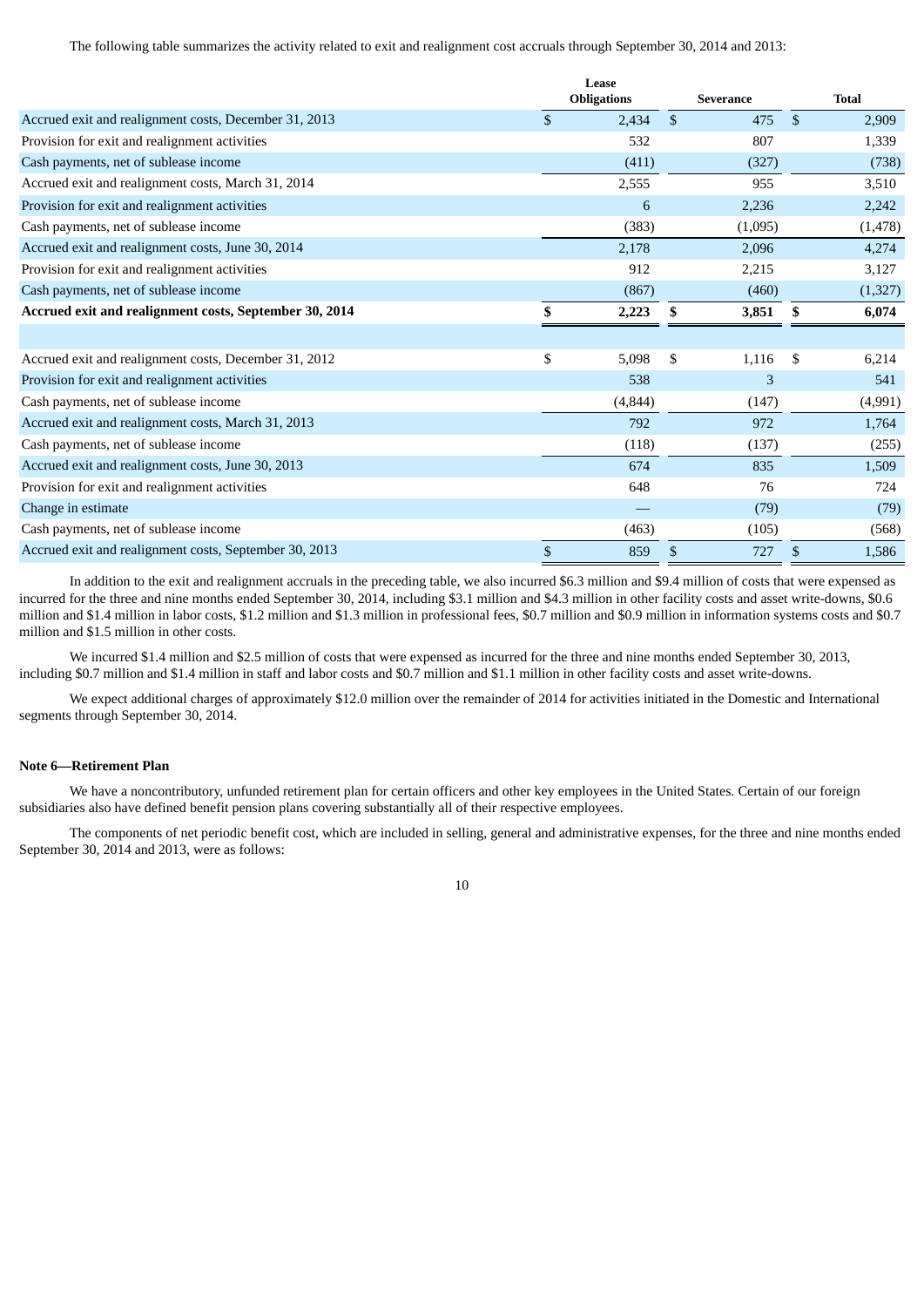|                               |   | <b>Three Months Ended</b><br>September 30, |   | <b>Nine Months Ended</b><br>September 30, |  |       |     |       |
|-------------------------------|---|--------------------------------------------|---|-------------------------------------------|--|-------|-----|-------|
|                               |   | 2014                                       |   | 2013                                      |  | 2014  |     | 2013  |
| Service cost                  | J | 60                                         | D | 24                                        |  | 136   | -\$ | 89    |
| Interest cost                 |   | 482                                        |   | 414                                       |  | 1,446 |     | 1,241 |
| Recognized net actuarial loss |   | 204                                        |   | 341                                       |  | 612   |     | 1,024 |
| Net periodic benefit cost     |   | 746                                        |   | 779                                       |  | 2,194 |     | 2,354 |

Certain of our foreign subsidiaries have health and welfare plans covering substantially all of their respective employees. Our expense for these plans totaled \$0.5 million and \$0.2 million for the three months ended September 30, 2014 and 2013 and \$1.4 million and \$0.7 million for the nine months ended September 30, 2014 and 2013.

## **Note 7—Debt**

Debt consists of the following:

|                                                                          |                    | September 30, 2014 |               |                                       | <b>December 31, 2013</b> |                    |    |                                |  |
|--------------------------------------------------------------------------|--------------------|--------------------|---------------|---------------------------------------|--------------------------|--------------------|----|--------------------------------|--|
|                                                                          | Carrying<br>Amount |                    |               | <b>Estimated</b><br><b>Fair Value</b> |                          | Carrying<br>Amount |    | Estimated<br><b>Fair Value</b> |  |
| 6.35% Senior Notes, \$200 million par value, maturing April<br>2016      | \$                 | 200,000            | <sup>\$</sup> | 217,352                               | <sup>S</sup>             | 204.028            | -S | 218,750                        |  |
| 3.875% Senior Notes, \$275 million par value, maturing<br>September 2021 |                    | 273,732            |               | 274,973                               |                          |                    |    |                                |  |
| 4.375% Senior Notes, \$275 million par value, maturing<br>December 2024  |                    | 273,961            |               | 276,430                               |                          |                    |    |                                |  |
| Capital leases                                                           |                    | 18,590             |               | 18,590                                |                          | 12,215             |    | 12,215                         |  |
| Total debt                                                               |                    | 766,283            |               | 787,345                               |                          | 216.243            |    | 230,965                        |  |
| Less current maturities                                                  |                    | (202, 401)         |               | (219,753)                             |                          | (2,428)            |    | (2, 428)                       |  |
| Long-term debt                                                           | \$                 | 563,882            |               | 567,592                               |                          | 213,815            | -S | 228,537                        |  |

On September 16, 2014, we issued \$275 million of 3.875% senior notes due September 2021 (the "2021 Notes") and \$275 million of 4.375% senior notes due December 2024 (the "2024 Notes"). The 2021 Notes were sold at 99.5% of the principal amount with an effective yield of 3.951%. The 2024 Notes were sold at 99.6% of the principal with an effective yield of 4.422%. Interest on the 2021 Notes and 2024 Notes is payable semiannually in arrears, commencing on March 15, 2015 and December 15, 2014, respectively. We have the option to redeem the 2021 Notes and 2024 Notes in part or in whole prior to maturity at a redemption price equal to the greater of 100% of the principal amount or the present value of the remaining scheduled payments discounted at the Treasury Rate plus 25-30 basis points. We are deferring and amortizing over the respective terms \$4.2 million in costs incurred through September 30, 2014 in connection with the issuance of the 2021 Notes and the 2024 Notes.

On October 16, 2014, we used a portion of the net proceeds from the 2021 Notes and the 2024 Notes to fund the early retirement of all of our \$200 million of 6.35% senior notes due in 2016 (2016 Notes), which included the payment of a \$17.4 million redemption premium. We recorded a net loss on the early retirement of our 2016 Notes of \$14.9 million, which includes the redemption premium offset by the recognition of a gain on previously settled interest rate swaps. The 2016 Notes are reflected in current portion of long-term debt at September 30, 2014.

On September 17, 2014, we amended our existing Credit Agreement, increasing our borrowing capacity from \$350 million to \$450 million and extending the term through September 2019 (the Amended Credit Agreement). Under the Amended Credit Agreement, we have the ability to request two one-year extensions and to request an increase in aggregate commitments by up to \$200 million. The interest rate on the Amended Credit Agreement, which is subject to adjustment quarterly, is based on the London Interbank Offered Rate (LIBOR), the Federal Funds Rate or the Prime Rate, plus an adjustment based on the better of our debt ratings or leverage ratio (Credit Spread) as defined by the Amended Credit Agreement. We are charged a commitment fee of between 12.5 and 25.0 basis points on the unused portion of the facility. The terms of the Amended Credit Agreement limit the amount of indebtedness that we may incur and require us to maintain ratios for leverage and interest coverage, including on a pro forma basis in the event of an acquisition. At September 30, 2014, we had no borrowings and letters of credit of approximately \$5.0 million outstanding under the Amended Credit Agreement, leaving \$445.0 million available for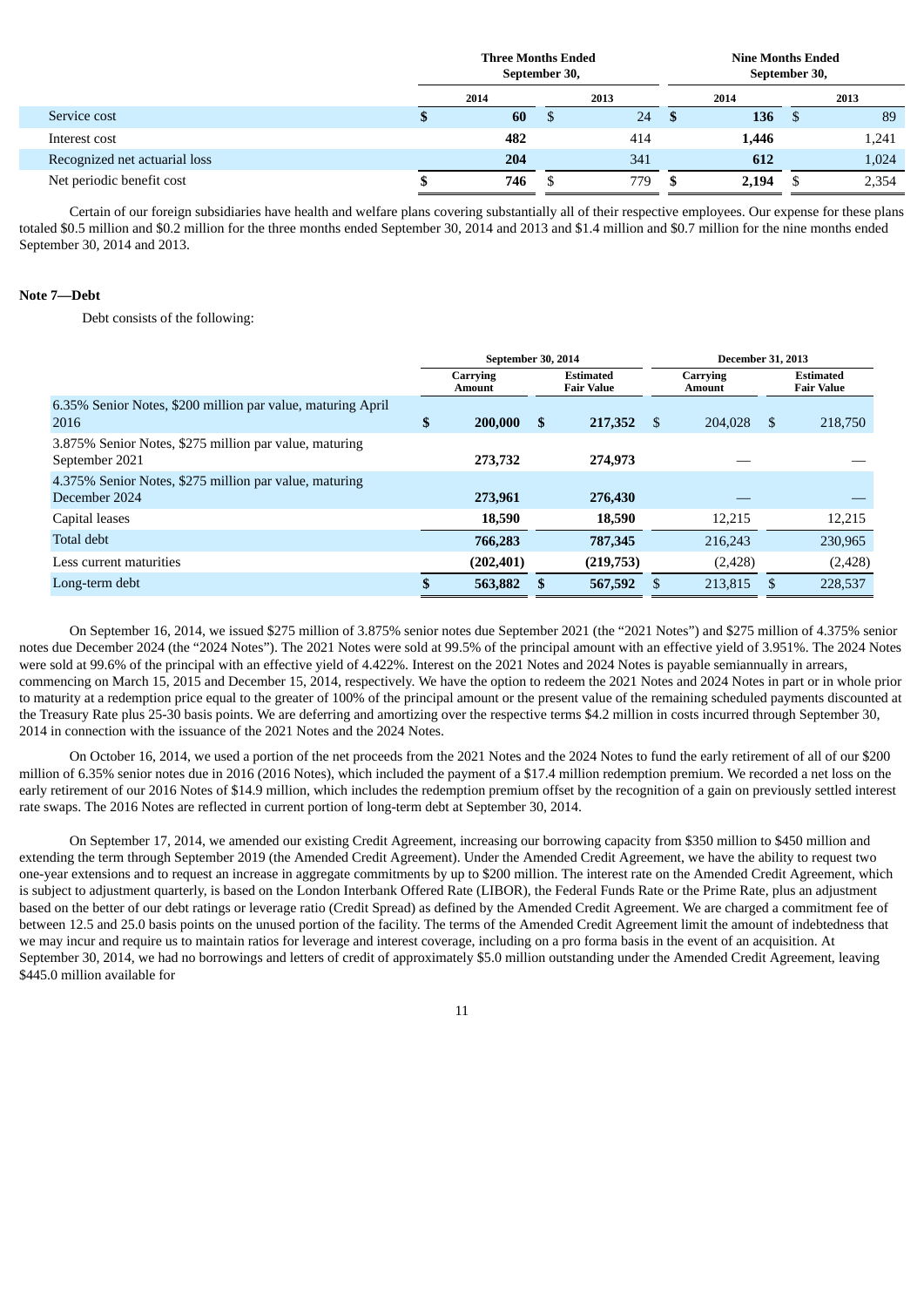borrowing. We also have a \$1.3 million and \$1.5 million letter of credit outstanding as of September 30, 2014 and December 31, 2013, which supports our facilities leased in Europe.

### **Note 8—Income Taxes**

The effective tax rate was 55.8% and 43.5% for the three and nine months ended September 30, 2014, compared to 39.0% and 39.6% in the same periods of 2013. The change in rate is mainly due to the impact of foreign taxes and the effect of certain acquisition-related costs which are not deductible for tax purposes. The liability for unrecognized tax benefits was \$5.0 million at September 30, 2014, and \$4.6 million at December 31, 2013. Included in the liability at September 30, 2014 were \$3.8 million of tax positions for which ultimate deductibility is highly certain but for which there is uncertainty about the timing of such deductibility.

#### **Note 9—Net Income per Common Share**

The following summarizes the calculation of net income per common share attributable to common shareholders for the three and nine months ended September 30, 2014 and 2013.

|                                                                                    | <b>Three Months Ended</b><br>September 30, |      |        |      |           | <b>Nine Months Ended</b><br>September 30, |        |  |  |
|------------------------------------------------------------------------------------|--------------------------------------------|------|--------|------|-----------|-------------------------------------------|--------|--|--|
| (in thousands, except per share data)                                              | 2014                                       | 2013 |        | 2014 |           |                                           | 2013   |  |  |
| Numerator:                                                                         |                                            |      |        |      |           |                                           |        |  |  |
| Net income                                                                         | \$<br>7,155                                | \$   | 27,970 | \$   | 52,516    | \$                                        | 82,941 |  |  |
| Less: income allocated to unvested restricted shares                               | (150)                                      |      | (186)  |      | (453)     |                                           | (541)  |  |  |
| Net income attributable to common shareholders - basic                             | 7,005                                      |      | 27,784 |      | 52,063    |                                           | 82,400 |  |  |
| Add: undistributed income attributable to unvested restricted shares -<br>basic    |                                            |      | 59     |      | <b>26</b> |                                           | 185    |  |  |
| Less: undistributed income attributable to unvested restricted shares<br>- diluted |                                            |      | (59)   |      | (26)      |                                           | (185)  |  |  |
| Net income attributable to common shareholders - diluted                           | 7,005                                      | \$   | 27,784 | \$   | 52,063    | \$                                        | 82,400 |  |  |
| Denominator:                                                                       |                                            |      |        |      |           |                                           |        |  |  |
| Weighted average shares outstanding - basic                                        | 62,175                                     |      | 62,605 |      | 62,238    |                                           | 62,678 |  |  |
| Dilutive shares - stock options                                                    | 4                                          |      | 26     |      |           |                                           | 41     |  |  |
| Weighted average shares outstanding - diluted                                      | 62,179                                     |      | 62,631 |      | 62,245    |                                           | 62,719 |  |  |
| Net income per share attributable to common shareholders:                          |                                            |      |        |      |           |                                           |        |  |  |
| <b>Basic</b>                                                                       | \$<br>0.11                                 | \$   | 0.44   | \$   | 0.84      | <sup>\$</sup>                             | 1.31   |  |  |
| <b>Diluted</b>                                                                     | \$<br>0.11                                 | \$   | 0.44   | \$   | 0.84      | \$                                        | 1.31   |  |  |

#### **Note 10—Shareholders' Equity**

In February 2014, our Board of Directors authorized a share repurchase program of up to \$100 million of our outstanding common stock to be executed at the discretion of management over a three-year period, expiring in February 2017. The program is intended, in part, to offset shares issued in conjunction with our stock incentive plans and return capital to shareholders. The program may be suspended or discontinued at any time. During the nine months ended September 30, 2014, we repurchased in open-market transactions and retired approximately 0.3 million shares of our common stock for an aggregate of \$9.9 million, or an average price per share of \$34.31. As of September 30, 2014, we have approximately \$90.1 million remaining under the repurchase program. We have elected to allocate any excess of share repurchase price over par value to retained earnings.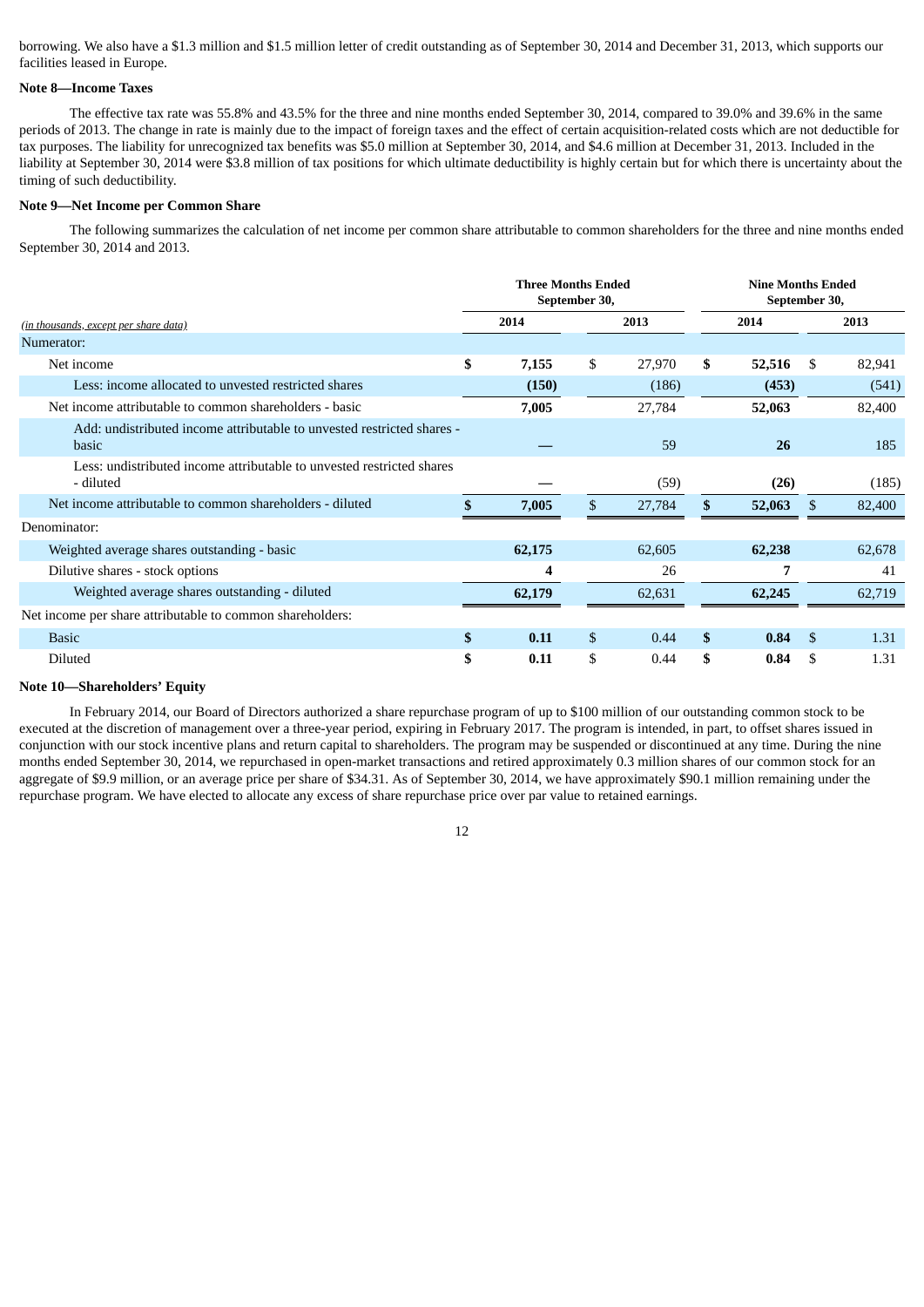# **Note 11—Accumulated Other Comprehensive Income**

The following table shows the changes in accumulated other comprehensive income (loss) by component for the three and nine months ended September 30, 2014 and 2013:

|                                                                                        |                | <b>Defined Benefit</b><br><b>Pension</b><br><b>Plans</b> | Currency<br><b>Translation</b><br><b>Adjustments</b> |                | Other        |                | <b>Total</b> |
|----------------------------------------------------------------------------------------|----------------|----------------------------------------------------------|------------------------------------------------------|----------------|--------------|----------------|--------------|
| Accumulated other comprehensive income (loss), June 30, 2014                           | $\mathbb{S}$   | (6,260)                                                  | \$<br>15,789                                         | $\mathfrak{S}$ | 161          | $\mathfrak{S}$ | 9,690        |
| Other comprehensive income (loss) before reclassifications                             |                |                                                          | (16,796)                                             |                | (44)         |                | (16, 840)    |
| Income tax                                                                             |                |                                                          |                                                      |                |              |                |              |
| Other comprehensive income (loss) before reclassifications,<br>net of tax              |                |                                                          | (16,796)                                             |                | (44)         |                | (16, 840)    |
| Amounts reclassified from accumulated other comprehensive<br>income (loss)             |                | 189                                                      |                                                      |                | (145)        |                | 44           |
| Income tax                                                                             |                | (57)                                                     |                                                      |                | 56           |                | (1)          |
| Amounts reclassified from accumulated other<br>comprehensive income (loss), net of tax |                | 132                                                      |                                                      |                | (89)         |                | 43           |
| Other comprehensive income (loss)                                                      |                | 132                                                      | (16,796)                                             |                | (133)        |                | (16,797)     |
| Accumulated other comprehensive income (loss), September 30,<br>2014                   | S              | (6, 128)                                                 | \$<br>(1,007)                                        | -\$            | 28           | S              | (7, 107)     |
|                                                                                        |                |                                                          |                                                      |                |              |                |              |
| Accumulated other comprehensive income (loss), June 30, 2013                           | $\mathfrak{S}$ | (9,901)                                                  | \$<br>3,605                                          | $\mathfrak{s}$ | 138          | <sup>\$</sup>  | (6, 158)     |
| Other comprehensive income (loss) before reclassifications                             |                |                                                          | 9,412                                                |                | 14           |                | 9,426        |
| Income tax                                                                             |                |                                                          | (1,072)                                              |                |              |                | (1,072)      |
| Other comprehensive income (loss) before reclassifications,<br>net of tax              |                |                                                          | 8,340                                                |                | 14           |                | 8,354        |
| Amounts reclassified from accumulated other comprehensive<br>income (loss)             |                | 342                                                      |                                                      |                | (21)         |                | 321          |
| Income tax                                                                             |                | (134)                                                    |                                                      |                | 8            |                | (126)        |
| Amounts reclassified from accumulated other<br>comprehensive income (loss), net of tax |                | 208                                                      |                                                      |                | (13)         |                | 195          |
| Other comprehensive income (loss)                                                      |                | 208                                                      | 8,340                                                |                | $\mathbf{1}$ |                | 8,549        |
| Accumulated other comprehensive income (loss), September 30, 2013 \$                   |                | (9,693)                                                  | \$<br>11,945                                         | \$             | 139          | \$             | 2,391        |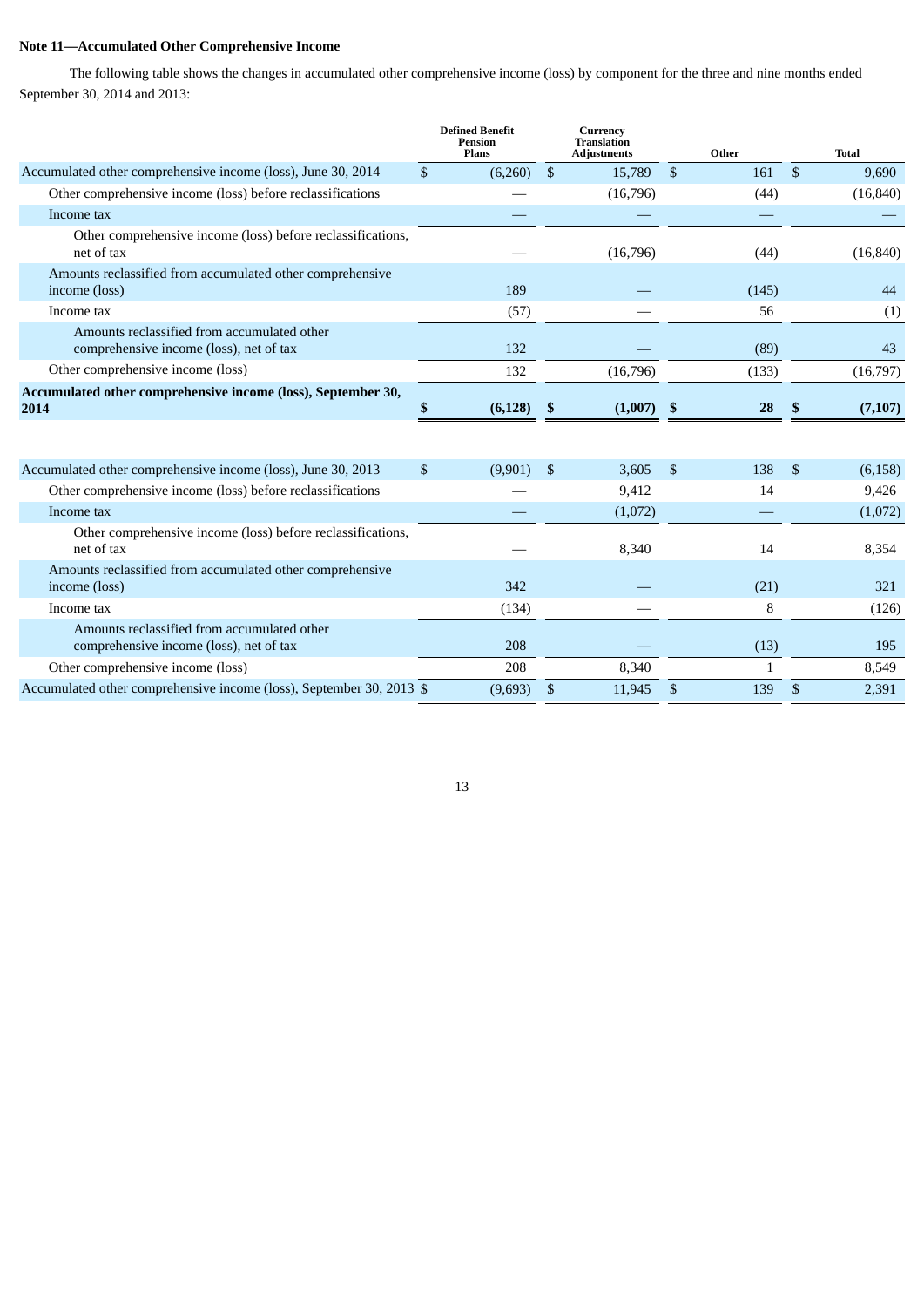|                                                                                        | <b>Defined Benefit</b><br><b>Pension</b><br>Plans |                | Currency<br><b>Translation</b><br><b>Adjustments</b> |                    | Other |                | <b>Total</b> |
|----------------------------------------------------------------------------------------|---------------------------------------------------|----------------|------------------------------------------------------|--------------------|-------|----------------|--------------|
| Accumulated other comprehensive income (loss), December 31, 2013 \$                    | (6, 479)                                          | $\mathfrak{s}$ | 15,892                                               | $\mathbf{\hat{S}}$ | 155   | $\mathfrak{S}$ | 9,568        |
| Other comprehensive income (loss) before reclassifications                             |                                                   |                | (16,899)                                             |                    | (14)  |                | (16, 913)    |
| Income tax                                                                             |                                                   |                |                                                      |                    |       |                |              |
| Other comprehensive income (loss) before reclassifications,<br>net of tax              |                                                   |                | (16,899)                                             |                    | (14)  |                | (16, 913)    |
| Amounts reclassified from accumulated other comprehensive<br>income (loss)             | 596                                               |                |                                                      |                    | (185) |                | 411          |
| Income tax                                                                             | (245)                                             |                |                                                      |                    | 72    |                | (173)        |
| Amounts reclassified from accumulated other<br>comprehensive income (loss), net of tax | 351                                               |                |                                                      |                    | (113) |                | 238          |
| Other comprehensive income (loss)                                                      | 351                                               |                | (16, 899)                                            |                    | (127) |                | (16, 675)    |
| Accumulated other comprehensive income (loss), September 30,<br>2014                   | \$<br>(6, 128)                                    | \$             | (1,007)                                              | -S                 | 28    | \$             | (7, 107)     |
|                                                                                        |                                                   |                |                                                      |                    |       |                |              |
| Accumulated other comprehensive income (loss), December 31, 2012 \$                    | (10,318)                                          | $\mathfrak{S}$ | 9,749                                                | $\mathfrak{s}$     | 163   | $\mathfrak{s}$ | (406)        |
| Other comprehensive income (loss) before reclassifications                             |                                                   |                | 2,729                                                |                    | 14    |                | 2,743        |
| Income tax                                                                             |                                                   |                | (533)                                                |                    |       |                | (533)        |
| Other comprehensive income (loss) before reclassifications,<br>net of tax              |                                                   |                | 2,196                                                |                    | 14    |                | 2,210        |
| Amounts reclassified from accumulated other comprehensive<br>income (loss)             | 1,025                                             |                |                                                      |                    | (62)  |                | 963          |
| Income tax                                                                             | (400)                                             |                |                                                      |                    | 24    |                | (376)        |
| Amounts reclassified from accumulated other<br>comprehensive income (loss), net of tax | 625                                               |                |                                                      |                    | (38)  |                | 587          |
| Other comprehensive income (loss)                                                      | 625                                               |                | 2,196                                                |                    | (24)  |                | 2,797        |
| Accumulated other comprehensive income (loss), September 30, 2013 \$                   | (9,693)                                           | \$             | 11,945                                               | \$                 | 139   | \$             | 2,391        |
|                                                                                        |                                                   |                |                                                      |                    |       |                |              |

We include amounts reclassified out of accumulated other comprehensive income related to defined benefit pension plans as a component of net periodic pension cost recorded in selling, general & administrative expenses. For the three and nine months ended September 30, 2014, we reclassified \$0.2 million and \$0.6 million of actuarial net losses. For the three and nine months ended September 30, 2013, we reclassified \$0.3 million and \$1.0 million of actuarial net losses.

#### **Note 12—Commitments and Contingencies**

We have contractual obligations that are required to be paid to customers in the event that certain contractual performance targets are not achieved as of specified dates, generally within 36 months from inception of the contract. These contingent obligations totaled \$0.9 million as of September 30, 2014. If none of the performance targets are met as of the specified dates, and customers have met their contractual commitments, payment will be due as follows: 2014 - \$0.7 million; 2015 - \$0.1 million; 2016 -\$0.1 million. None of these contingent obligations were accrued at September 30, 2014, as we do not consider any of them probable. We deferred the recognition of fees that are contingent upon our future performance under the terms of these contracts. As of September 30, 2014, \$0.9 million of deferred revenue related to outstanding contractual performance targets was included in other current liabilities.

Prior to exiting the direct-to-consumer business in January 2009, we received reimbursements from Medicare, Medicaid, and private healthcare insurers for certain customer billings. We are subject to audits of these reimbursements for up to seven years from the date of the service.

Various issues and claims related to the acquisition and transition of Movianto remain outstanding and under review and discussion with the former owner. The ultimate outcomes of these issues and claims, including their impact on future financial results, cannot be ascertained or estimated at this time.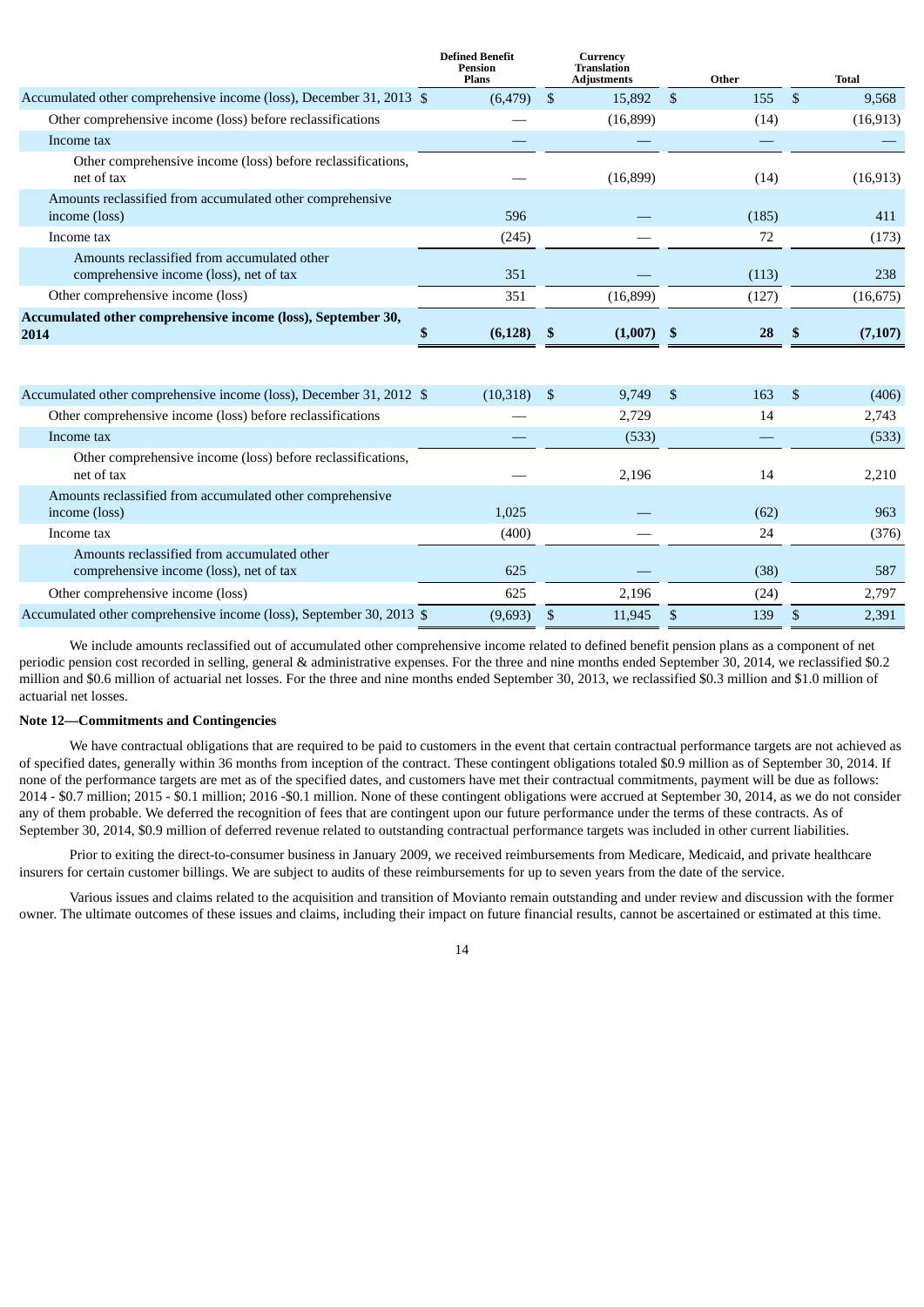We are in discussions with a customer in our International Segment to resolve a dispute related to services provided. In the event we are unable to resolve this dispute, we may choose to terminate this relationship in which case we could potentially incur costs including but not limited to facility closures, personnel, transportation and/or other contract termination costs. We have outstanding accounts receivable totaling approximately \$14.7 million at September 30, 2014 related to services provided to this customer. The outcome of these discussions or the impact on financial results is not known at this time; however, we do not believe that loss with respect to this issue is probable.

During September 2014, we entered into a definitive agreement to acquire ArcRoyal, a privately held surgical kitting company based in Ireland. The transaction is expected to close in the fourth quarter of 2014.

#### **Note 13—Segment Information**

We evaluate the performance of our segments based on the operating earnings of the segments, excluding acquisition-related and exit and realignment charges.

The following tables present financial information by segment:

|                                                      |                    | <b>Three Months Ended</b><br>September 30, |              |           | <b>Nine Months Ended</b><br>September 30, |           |                |           |
|------------------------------------------------------|--------------------|--------------------------------------------|--------------|-----------|-------------------------------------------|-----------|----------------|-----------|
|                                                      |                    | 2014                                       |              | 2013      |                                           | 2014      |                | 2013      |
| Net revenue:                                         |                    |                                            |              |           |                                           |           |                |           |
| Domestic                                             | \$                 | 2,262,081                                  | \$           | 2,175,663 | \$                                        | 6,598,531 | \$             | 6,474,069 |
| International                                        |                    | 124,045                                    |              | 94,884    |                                           | 349,834   |                | 278,939   |
| Consolidated net revenue                             | \$                 | 2,386,126                                  | \$           | 2,270,547 | \$                                        | 6,948,365 | \$             | 6,753,008 |
|                                                      |                    |                                            |              |           |                                           |           |                |           |
| Operating earnings (loss):                           |                    |                                            |              |           |                                           |           |                |           |
| Domestic                                             | \$                 | 50,797                                     | \$           | 51,213    | $\mathbf{s}$                              | 151,849   | $\mathfrak{F}$ | 155,364   |
| International                                        |                    | (1,463)                                    |              | 749       |                                           | (8,273)   |                | (2,819)   |
| Acquisition-related and exit and realignment charges |                    | (13, 957)                                  |              | (2,747)   |                                           | (24, 813) |                | (5, 395)  |
| Consolidated operating earnings                      | \$                 | 35,377                                     | \$           | 49,215    | \$                                        | 118,763   | \$             | 147,150   |
|                                                      |                    |                                            |              |           |                                           |           |                |           |
| Depreciation and amortization:                       |                    |                                            |              |           |                                           |           |                |           |
| Domestic                                             | \$                 | 8,986                                      | \$           | 8,805     | $\boldsymbol{\mathsf{s}}$                 | 26,772    | -\$            | 26,775    |
| International                                        |                    | 4,855                                      |              | 3,636     |                                           | 14,825    |                | 10,572    |
| Consolidated depreciation and amortization           | $\pmb{\mathbb{S}}$ | 13,841                                     | $\mathbb{S}$ | 12,441    | $\mathbf{s}$                              | 41,597    | $\mathfrak{F}$ | 37,347    |
|                                                      |                    |                                            |              |           |                                           |           |                |           |
| Capital expenditures:                                |                    |                                            |              |           |                                           |           |                |           |
| Domestic                                             | \$                 | 11,077                                     | \$           | 10,032    | \$                                        | 40,110    | \$             | 34,506    |
| International                                        |                    | 4,257                                      |              | 4,426     |                                           | 14,047    |                | 10,999    |
| Consolidated capital expenditures                    | \$                 | 15,334                                     | \$           | 14,458    | \$                                        | 54,157    | \$             | 45,505    |

|                           | September 30, 2014 |    | <b>December 31, 2013</b> |
|---------------------------|--------------------|----|--------------------------|
| Total assets:             |                    |    |                          |
| Domestic                  | \$<br>1,834,169    | S  | 1,747,572                |
| International             | 499,582            |    | 474,565                  |
| Segment assets            | 2,333,751          |    | 2,222,137                |
| Cash and cash equivalents | 610,147            |    | 101,905                  |
| Consolidated total assets | 2,943,898          | \$ | 2,324,042                |
|                           |                    |    |                          |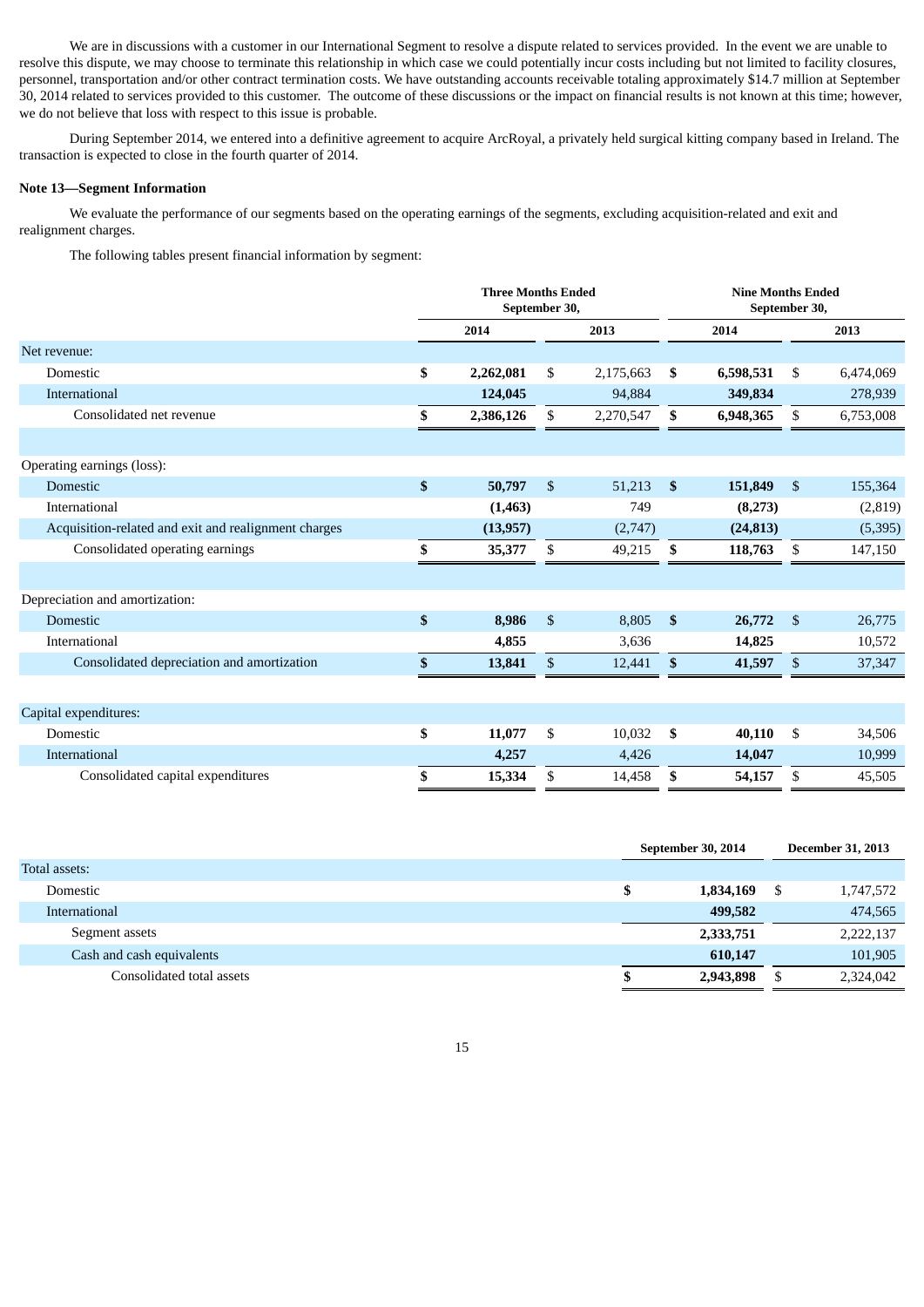## **Note 14—Condensed Consolidating Financial Information**

The following tables present condensed consolidating financial information for: Owens & Minor, Inc. (O&M); the guarantors of Owens & Minor, Inc.'s senior notes, on a combined basis; and the non-guarantor subsidiaries of the senior notes, on a combined basis. The guarantor subsidiaries are 100% owned by Owens & Minor, Inc. Separate financial statements of the guarantor subsidiaries are not presented because the guarantees by our guarantor subsidiaries are full and unconditional, as well as joint and several, and we believe the condensed consolidating financial information is more meaningful in understanding the financial position, results of operations and cash flows of the guarantor subsidiaries.

| Three Months Ended September 30, 2014                   | Owens &<br>Minor, Inc. | Guarantor<br><b>Subsidiaries</b> | Non-guarantor<br><b>Subsidiaries</b> |    | <b>Eliminations</b> |      | <b>Consolidated</b> |
|---------------------------------------------------------|------------------------|----------------------------------|--------------------------------------|----|---------------------|------|---------------------|
| <b>Statements of Income</b>                             |                        |                                  |                                      |    |                     |      |                     |
| Net revenue                                             | \$                     | \$<br>2,261,448                  | \$<br>141,086                        | \$ | $(16, 408)$ \$      |      | 2,386,126           |
| Cost of goods sold                                      |                        | 2,047,328                        | 62,850                               |    | (16, 535)           |      | 2,093,643           |
| Gross margin                                            |                        | 214,120                          | 78,236                               |    | 127                 |      | 292,483             |
| Selling, general and administrative expenses            | 25                     | 155,950                          | 75,402                               |    |                     |      | 231,377             |
| Acquisition-related and exit and realignment<br>charges |                        | 7,893                            | 6,064                                |    |                     |      | 13,957              |
| Depreciation and amortization                           |                        | 8,966                            | 4,875                                |    |                     |      | 13,841              |
| Other operating income, net                             |                        | (1,167)                          | (1,235)                              |    | 333                 |      | (2,069)             |
| Operating earnings (loss)                               | (25)                   | 42,478                           | (6,870)                              |    | (206)               |      | 35,377              |
| Interest expense (income), net                          | 3,925                  | 1,002                            | (623)                                |    |                     |      | 4,304               |
| Loss on early retirement of debt                        | 14,890                 |                                  |                                      |    |                     |      | 14,890              |
| Income (loss) before income taxes                       | (18, 840)              | 41,476                           | (6,247)                              |    | (206)               |      | 16,183              |
| Income tax (benefit) provision                          | (7, 144)               | 16,463                           | (291)                                |    |                     |      | 9,028               |
| Equity in earnings of subsidiaries                      | 18,851                 |                                  |                                      |    | (18, 851)           |      |                     |
| <b>Net income (loss)</b>                                | 7,155                  | 25,013                           | (5,956)                              |    | (19,057)            |      | 7,155               |
| Other comprehensive income (loss)                       | (16,797)               | 131                              | (16,795)                             |    | 16,664              |      | (16,797)            |
| <b>Comprehensive income (loss)</b>                      | \$<br>(9,642)          | \$<br>25,144                     | \$<br>(22, 751)                      | \$ | (2,393)             | - \$ | (9,642)             |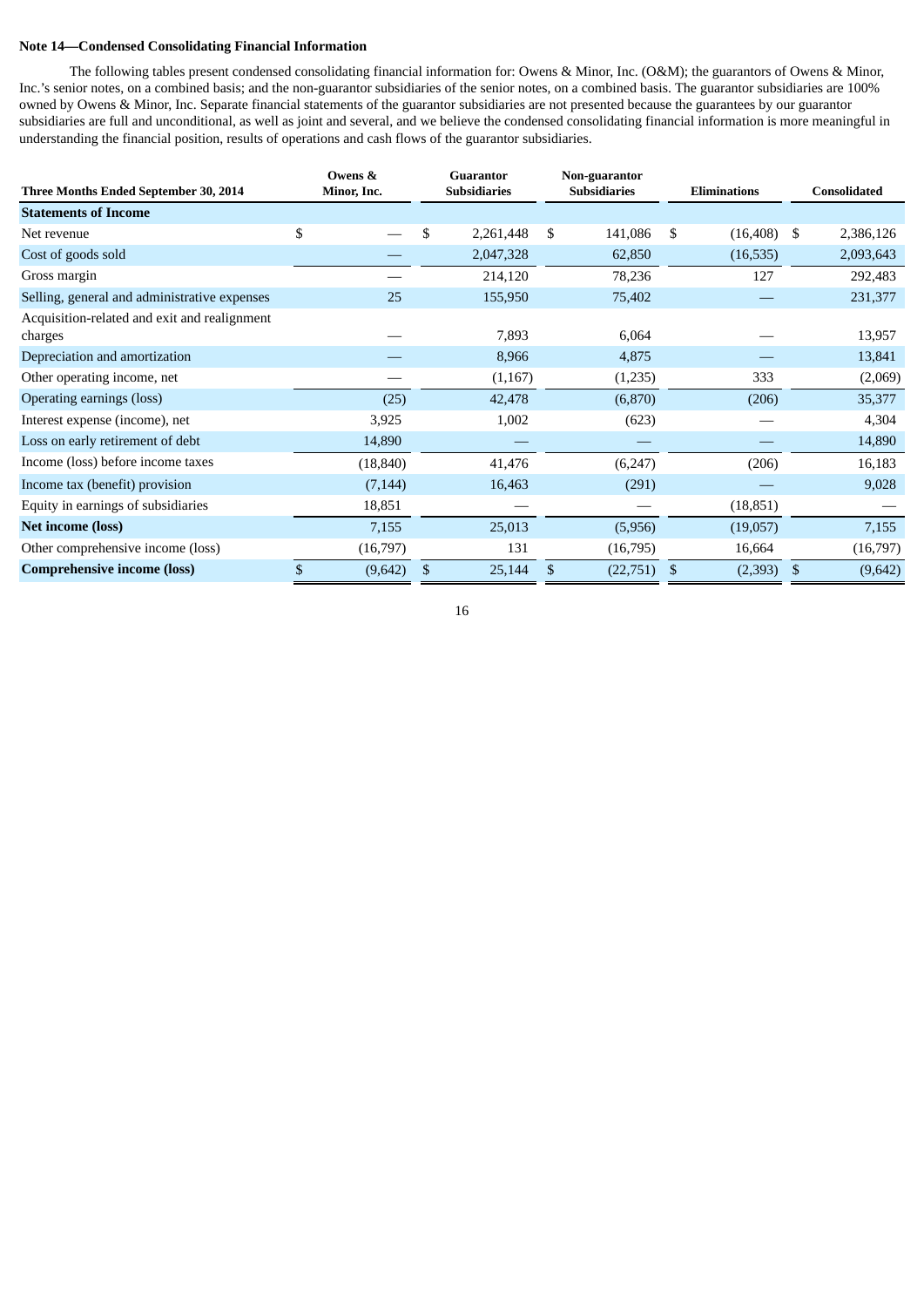| Three Months Ended September 30, 2013                   | Owens &<br>Minor, Inc. | Guarantor<br><b>Subsidiaries</b> |    | Non-guarantor<br>Subsidiaries | <b>Eliminations</b> | <b>Consolidated</b> |
|---------------------------------------------------------|------------------------|----------------------------------|----|-------------------------------|---------------------|---------------------|
| <b>Statements of Income</b>                             |                        |                                  |    |                               |                     |                     |
| Net revenue                                             | \$                     | \$<br>2,175,663                  | \$ | 106,784                       | \$<br>$(11,900)$ \$ | 2,270,547           |
| Cost of goods sold                                      |                        | 1,965,696                        |    | 43,238                        | (11,716)            | 1,997,218           |
| Gross margin                                            |                        | 209,967                          |    | 63,546                        | (184)               | 273,329             |
| Selling, general and administrative expenses            | 264                    | 151,107                          |    | 59,973                        |                     | 211,344             |
| Acquisition-related and exit and realignment<br>charges |                        | 1,856                            |    | 891                           |                     | 2,747               |
| Depreciation and amortization                           | 3                      | 8,780                            |    | 3,658                         |                     | 12,441              |
| Other operating income, net                             |                        | (1,454)                          |    | (964)                         |                     | (2, 418)            |
| Operating earnings (loss)                               | (267)                  | 49,678                           |    | (12)                          | (184)               | 49,215              |
| Interest expense (income), net                          | 5,791                  | (2,364)                          |    | (38)                          |                     | 3,389               |
| Income (loss) before income taxes                       | (6,058)                | 52,042                           |    | 26                            | (184)               | 45,826              |
| Income tax (benefit) provision                          | (2,319)                | 20,694                           |    | (519)                         |                     | 17,856              |
| Equity in earnings of subsidiaries                      | 31,709                 |                                  |    |                               | (31,709)            |                     |
| <b>Net income (loss)</b>                                | 27,970                 | 31,348                           |    | 545                           | (31,893)            | 27,970              |
| Other comprehensive income (loss)                       | 8,549                  | 207                              |    | 8,341                         | (8,548)             | 8,549               |
| <b>Comprehensive income (loss)</b>                      | \$<br>36,519           | \$<br>31,555                     | S  | 8,886                         | \$<br>(40, 441)     | \$<br>36,519        |

| Nine Months Ended September 30, 2014                    | Owens &<br>Minor, Inc. | Guarantor<br><b>Subsidiaries</b> | Non-guarantor<br><b>Subsidiaries</b> | <b>Eliminations</b> |           |      | <b>Consolidated</b> |
|---------------------------------------------------------|------------------------|----------------------------------|--------------------------------------|---------------------|-----------|------|---------------------|
| <b>Statements of Income</b>                             |                        |                                  |                                      |                     |           |      |                     |
| Net revenue                                             | \$                     | \$<br>6,596,941                  | \$<br>398,646                        | \$                  | (47, 222) | -S   | 6,948,365           |
| Cost of goods sold                                      |                        | 5,965,607                        | 173,747                              |                     | (46, 941) |      | 6,092,413           |
| Gross margin                                            |                        | 631,334                          | 224,899                              |                     | (281)     |      | 855,952             |
| Selling, general and administrative expenses            | 36                     | 462,325                          | 220,464                              |                     |           |      | 682,825             |
| Acquisition-related and exit and realignment<br>charges |                        | 13,074                           | 11,739                               |                     |           |      | 24,813              |
| Depreciation and amortization                           | $\overline{2}$         | 26,703                           | 14,892                               |                     |           |      | 41,597              |
| Other operating income, net                             |                        | (9,043)                          | (3,336)                              |                     | 333       |      | (12,046)            |
| Operating earnings (loss)                               | (38)                   | 138,275                          | (18, 860)                            |                     | (614)     |      | 118,763             |
| Interest expense (income), net                          | 9,328                  | 3,502                            | (1,937)                              |                     |           |      | 10,893              |
| Loss on early retirement of debt                        | 14,890                 |                                  |                                      |                     |           |      | 14,890              |
| Income (loss) before income taxes                       | (24, 256)              | 134,773                          | (16, 923)                            |                     | (614)     |      | 92,980              |
| Income tax (benefit) provision                          | (9,299)                | 53,989                           | (4,226)                              |                     |           |      | 40,464              |
| Equity in earnings of subsidiaries                      | 67,473                 |                                  |                                      |                     | (67, 473) |      |                     |
| <b>Net income (loss)</b>                                | 52,516                 | 80,784                           | (12,697)                             |                     | (68,087)  |      | 52,516              |
| Other comprehensive income (loss)                       | (16, 675)              | 350                              | (16,898)                             |                     | 16,548    |      | (16, 675)           |
| <b>Comprehensive income (loss)</b>                      | \$<br>35,841           | \$<br>81,134                     | \$<br>(29, 595)                      | \$                  | (51, 539) | - \$ | 35,841              |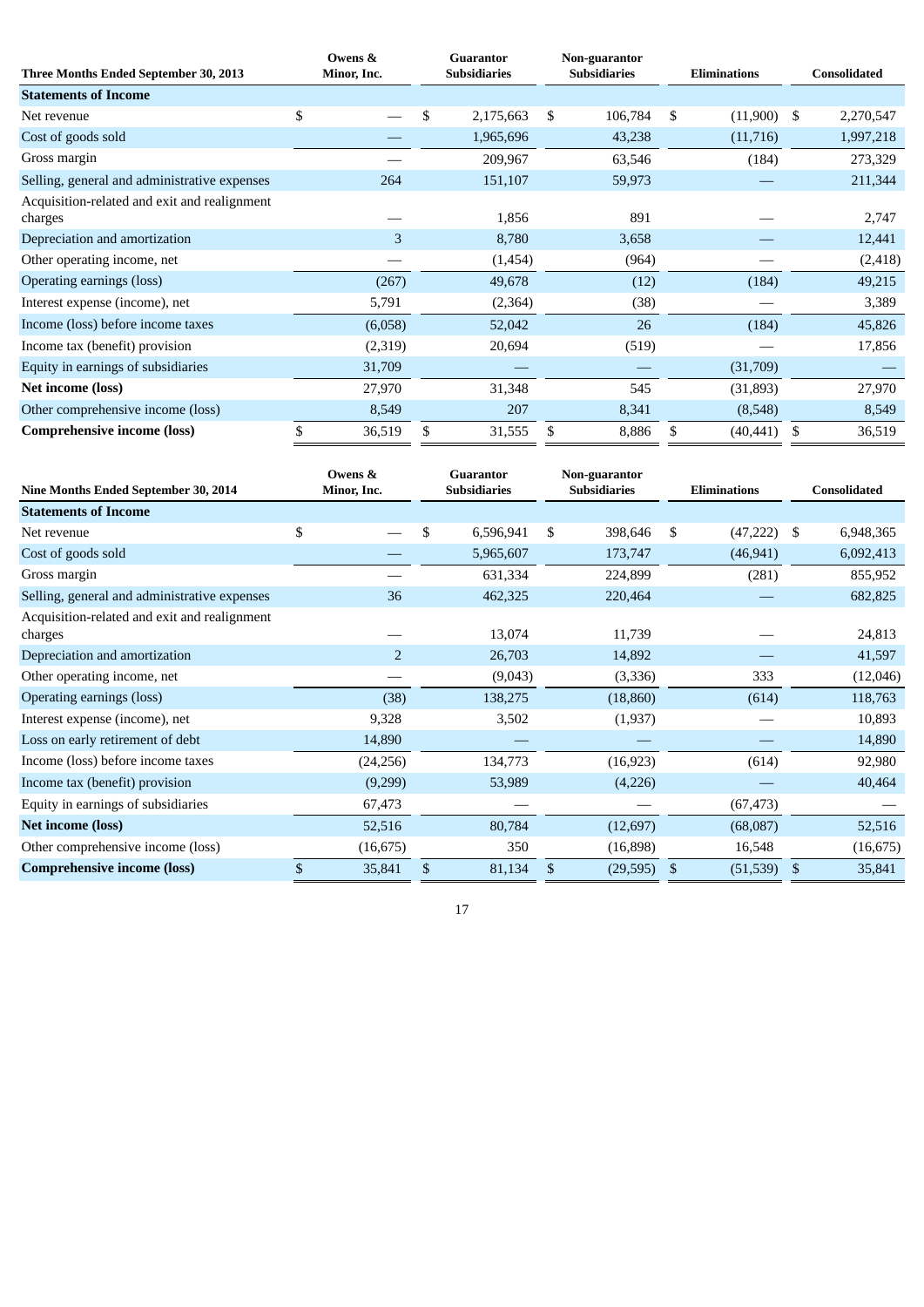| <b>Nine Months Ended September 30, 2013</b>             | Owens &<br>Minor, Inc. | Guarantor<br><b>Subsidiaries</b> | Non-guarantor<br><b>Subsidiaries</b> |         | <b>Eliminations</b> |           |     | <b>Consolidated</b> |
|---------------------------------------------------------|------------------------|----------------------------------|--------------------------------------|---------|---------------------|-----------|-----|---------------------|
| <b>Statements of Income</b>                             |                        |                                  |                                      |         |                     |           |     |                     |
| Net revenue                                             | \$                     | \$<br>6,473,954                  | S                                    | 313,023 | \$                  | (33,969)  | -\$ | 6,753,008           |
| Cost of goods sold                                      |                        | 5,833,900                        |                                      | 126,720 |                     | (33, 424) |     | 5,927,196           |
| Gross margin                                            |                        | 640,054                          |                                      | 186,303 |                     | (545)     |     | 825,812             |
| Selling, general and administrative expenses            | 1,138                  | 459,780                          |                                      | 180,695 |                     |           |     | 641,613             |
| Acquisition-related and exit and realignment<br>charges |                        | 3,116                            |                                      | 2,279   |                     |           |     | 5,395               |
| Depreciation and amortization                           | 10                     | 26,705                           |                                      | 10,632  |                     |           |     | 37,347              |
| Other operating income, net                             |                        | (3,597)                          |                                      | (2,096) |                     |           |     | (5,693)             |
| Operating earnings (loss)                               | (1, 148)               | 154,050                          |                                      | (5,207) |                     | (545)     |     | 147,150             |
| Interest expense (income), net                          | 15,340                 | (5,096)                          |                                      | (409)   |                     |           |     | 9,835               |
| Income (loss) before income taxes                       | (16, 488)              | 159,146                          |                                      | (4,798) |                     | (545)     |     | 137,315             |
| Income tax (benefit) provision                          | (6,327)                | 62,758                           |                                      | (2,057) |                     |           |     | 54,374              |
| Equity in earnings of subsidiaries                      | 93,102                 |                                  |                                      |         |                     | (93, 102) |     |                     |
| <b>Net income (loss)</b>                                | 82,941                 | 96,388                           |                                      | (2,741) |                     | (93, 647) |     | 82,941              |
| Other comprehensive income (loss)                       | 2,797                  | 623                              |                                      | 2,195   |                     | (2,818)   |     | 2,797               |
| Comprehensive income (loss)                             | \$<br>85,738           | \$<br>97,011                     |                                      | (546)   | \$                  | (96, 465) | \$  | 85,738              |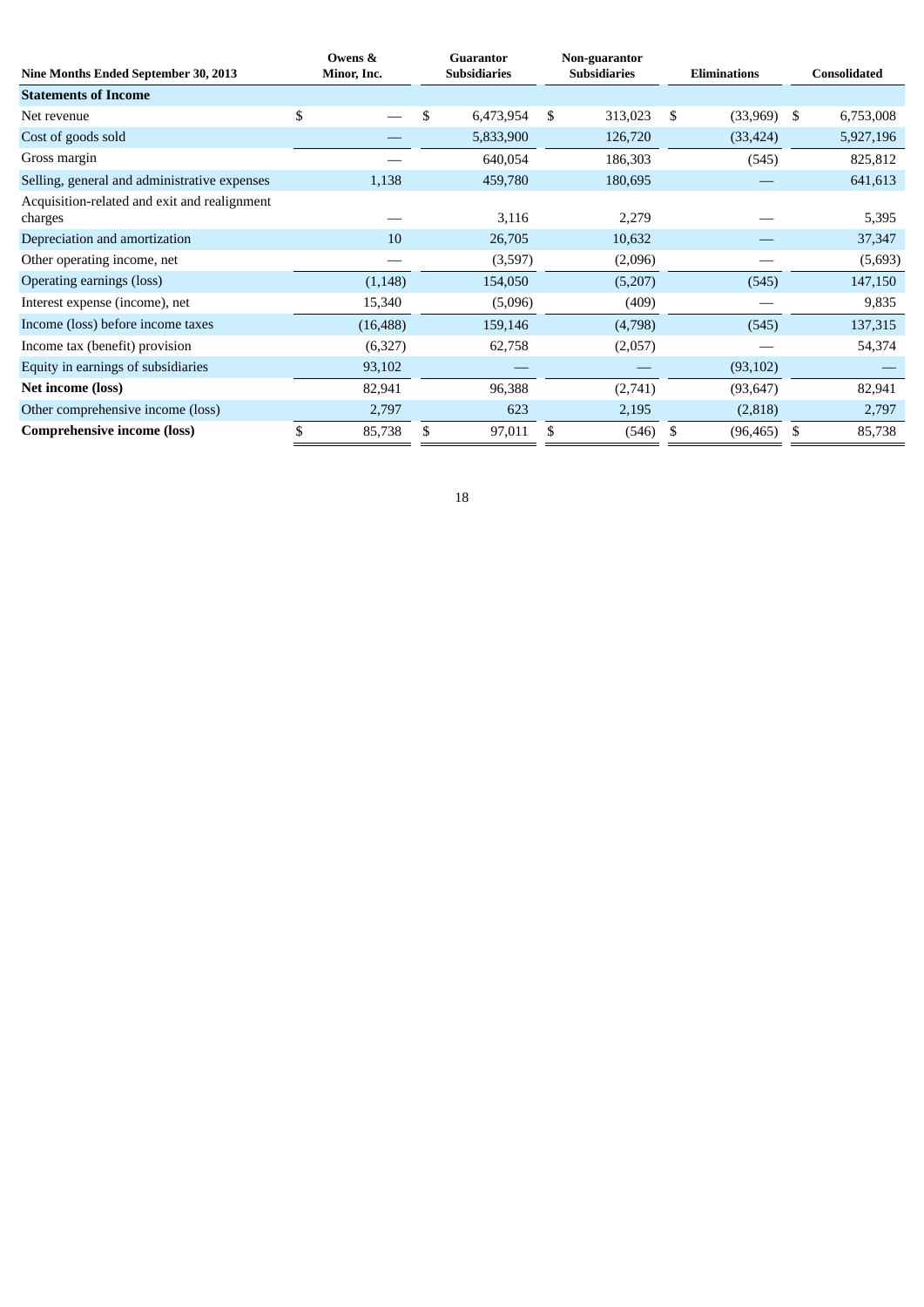| September 30, 2014                                         | Owens &<br>Minor, Inc. |              | <b>Guarantor</b><br>Subsidiaries | Non-<br>guarantor<br><b>Subsidiaries</b> | <b>Eliminations</b>    |                | Consolidated |
|------------------------------------------------------------|------------------------|--------------|----------------------------------|------------------------------------------|------------------------|----------------|--------------|
| <b>Balance Sheets</b>                                      |                        |              |                                  |                                          |                        |                |              |
| <b>Assets</b>                                              |                        |              |                                  |                                          |                        |                |              |
| <b>Current assets</b>                                      |                        |              |                                  |                                          |                        |                |              |
| Cash and cash equivalents                                  | \$<br>563,559          | \$           | 32,924                           | \$<br>13,664                             | \$                     | \$             | 610,147      |
| Accounts and notes receivable, net                         |                        |              | 496,444                          | 97,325                                   | (3,629)                |                | 590,140      |
| Merchandise inventories                                    |                        |              | 804,409                          | 31,811                                   | (1,744)                |                | 834,476      |
| Other current assets                                       | 253                    |              | 91,582                           | 204,901                                  | (1,295)                |                | 295,441      |
| <b>Total current assets</b>                                | 563,812                |              | 1,425,359                        | 347,701                                  | (6,668)                |                | 2,330,204    |
| Property and equipment, net                                |                        |              | 105,689                          | 98,266                                   |                        |                | 203,955      |
| Goodwill                                                   |                        |              | 247,271                          | 27,262                                   |                        |                | 274,533      |
| Intangible assets, net                                     |                        |              | 16,323                           | 20,134                                   |                        |                | 36,457       |
| Due from O&M and subsidiaries                              |                        |              | 409,280                          |                                          | (409, 280)             |                |              |
| Advances to and investment in consolidated<br>subsidiaries | 1,587,331              |              |                                  |                                          | (1,587,331)            |                |              |
| Other assets, net                                          | 4,178                  |              | 68,606                           | 25,965                                   |                        |                | 98,749       |
| <b>Total assets</b>                                        | \$<br>2,155,321        | \$           | 2,272,528                        | \$<br>519,328                            | \$<br>(2,003,279)      | \$             | 2,943,898    |
| <b>Liabilities and equity</b>                              |                        |              |                                  |                                          |                        |                |              |
| <b>Current liabilities</b>                                 |                        |              |                                  |                                          |                        |                |              |
| Current portion of long-term debt                          | \$<br>200,000          | \$           | 2,401                            | \$                                       | \$                     | $\mathfrak{s}$ | 202,401      |
| Accounts payable                                           | 6                      |              | 649,274                          | 46,965                                   | (3,629)                |                | 692,616      |
| Accrued payroll and related liabilities                    |                        |              | 17,033                           | 11,676                                   |                        |                | 28,709       |
| Deferred income taxes                                      |                        |              | 39,277                           | 129                                      |                        |                | 39,406       |
| Other accrued liabilities                                  | 26,776                 |              | 98,147                           | 192,150                                  | (1, 492)               |                | 315,581      |
| <b>Total current liabilities</b>                           | 226,782                |              | 806,132                          | 250,920                                  | (5, 121)               |                | 1,278,713    |
| Long-term debt, excluding current portion                  | 547,765                |              | 6,517                            | 9,600                                    |                        |                | 563,882      |
| Due to O&M and subsidiaries                                | 373,250                |              |                                  | 36,002                                   | (409, 252)             |                |              |
| Intercompany debt                                          |                        |              | 138,890                          |                                          | (138, 890)             |                |              |
| Deferred income taxes                                      |                        |              | 31,158                           | 10,567                                   |                        |                | 41,725       |
| Other liabilities                                          |                        |              | 48,179                           | 3,875                                    |                        |                | 52,054       |
| <b>Total liabilities</b>                                   | 1,147,797              |              | 1,030,876                        | 310,964                                  | (553, 263)             |                | 1,936,374    |
| <b>Equity</b>                                              |                        |              |                                  |                                          |                        |                |              |
| Common stock                                               | 126,159                |              |                                  | 1,500                                    | (1,500)                |                | 126,159      |
| Paid-in capital                                            | 200,961                |              | 241,878                          | 261,519                                  | (503, 397)             |                | 200,961      |
| Retained earnings (deficit)                                | 687,511                |              | 1,006,001                        | (53, 775)                                | (952, 226)             |                | 687,511      |
| Accumulated other comprehensive income<br>$(\text{loss})$  | (7, 107)               |              | (6,227)                          | (880)                                    | 7,107                  |                | (7, 107)     |
| <b>Total equity</b>                                        | 1,007,524              |              | 1,241,652                        | 208,364                                  | (1,450,016)            |                | 1,007,524    |
| <b>Total liabilities and equity</b>                        | \$<br>2,155,321        | $\mathbb{S}$ | 2,272,528                        | \$<br>519,328                            | \$<br>$(2,003,279)$ \$ |                | 2,943,898    |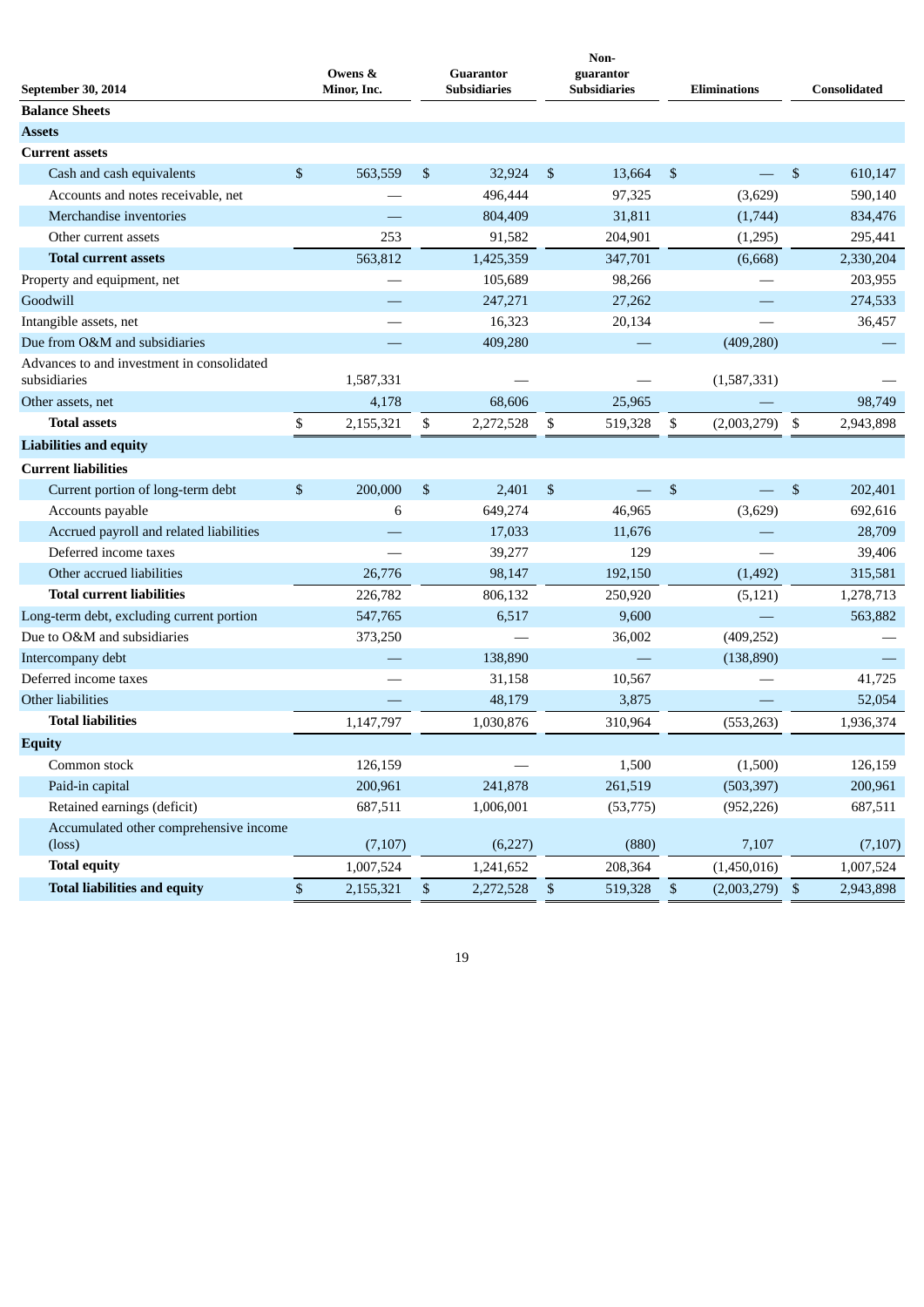| December 31, 2013                                            | Owens &<br>Minor, Inc. |               | <b>Guarantor</b><br><b>Subsidiaries</b> | Non-guarantor<br><b>Subsidiaries</b> | <b>Eliminations</b> |             | <b>Consolidated</b> |           |
|--------------------------------------------------------------|------------------------|---------------|-----------------------------------------|--------------------------------------|---------------------|-------------|---------------------|-----------|
| <b>Balance Sheets</b>                                        |                        |               |                                         |                                      |                     |             |                     |           |
| Assets                                                       |                        |               |                                         |                                      |                     |             |                     |           |
| <b>Current assets</b>                                        |                        |               |                                         |                                      |                     |             |                     |           |
| Cash and cash equivalents                                    | \$<br>74,391           | \$            | 2,012                                   | \$<br>25,502                         | \$                  |             | \$                  | 101,905   |
| Accounts and notes receivable, net                           |                        |               | 496,310                                 | 79,722                               |                     | (3, 178)    |                     | 572,854   |
| Merchandise inventories                                      |                        |               | 750,999                                 | 22,128                               |                     | (1,464)     |                     | 771,663   |
| Other current assets                                         | 201                    |               | 72,049                                  | 207,058                              |                     | 202         |                     | 279,510   |
| <b>Total current assets</b>                                  | 74,592                 |               | 1,321,370                               | 334,410                              |                     | (4, 440)    |                     | 1,725,932 |
| Property and equipment, net                                  | $\overline{2}$         |               | 96,500                                  | 95,459                               |                     |             |                     | 191,961   |
| Goodwill                                                     |                        |               | 247,271                                 | 28,168                               |                     |             |                     | 275,439   |
| Intangible assets, net                                       |                        |               | 17,881                                  | 22,525                               |                     |             |                     | 40,406    |
| Due from O&M and subsidiaries                                |                        |               | 377,786                                 |                                      |                     | (377,786)   |                     |           |
| Advances to and investments in consolidated                  |                        |               |                                         |                                      |                     |             |                     |           |
| subsidiaries                                                 | 1,533,294              |               |                                         |                                      |                     | (1,533,294) |                     |           |
| Other assets, net                                            | 408                    |               | 63,848                                  | 26,048                               |                     |             |                     | 90,304    |
| <b>Total assets</b>                                          | \$<br>1,608,296        | \$            | 2,124,656                               | \$<br>506,610                        | \$                  | (1,915,520) | \$                  | 2,324,042 |
| <b>Liabilities and equity</b>                                |                        |               |                                         |                                      |                     |             |                     |           |
| <b>Current liabilities</b>                                   |                        |               |                                         |                                      |                     |             |                     |           |
| Current portion of long-term debt                            | \$                     | \$            | 2,428                                   | \$                                   | \$                  |             | \$                  | 2,428     |
| Accounts payable                                             |                        |               | 595,865                                 | 51,185                               |                     | (3, 178)    |                     | 643,872   |
| Accrued payroll and related liabilities                      |                        |               | 12,792                                  | 10,504                               |                     |             |                     | 23,296    |
| Deferred income taxes                                        |                        |               | 41,464                                  | 149                                  |                     |             |                     | 41,613    |
| Other accrued liabilities                                    | 6,811                  |               | 85,367                                  | 185,792                              |                     |             |                     | 277,970   |
| <b>Total current liabilities</b>                             | 6,811                  |               | 737,916                                 | 247,630                              |                     | (3, 178)    |                     | 989,179   |
| Long-term debt, excluding current portion                    | 204,028                |               | 7,228                                   | 2,559                                |                     |             |                     | 213,815   |
| Due to O&M and subsidiaries                                  | 373,544                |               |                                         | 2,910                                |                     | (376, 454)  |                     |           |
| Intercompany debt                                            |                        |               | 138,890                                 |                                      |                     | (138, 890)  |                     |           |
| Deferred income taxes                                        |                        |               | 32,173                                  | 11,554                               |                     |             |                     | 43,727    |
| Other liabilities                                            |                        |               | 47,816                                  | 4,462                                |                     |             |                     | 52,278    |
| <b>Total liabilities</b>                                     | 584,383                |               | 964,023                                 | 269,115                              |                     | (518, 522)  |                     | 1,298,999 |
| <b>Equity</b>                                                |                        |               |                                         |                                      |                     |             |                     |           |
| Common stock                                                 | 126,193                |               |                                         | 1,500                                |                     | (1,500)     |                     | 126,193   |
| Paid-in capital                                              | 196,605                |               | 242,024                                 | 259,864                              |                     | (501, 888)  |                     | 196,605   |
| Retained earnings (deficit)                                  | 691,547                |               | 925,184                                 | (41,029)                             |                     | (884, 155)  |                     | 691,547   |
| Accumulated other comprehensive income<br>(loss)             | 9,568                  |               | (6, 575)                                | 16,030                               |                     | (9, 455)    |                     | 9,568     |
| <b>Total Owens &amp; Minor, Inc.</b><br>shareholders' equity | 1,023,913              |               | 1,160,633                               | 236,365                              |                     | (1,396,998) |                     | 1,023,913 |
| Noncontrolling interest                                      |                        |               |                                         | 1,130                                |                     |             |                     | 1,130     |
| <b>Total equity</b>                                          | 1,023,913              |               | 1,160,633                               | 237,495                              |                     | (1,396,998) |                     | 1,025,043 |
| <b>Total liabilities and equity</b>                          | \$<br>1,608,296        | $\mathfrak s$ | 2,124,656                               | \$<br>506,610                        | \$                  | (1,915,520) | \$                  | 2,324,042 |
|                                                              |                        |               |                                         |                                      |                     |             |                     |           |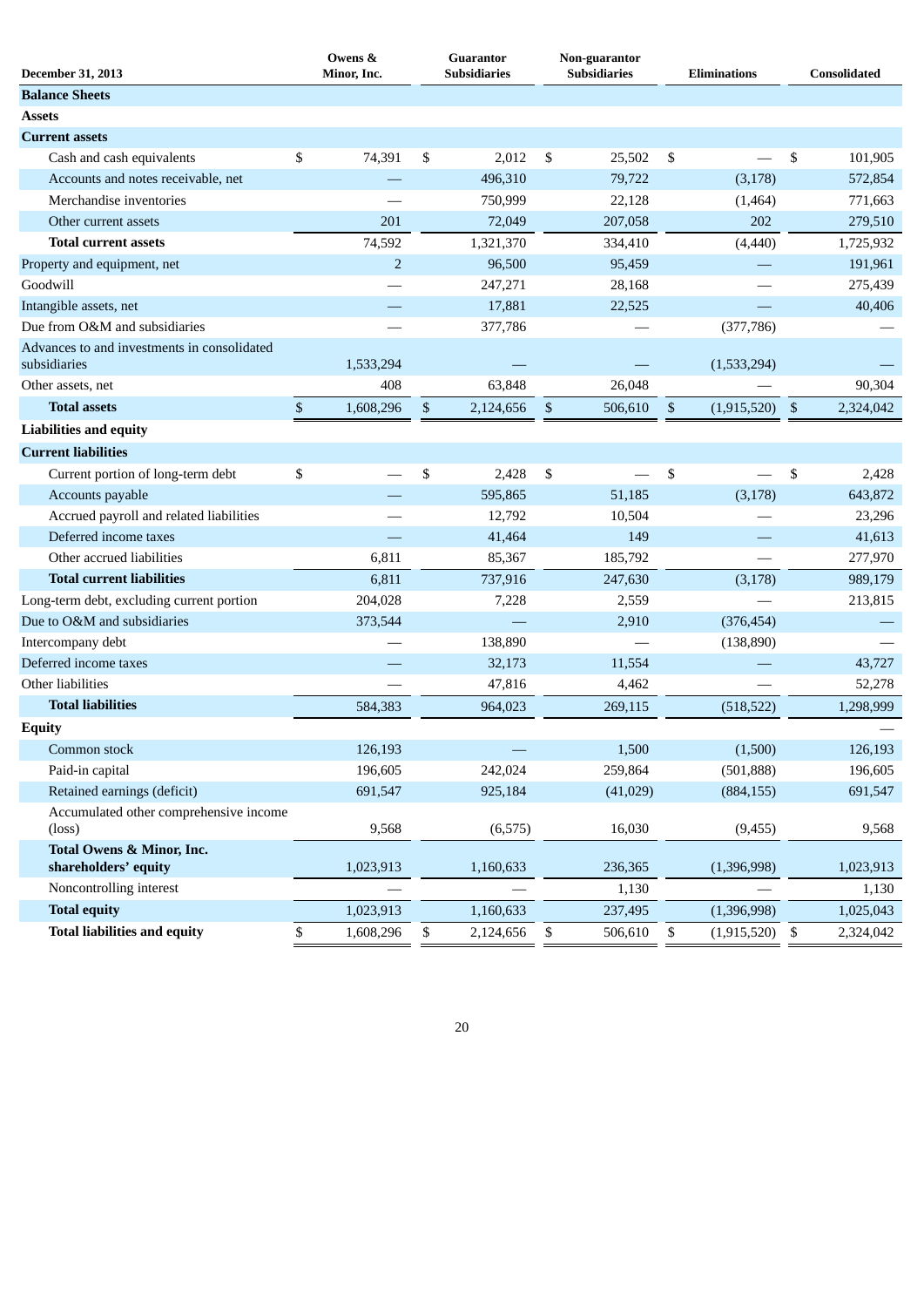| <b>Statements of Cash Flows</b><br><b>Operating activities:</b><br>Net income (loss)<br>\$<br>52,516<br>\$<br>80,784<br>\$<br>(12, 697)<br>\$<br>$(68,087)$ \$<br>52,516<br>Adjustments to reconcile net income to cash<br>provided by (used for) operating activities:<br>Equity in earnings of subsidiaries<br>67,473<br>(67, 473)<br>Depreciation and amortization<br>26,703<br>14,892<br>2<br>41,597<br>Loss on early retirement of debt<br>14,890<br>14,890<br>Share-based compensation expense<br>6,136<br>6,136<br>Provision for losses on accounts and notes<br>receivable<br>146<br>(502)<br>(356)<br>Deferred income tax expense (benefit)<br>(3,470)<br>(3,917)<br>(7, 387)<br>Changes in operating assets and liabilities:<br>Accounts and notes receivable<br>452<br>(280)<br>(21, 628)<br>(21, 456)<br>Merchandise inventories<br>279<br>(53, 410)<br>(10,752)<br>(63, 883)<br>Accounts payable<br>174<br>6<br>53,409<br>1,045<br>54,634<br>Net change in other assets and liabilities<br>2,562<br>3,638<br>3,131<br>(1,907)<br>(1, 162)<br>Other, net<br>(1, 162)<br>(98)<br>2,582<br>1,322<br>Cash provided by (used for) operating activities<br>1,341<br>108,013<br>(28, 210)<br>81,144<br><b>Investing activities:</b><br>Additions to property and equipment<br>(11,507)<br>(36, 169)<br>(24, 662)<br>Additions to computer software and intangible assets<br>(15, 448)<br>(2,540)<br>(17,988)<br>Proceeds from the sale of investment<br>1,937<br>1,937<br>Proceeds from the sale of property and equipment<br>137<br>151<br>14<br><b>Cash used for investing activities</b><br>(38,036)<br>(14, 033)<br>(52,069)<br><b>Financing activities:</b><br>Long-term borrowings<br>547,693<br>547,693<br>Change in intercompany advances<br>2,024<br>(36, 874)<br>34,850<br>Cash dividends paid<br>(47, 335)<br>(47, 335)<br>Repurchases of common stock<br>(9,934)<br>(9,934)<br>Excess tax benefits related to share-based<br>514<br>514<br>compensation<br>Proceeds from exercise of stock options<br>1,180<br>1,180<br>Purchase of noncontrolling interest<br>(1,500)<br>(1,500)<br>Debt issuance costs<br>(4, 178)<br>(4,178)<br>Other, net<br>(2, 137)<br>(2, 191)<br>(1, 343)<br>(5,671)<br>Cash provided by (used for) financing activities<br>487,827<br>(39,065)<br>32,007<br>480,769<br>Effect of exchange rate changes on cash and<br>cash equivalents<br>(1,602)<br>(1,602)<br>Net increase (decrease) in cash and cash<br>equivalents<br>489,168<br>30,912<br>(11, 838)<br>508,242<br>Cash and cash equivalents at beginning of period<br>74,391<br>2,012<br>25,502<br>101,905 | Nine Months Ended September 30, 2014       |               | Owens &<br>Minor, Inc. | <b>Guarantor</b><br><b>Subsidiaries</b> | Non-guarantor<br><b>Subsidiaries</b> |      | <b>Eliminations</b> |              | Consolidated |
|-------------------------------------------------------------------------------------------------------------------------------------------------------------------------------------------------------------------------------------------------------------------------------------------------------------------------------------------------------------------------------------------------------------------------------------------------------------------------------------------------------------------------------------------------------------------------------------------------------------------------------------------------------------------------------------------------------------------------------------------------------------------------------------------------------------------------------------------------------------------------------------------------------------------------------------------------------------------------------------------------------------------------------------------------------------------------------------------------------------------------------------------------------------------------------------------------------------------------------------------------------------------------------------------------------------------------------------------------------------------------------------------------------------------------------------------------------------------------------------------------------------------------------------------------------------------------------------------------------------------------------------------------------------------------------------------------------------------------------------------------------------------------------------------------------------------------------------------------------------------------------------------------------------------------------------------------------------------------------------------------------------------------------------------------------------------------------------------------------------------------------------------------------------------------------------------------------------------------------------------------------------------------------------------------------------------------------------------------------------------------------------------------------------------------------------------------------------------------------------------------------------------------------------------------------------------------------------------------------------|--------------------------------------------|---------------|------------------------|-----------------------------------------|--------------------------------------|------|---------------------|--------------|--------------|
|                                                                                                                                                                                                                                                                                                                                                                                                                                                                                                                                                                                                                                                                                                                                                                                                                                                                                                                                                                                                                                                                                                                                                                                                                                                                                                                                                                                                                                                                                                                                                                                                                                                                                                                                                                                                                                                                                                                                                                                                                                                                                                                                                                                                                                                                                                                                                                                                                                                                                                                                                                                                             |                                            |               |                        |                                         |                                      |      |                     |              |              |
|                                                                                                                                                                                                                                                                                                                                                                                                                                                                                                                                                                                                                                                                                                                                                                                                                                                                                                                                                                                                                                                                                                                                                                                                                                                                                                                                                                                                                                                                                                                                                                                                                                                                                                                                                                                                                                                                                                                                                                                                                                                                                                                                                                                                                                                                                                                                                                                                                                                                                                                                                                                                             |                                            |               |                        |                                         |                                      |      |                     |              |              |
|                                                                                                                                                                                                                                                                                                                                                                                                                                                                                                                                                                                                                                                                                                                                                                                                                                                                                                                                                                                                                                                                                                                                                                                                                                                                                                                                                                                                                                                                                                                                                                                                                                                                                                                                                                                                                                                                                                                                                                                                                                                                                                                                                                                                                                                                                                                                                                                                                                                                                                                                                                                                             |                                            |               |                        |                                         |                                      |      |                     |              |              |
|                                                                                                                                                                                                                                                                                                                                                                                                                                                                                                                                                                                                                                                                                                                                                                                                                                                                                                                                                                                                                                                                                                                                                                                                                                                                                                                                                                                                                                                                                                                                                                                                                                                                                                                                                                                                                                                                                                                                                                                                                                                                                                                                                                                                                                                                                                                                                                                                                                                                                                                                                                                                             |                                            |               |                        |                                         |                                      |      |                     |              |              |
|                                                                                                                                                                                                                                                                                                                                                                                                                                                                                                                                                                                                                                                                                                                                                                                                                                                                                                                                                                                                                                                                                                                                                                                                                                                                                                                                                                                                                                                                                                                                                                                                                                                                                                                                                                                                                                                                                                                                                                                                                                                                                                                                                                                                                                                                                                                                                                                                                                                                                                                                                                                                             |                                            |               |                        |                                         |                                      |      |                     |              |              |
|                                                                                                                                                                                                                                                                                                                                                                                                                                                                                                                                                                                                                                                                                                                                                                                                                                                                                                                                                                                                                                                                                                                                                                                                                                                                                                                                                                                                                                                                                                                                                                                                                                                                                                                                                                                                                                                                                                                                                                                                                                                                                                                                                                                                                                                                                                                                                                                                                                                                                                                                                                                                             |                                            |               |                        |                                         |                                      |      |                     |              |              |
|                                                                                                                                                                                                                                                                                                                                                                                                                                                                                                                                                                                                                                                                                                                                                                                                                                                                                                                                                                                                                                                                                                                                                                                                                                                                                                                                                                                                                                                                                                                                                                                                                                                                                                                                                                                                                                                                                                                                                                                                                                                                                                                                                                                                                                                                                                                                                                                                                                                                                                                                                                                                             |                                            |               |                        |                                         |                                      |      |                     |              |              |
|                                                                                                                                                                                                                                                                                                                                                                                                                                                                                                                                                                                                                                                                                                                                                                                                                                                                                                                                                                                                                                                                                                                                                                                                                                                                                                                                                                                                                                                                                                                                                                                                                                                                                                                                                                                                                                                                                                                                                                                                                                                                                                                                                                                                                                                                                                                                                                                                                                                                                                                                                                                                             |                                            |               |                        |                                         |                                      |      |                     |              |              |
|                                                                                                                                                                                                                                                                                                                                                                                                                                                                                                                                                                                                                                                                                                                                                                                                                                                                                                                                                                                                                                                                                                                                                                                                                                                                                                                                                                                                                                                                                                                                                                                                                                                                                                                                                                                                                                                                                                                                                                                                                                                                                                                                                                                                                                                                                                                                                                                                                                                                                                                                                                                                             |                                            |               |                        |                                         |                                      |      |                     |              |              |
|                                                                                                                                                                                                                                                                                                                                                                                                                                                                                                                                                                                                                                                                                                                                                                                                                                                                                                                                                                                                                                                                                                                                                                                                                                                                                                                                                                                                                                                                                                                                                                                                                                                                                                                                                                                                                                                                                                                                                                                                                                                                                                                                                                                                                                                                                                                                                                                                                                                                                                                                                                                                             |                                            |               |                        |                                         |                                      |      |                     |              |              |
|                                                                                                                                                                                                                                                                                                                                                                                                                                                                                                                                                                                                                                                                                                                                                                                                                                                                                                                                                                                                                                                                                                                                                                                                                                                                                                                                                                                                                                                                                                                                                                                                                                                                                                                                                                                                                                                                                                                                                                                                                                                                                                                                                                                                                                                                                                                                                                                                                                                                                                                                                                                                             |                                            |               |                        |                                         |                                      |      |                     |              |              |
|                                                                                                                                                                                                                                                                                                                                                                                                                                                                                                                                                                                                                                                                                                                                                                                                                                                                                                                                                                                                                                                                                                                                                                                                                                                                                                                                                                                                                                                                                                                                                                                                                                                                                                                                                                                                                                                                                                                                                                                                                                                                                                                                                                                                                                                                                                                                                                                                                                                                                                                                                                                                             |                                            |               |                        |                                         |                                      |      |                     |              |              |
|                                                                                                                                                                                                                                                                                                                                                                                                                                                                                                                                                                                                                                                                                                                                                                                                                                                                                                                                                                                                                                                                                                                                                                                                                                                                                                                                                                                                                                                                                                                                                                                                                                                                                                                                                                                                                                                                                                                                                                                                                                                                                                                                                                                                                                                                                                                                                                                                                                                                                                                                                                                                             |                                            |               |                        |                                         |                                      |      |                     |              |              |
|                                                                                                                                                                                                                                                                                                                                                                                                                                                                                                                                                                                                                                                                                                                                                                                                                                                                                                                                                                                                                                                                                                                                                                                                                                                                                                                                                                                                                                                                                                                                                                                                                                                                                                                                                                                                                                                                                                                                                                                                                                                                                                                                                                                                                                                                                                                                                                                                                                                                                                                                                                                                             |                                            |               |                        |                                         |                                      |      |                     |              |              |
|                                                                                                                                                                                                                                                                                                                                                                                                                                                                                                                                                                                                                                                                                                                                                                                                                                                                                                                                                                                                                                                                                                                                                                                                                                                                                                                                                                                                                                                                                                                                                                                                                                                                                                                                                                                                                                                                                                                                                                                                                                                                                                                                                                                                                                                                                                                                                                                                                                                                                                                                                                                                             |                                            |               |                        |                                         |                                      |      |                     |              |              |
|                                                                                                                                                                                                                                                                                                                                                                                                                                                                                                                                                                                                                                                                                                                                                                                                                                                                                                                                                                                                                                                                                                                                                                                                                                                                                                                                                                                                                                                                                                                                                                                                                                                                                                                                                                                                                                                                                                                                                                                                                                                                                                                                                                                                                                                                                                                                                                                                                                                                                                                                                                                                             |                                            |               |                        |                                         |                                      |      |                     |              |              |
|                                                                                                                                                                                                                                                                                                                                                                                                                                                                                                                                                                                                                                                                                                                                                                                                                                                                                                                                                                                                                                                                                                                                                                                                                                                                                                                                                                                                                                                                                                                                                                                                                                                                                                                                                                                                                                                                                                                                                                                                                                                                                                                                                                                                                                                                                                                                                                                                                                                                                                                                                                                                             |                                            |               |                        |                                         |                                      |      |                     |              |              |
|                                                                                                                                                                                                                                                                                                                                                                                                                                                                                                                                                                                                                                                                                                                                                                                                                                                                                                                                                                                                                                                                                                                                                                                                                                                                                                                                                                                                                                                                                                                                                                                                                                                                                                                                                                                                                                                                                                                                                                                                                                                                                                                                                                                                                                                                                                                                                                                                                                                                                                                                                                                                             |                                            |               |                        |                                         |                                      |      |                     |              |              |
|                                                                                                                                                                                                                                                                                                                                                                                                                                                                                                                                                                                                                                                                                                                                                                                                                                                                                                                                                                                                                                                                                                                                                                                                                                                                                                                                                                                                                                                                                                                                                                                                                                                                                                                                                                                                                                                                                                                                                                                                                                                                                                                                                                                                                                                                                                                                                                                                                                                                                                                                                                                                             |                                            |               |                        |                                         |                                      |      |                     |              |              |
|                                                                                                                                                                                                                                                                                                                                                                                                                                                                                                                                                                                                                                                                                                                                                                                                                                                                                                                                                                                                                                                                                                                                                                                                                                                                                                                                                                                                                                                                                                                                                                                                                                                                                                                                                                                                                                                                                                                                                                                                                                                                                                                                                                                                                                                                                                                                                                                                                                                                                                                                                                                                             |                                            |               |                        |                                         |                                      |      |                     |              |              |
|                                                                                                                                                                                                                                                                                                                                                                                                                                                                                                                                                                                                                                                                                                                                                                                                                                                                                                                                                                                                                                                                                                                                                                                                                                                                                                                                                                                                                                                                                                                                                                                                                                                                                                                                                                                                                                                                                                                                                                                                                                                                                                                                                                                                                                                                                                                                                                                                                                                                                                                                                                                                             |                                            |               |                        |                                         |                                      |      |                     |              |              |
|                                                                                                                                                                                                                                                                                                                                                                                                                                                                                                                                                                                                                                                                                                                                                                                                                                                                                                                                                                                                                                                                                                                                                                                                                                                                                                                                                                                                                                                                                                                                                                                                                                                                                                                                                                                                                                                                                                                                                                                                                                                                                                                                                                                                                                                                                                                                                                                                                                                                                                                                                                                                             |                                            |               |                        |                                         |                                      |      |                     |              |              |
|                                                                                                                                                                                                                                                                                                                                                                                                                                                                                                                                                                                                                                                                                                                                                                                                                                                                                                                                                                                                                                                                                                                                                                                                                                                                                                                                                                                                                                                                                                                                                                                                                                                                                                                                                                                                                                                                                                                                                                                                                                                                                                                                                                                                                                                                                                                                                                                                                                                                                                                                                                                                             |                                            |               |                        |                                         |                                      |      |                     |              |              |
|                                                                                                                                                                                                                                                                                                                                                                                                                                                                                                                                                                                                                                                                                                                                                                                                                                                                                                                                                                                                                                                                                                                                                                                                                                                                                                                                                                                                                                                                                                                                                                                                                                                                                                                                                                                                                                                                                                                                                                                                                                                                                                                                                                                                                                                                                                                                                                                                                                                                                                                                                                                                             |                                            |               |                        |                                         |                                      |      |                     |              |              |
|                                                                                                                                                                                                                                                                                                                                                                                                                                                                                                                                                                                                                                                                                                                                                                                                                                                                                                                                                                                                                                                                                                                                                                                                                                                                                                                                                                                                                                                                                                                                                                                                                                                                                                                                                                                                                                                                                                                                                                                                                                                                                                                                                                                                                                                                                                                                                                                                                                                                                                                                                                                                             |                                            |               |                        |                                         |                                      |      |                     |              |              |
|                                                                                                                                                                                                                                                                                                                                                                                                                                                                                                                                                                                                                                                                                                                                                                                                                                                                                                                                                                                                                                                                                                                                                                                                                                                                                                                                                                                                                                                                                                                                                                                                                                                                                                                                                                                                                                                                                                                                                                                                                                                                                                                                                                                                                                                                                                                                                                                                                                                                                                                                                                                                             |                                            |               |                        |                                         |                                      |      |                     |              |              |
|                                                                                                                                                                                                                                                                                                                                                                                                                                                                                                                                                                                                                                                                                                                                                                                                                                                                                                                                                                                                                                                                                                                                                                                                                                                                                                                                                                                                                                                                                                                                                                                                                                                                                                                                                                                                                                                                                                                                                                                                                                                                                                                                                                                                                                                                                                                                                                                                                                                                                                                                                                                                             |                                            |               |                        |                                         |                                      |      |                     |              |              |
|                                                                                                                                                                                                                                                                                                                                                                                                                                                                                                                                                                                                                                                                                                                                                                                                                                                                                                                                                                                                                                                                                                                                                                                                                                                                                                                                                                                                                                                                                                                                                                                                                                                                                                                                                                                                                                                                                                                                                                                                                                                                                                                                                                                                                                                                                                                                                                                                                                                                                                                                                                                                             |                                            |               |                        |                                         |                                      |      |                     |              |              |
|                                                                                                                                                                                                                                                                                                                                                                                                                                                                                                                                                                                                                                                                                                                                                                                                                                                                                                                                                                                                                                                                                                                                                                                                                                                                                                                                                                                                                                                                                                                                                                                                                                                                                                                                                                                                                                                                                                                                                                                                                                                                                                                                                                                                                                                                                                                                                                                                                                                                                                                                                                                                             |                                            |               |                        |                                         |                                      |      |                     |              |              |
|                                                                                                                                                                                                                                                                                                                                                                                                                                                                                                                                                                                                                                                                                                                                                                                                                                                                                                                                                                                                                                                                                                                                                                                                                                                                                                                                                                                                                                                                                                                                                                                                                                                                                                                                                                                                                                                                                                                                                                                                                                                                                                                                                                                                                                                                                                                                                                                                                                                                                                                                                                                                             |                                            |               |                        |                                         |                                      |      |                     |              |              |
|                                                                                                                                                                                                                                                                                                                                                                                                                                                                                                                                                                                                                                                                                                                                                                                                                                                                                                                                                                                                                                                                                                                                                                                                                                                                                                                                                                                                                                                                                                                                                                                                                                                                                                                                                                                                                                                                                                                                                                                                                                                                                                                                                                                                                                                                                                                                                                                                                                                                                                                                                                                                             |                                            |               |                        |                                         |                                      |      |                     |              |              |
|                                                                                                                                                                                                                                                                                                                                                                                                                                                                                                                                                                                                                                                                                                                                                                                                                                                                                                                                                                                                                                                                                                                                                                                                                                                                                                                                                                                                                                                                                                                                                                                                                                                                                                                                                                                                                                                                                                                                                                                                                                                                                                                                                                                                                                                                                                                                                                                                                                                                                                                                                                                                             |                                            |               |                        |                                         |                                      |      |                     |              |              |
|                                                                                                                                                                                                                                                                                                                                                                                                                                                                                                                                                                                                                                                                                                                                                                                                                                                                                                                                                                                                                                                                                                                                                                                                                                                                                                                                                                                                                                                                                                                                                                                                                                                                                                                                                                                                                                                                                                                                                                                                                                                                                                                                                                                                                                                                                                                                                                                                                                                                                                                                                                                                             |                                            |               |                        |                                         |                                      |      |                     |              |              |
|                                                                                                                                                                                                                                                                                                                                                                                                                                                                                                                                                                                                                                                                                                                                                                                                                                                                                                                                                                                                                                                                                                                                                                                                                                                                                                                                                                                                                                                                                                                                                                                                                                                                                                                                                                                                                                                                                                                                                                                                                                                                                                                                                                                                                                                                                                                                                                                                                                                                                                                                                                                                             |                                            |               |                        |                                         |                                      |      |                     |              |              |
|                                                                                                                                                                                                                                                                                                                                                                                                                                                                                                                                                                                                                                                                                                                                                                                                                                                                                                                                                                                                                                                                                                                                                                                                                                                                                                                                                                                                                                                                                                                                                                                                                                                                                                                                                                                                                                                                                                                                                                                                                                                                                                                                                                                                                                                                                                                                                                                                                                                                                                                                                                                                             |                                            |               |                        |                                         |                                      |      |                     |              |              |
|                                                                                                                                                                                                                                                                                                                                                                                                                                                                                                                                                                                                                                                                                                                                                                                                                                                                                                                                                                                                                                                                                                                                                                                                                                                                                                                                                                                                                                                                                                                                                                                                                                                                                                                                                                                                                                                                                                                                                                                                                                                                                                                                                                                                                                                                                                                                                                                                                                                                                                                                                                                                             |                                            |               |                        |                                         |                                      |      |                     |              |              |
|                                                                                                                                                                                                                                                                                                                                                                                                                                                                                                                                                                                                                                                                                                                                                                                                                                                                                                                                                                                                                                                                                                                                                                                                                                                                                                                                                                                                                                                                                                                                                                                                                                                                                                                                                                                                                                                                                                                                                                                                                                                                                                                                                                                                                                                                                                                                                                                                                                                                                                                                                                                                             |                                            |               |                        |                                         |                                      |      |                     |              |              |
|                                                                                                                                                                                                                                                                                                                                                                                                                                                                                                                                                                                                                                                                                                                                                                                                                                                                                                                                                                                                                                                                                                                                                                                                                                                                                                                                                                                                                                                                                                                                                                                                                                                                                                                                                                                                                                                                                                                                                                                                                                                                                                                                                                                                                                                                                                                                                                                                                                                                                                                                                                                                             |                                            |               |                        |                                         |                                      |      |                     |              |              |
|                                                                                                                                                                                                                                                                                                                                                                                                                                                                                                                                                                                                                                                                                                                                                                                                                                                                                                                                                                                                                                                                                                                                                                                                                                                                                                                                                                                                                                                                                                                                                                                                                                                                                                                                                                                                                                                                                                                                                                                                                                                                                                                                                                                                                                                                                                                                                                                                                                                                                                                                                                                                             | Cash and cash equivalents at end of period | ${\mathbb S}$ | 563,559                | \$<br>32,924                            | \$<br>13,664                         | $\$$ |                     | $\mathbb{S}$ | 610,147      |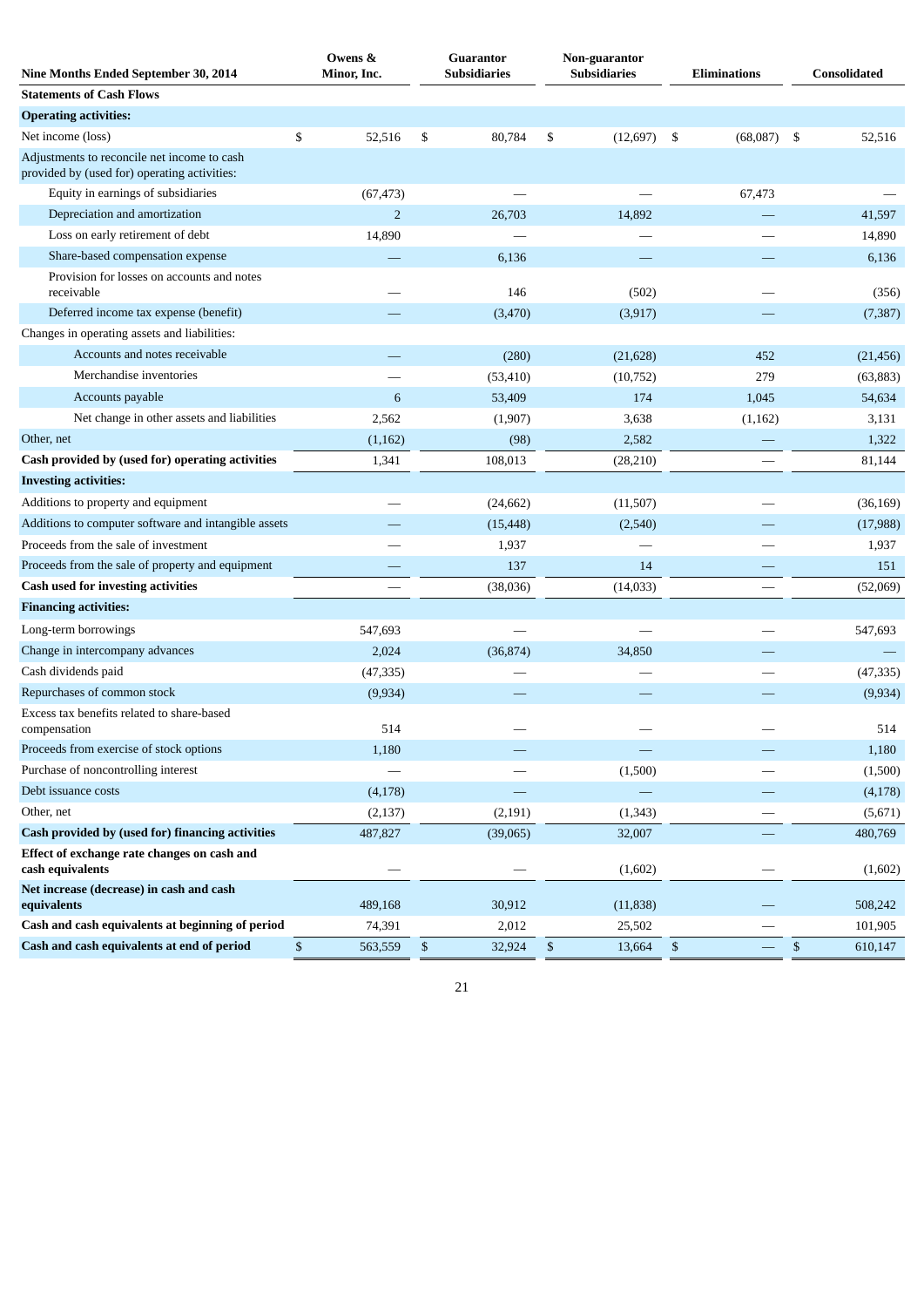| Nine Months Ended September 30, 2013                                                        |              | Owens &<br>Minor, Inc. |              | <b>Guarantor</b><br><b>Subsidiaries</b> | Non-guarantor<br><b>Subsidiaries</b><br><b>Eliminations</b> |           |                           | <b>Consolidated</b> |      |           |
|---------------------------------------------------------------------------------------------|--------------|------------------------|--------------|-----------------------------------------|-------------------------------------------------------------|-----------|---------------------------|---------------------|------|-----------|
| <b>Statements of Cash Flows</b>                                                             |              |                        |              |                                         |                                                             |           |                           |                     |      |           |
| <b>Operating activities:</b>                                                                |              |                        |              |                                         |                                                             |           |                           |                     |      |           |
| Net income (loss)                                                                           | \$           | 82,941                 | \$           | 96,388                                  | \$                                                          | (2,741)   | $\boldsymbol{\mathsf{S}}$ | (93, 647)           | - \$ | 82,941    |
| Adjustments to reconcile net income to cash<br>provided by (used for) operating activities: |              |                        |              |                                         |                                                             |           |                           |                     |      |           |
| Equity in earnings of subsidiaries                                                          |              | (93, 102)              |              |                                         |                                                             |           |                           | 93,102              |      |           |
| Depreciation and amortization                                                               |              | 10                     |              | 26,705                                  |                                                             | 10,632    |                           |                     |      | 37,347    |
| Share-based compensation expense                                                            |              |                        |              | 5,162                                   |                                                             |           |                           |                     |      | 5,162     |
| Provision for losses on accounts and notes<br>receivable                                    |              |                        |              | 110                                     |                                                             | 69        |                           |                     |      | 179       |
| Deferred income tax expense                                                                 |              |                        |              | 11,649                                  |                                                             | (3,225)   |                           |                     |      | 8,424     |
| Changes in operating assets and liabilities:                                                |              |                        |              |                                         |                                                             |           |                           |                     |      |           |
| Accounts and notes receivable                                                               |              |                        |              | 449                                     |                                                             | (18, 493) |                           | (2,659)             |      | (20, 703) |
| Merchandise inventories                                                                     |              |                        |              | (15,068)                                |                                                             | (9, 166)  |                           | 544                 |      | (23, 690) |
| Accounts payable                                                                            |              |                        |              | 79,994                                  |                                                             | 11,296    |                           | 2,660               |      | 93,950    |
| Net change in other assets and<br>liabilities                                               |              | 5,264                  |              | (21, 493)                               |                                                             | (5,056)   |                           |                     |      | (21, 285) |
| Other, net                                                                                  |              | 972                    |              | 466                                     |                                                             | (2,597)   |                           |                     |      | (1, 159)  |
| Cash provided by (used for) operating<br>activities                                         |              | (3, 915)               |              | 184,362                                 |                                                             | (19, 281) |                           |                     |      | 161,166   |
| <b>Investing activities:</b>                                                                |              |                        |              |                                         |                                                             |           |                           |                     |      |           |
| Additions to property and equipment                                                         |              |                        |              | (18, 972)                               |                                                             | (6,172)   |                           |                     |      | (25, 144) |
| Additions to computer software and intangible                                               |              |                        |              |                                         |                                                             |           |                           |                     |      |           |
| assets                                                                                      |              |                        |              | (15, 534)                               |                                                             | (4,827)   |                           |                     |      | (20, 361) |
| Proceeds from the sale of property and<br>equipment                                         |              |                        |              | 1,829                                   |                                                             | 191       |                           |                     |      | 2,020     |
| <b>Cash used for investing activities</b>                                                   |              |                        |              | (32,677)                                |                                                             | (10, 808) |                           |                     |      | (43, 485) |
| <b>Financing activities:</b>                                                                |              |                        |              |                                         |                                                             |           |                           |                     |      |           |
| Change in intercompany advances                                                             |              | 114,145                |              | (148, 109)                              |                                                             | 33,964    |                           |                     |      |           |
| Cash dividends paid                                                                         |              | (45, 587)              |              |                                         |                                                             |           |                           |                     |      | (45, 587) |
| Repurchases of common stock                                                                 |              | (15,701)               |              |                                         |                                                             |           |                           |                     |      | (15,701)  |
| Excess tax benefits related to share-based<br>compensation                                  |              | 733                    |              |                                         |                                                             |           |                           |                     |      | 733       |
| Proceeds from exercise of stock options                                                     |              | 4,821                  |              |                                         |                                                             |           |                           |                     |      | 4,821     |
| Other, net                                                                                  |              | (2,526)                |              | (1,999)                                 |                                                             | (2, 244)  |                           |                     |      | (6,769)   |
| Cash provided by (used for) financing<br>activities                                         |              | 55,885                 |              | (150, 108)                              |                                                             | 31,720    |                           |                     |      | (62, 503) |
| Effect of exchange rate changes on cash and<br>cash equivalents                             |              |                        |              |                                         |                                                             | 723       |                           |                     |      | 723       |
| Net (decrease) increase in cash and cash<br>equivalents                                     |              | 51,970                 |              | 1,577                                   |                                                             | 2,354     |                           |                     |      | 55,901    |
| Cash and cash equivalents at beginning of<br>period                                         |              | 58,190                 |              | 13,641                                  |                                                             | 26,057    |                           |                     |      | 97,888    |
| Cash and cash equivalents at end of period                                                  | $\mathbb{S}$ | 110,160                | $\mathbb{S}$ | 15,218                                  | $\$$                                                        | 28,411    | $\mathbb{S}$              |                     | $\$$ | 153,789   |
|                                                                                             |              |                        |              |                                         |                                                             |           |                           |                     |      |           |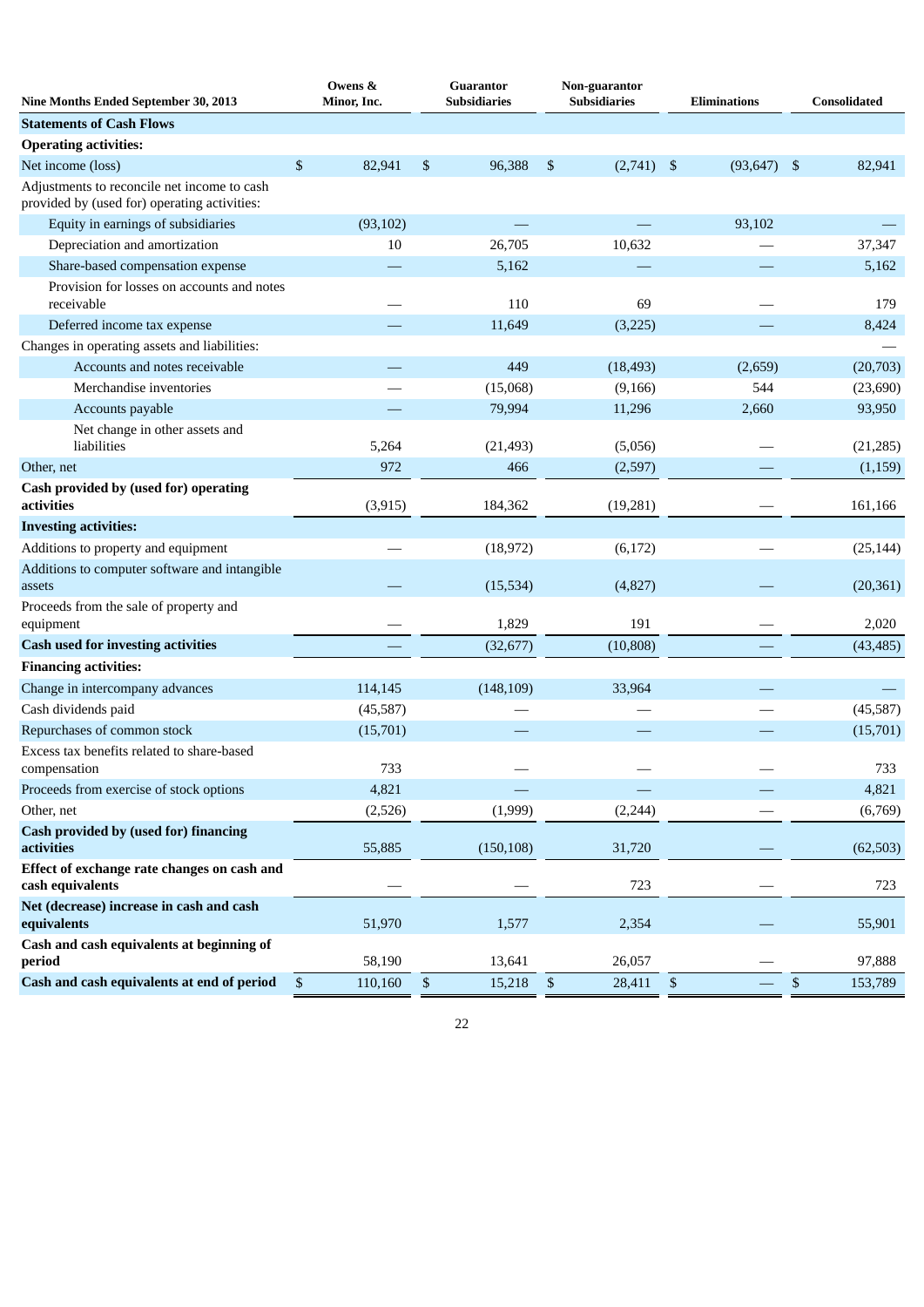#### **Note 15—Recent Accounting Pronouncements**

There has been no change in our significant accounting policies from those contained in our Annual Report on Form 10-K for the year ended December 31, 2013.

We adopted an Accounting Standard Update (ASU) issued by the Financial Accounting Standards Board (FASB) for presentation of an unrecognized tax benefit when a net operating loss carryforward, a similar tax loss, or a tax credit carryforward exists. The adoption of this guidance did not have an impact on our financial position or results of operations.

On May 28, 2014, the FASB issued an ASU, *Revenue from Contracts with Customers*, which requires an entity to recognize the amount of revenue to which it expects to be entitled for the transfer of promised goods or services to customers. The ASU will replace most existing revenue recognition guidance in U.S. GAAP when it becomes effective on January 1, 2017. Early application is not permitted. The standard permits the use of either the retrospective or cumulative effect transition method. We are evaluating the effect that the ASU will have on our consolidated financial statements and related disclosures. We have not yet selected a transition method nor have we determined the effect of the standard on our ongoing financial reporting.

#### **Note 16—Subsequent Events**

On October 1, 2014, we completed the acquisition of Medical Action Industries Inc., (Medical Action or MAI), under the definitive agreement signed June 24, 2014. MAI is a leading producer of surgical kits and procedure trays, which will enable an expansion of our capabilities in the assembly of kits, packs and trays for the healthcare market. Under terms of the definitive agreement, we acquired all outstanding shares of MAI for \$13.80 per share in cash, representing a total transaction value of approximately \$207 million, including assumed debt, net of cash acquired. The initial allocation of purchase price to assets and liabilities acquired is not yet complete. We do not expect the acquisition to have a material effect on operational results for 2014.

On October 16, 2014 we redeemed in full our 2016 Senior Notes for \$217 million in cash. See Note 7-Debt for more information.

#### <span id="page-22-0"></span>**Item 2. Management's Discussion and Analysis of Financial Condition and Results of Operations**

The following discussion and analysis describes results of operations and material changes in the financial condition of Owens & Minor, Inc. and its subsidiaries since December 31, 2013. Trends of a material nature are discussed to the extent known and considered relevant. This discussion should be read in conjunction with the consolidated financial statements, related notes thereto, and management's discussion and analysis of financial condition and results of operations included in our Annual Report on Form 10-K for the year ended December 31, 2013.

#### **Overview**

Owens & Minor, Inc., along with its subsidiaries, (we, us, or our) is a leading national distributor of name-brand medical and surgical supplies and a healthcare logistics company. We report our business under two segments: Domestic and International. The Domestic segment includes all services in the United States relating to our role as a medical supply logistics company serving healthcare providers and manufacturers. The International segment provides third-party logistics for the pharmaceutical and medical device industries in the European market. Segment financial information is provided in Note 13 of Notes to Consolidated Financial Statements included in this quarterly report.

*Financial highlights.* The following table provides a reconciliation of reported operating earnings, net income and net income per diluted common share to non-GAAP measures used by management. GAAP and non-GAAP results discussed below for the nine months ended September 30, 2014 include a recovery of \$5.3 million recorded in other operating income, net related to the settlement of a direct purchaser anti-trust class action lawsuit.

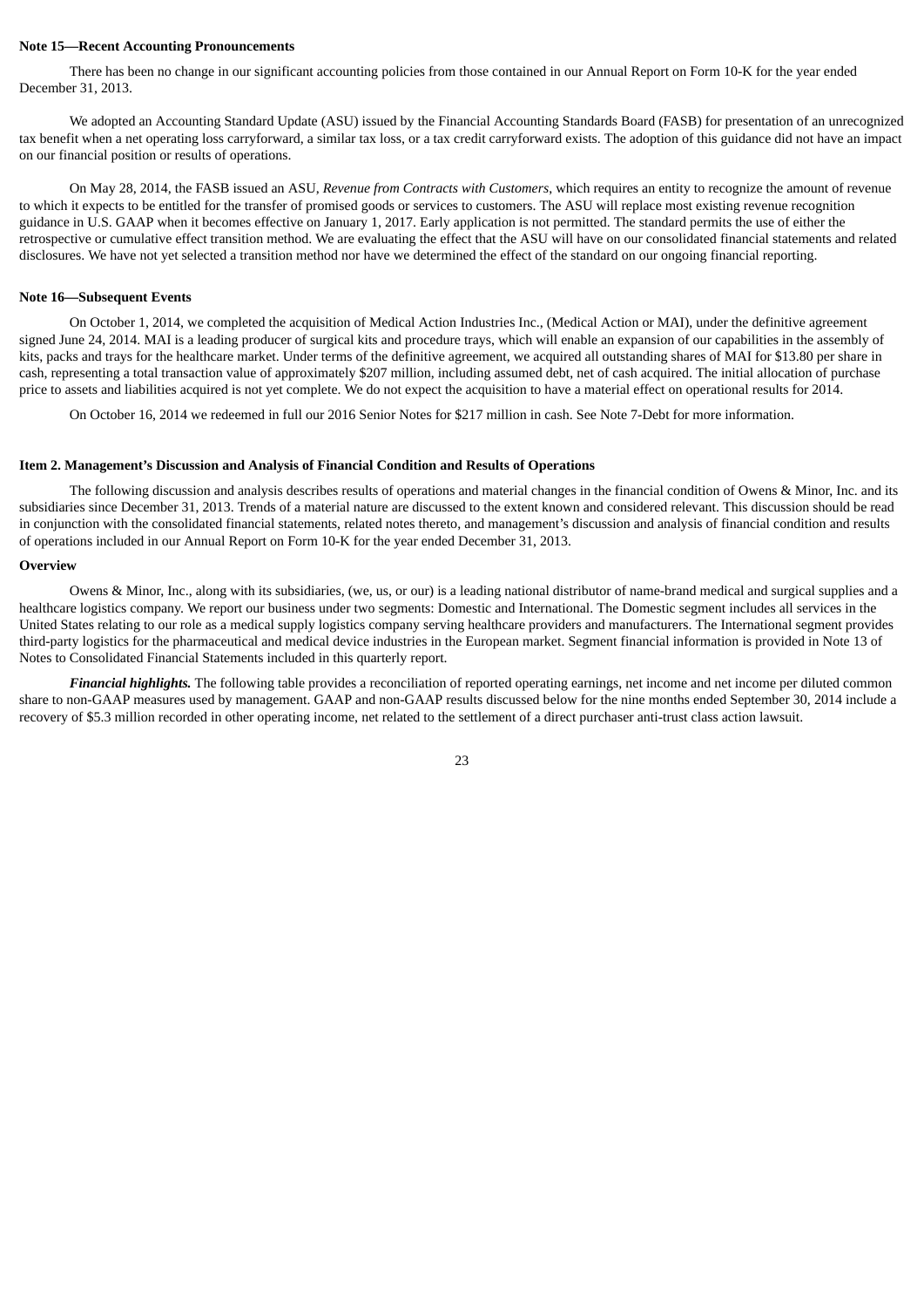|                                                                                                                        | <b>Three Months Ended</b><br>September 30, |        |      |        |    | <b>Nine Months Ended</b><br>September 30, |    |         |  |  |
|------------------------------------------------------------------------------------------------------------------------|--------------------------------------------|--------|------|--------|----|-------------------------------------------|----|---------|--|--|
| (Dollars in thousands except per share data)                                                                           |                                            | 2014   | 2013 |        |    | 2014                                      |    | 2013    |  |  |
| Operating earnings, as reported (GAAP)                                                                                 | \$.                                        | 35,377 | \$   | 49,215 |    | 118,763                                   | \$ | 147,150 |  |  |
| Acquisition-related and exit and realignment charges                                                                   |                                            | 13,957 |      | 2,747  |    | 24,813                                    |    | 5,395   |  |  |
| Operating earnings, adjusted (non-GAAP) (Adjusted Operating Earnings)                                                  |                                            | 49,334 |      | 51,962 |    | 143,576                                   |    | 152,545 |  |  |
| Adjusted Operating Earnings as a percent of revenue (non-GAAP)                                                         |                                            | 2.07%  |      | 2.29%  |    | 2.07%                                     |    | 2.26%   |  |  |
| Net income, as reported (GAAP)                                                                                         | \$                                         | 7,155  | \$   | 27,970 | \$ | 52,516                                    | \$ | 82,941  |  |  |
| Acquisition-related and exit and realignment charges, net of tax                                                       |                                            | 10,297 |      | 1,899  |    | 17,614                                    |    | 3,832   |  |  |
| Loss on early retirement of debt, net of tax                                                                           |                                            | 9,092  |      |        |    | 9,092                                     |    |         |  |  |
| Net income, adjusted (non-GAAP) (Adjusted Net Income)                                                                  |                                            | 26,544 |      | 29,869 |    | 79,222                                    | S  | 86,773  |  |  |
| Net income per diluted common share, as reported (GAAP)                                                                | S.                                         | 0.11   | S.   | 0.44   |    | 0.84                                      | S  | 1.31    |  |  |
| Acquisition-related and exit and realignment charges and loss on early<br>retirement of debt, per diluted common share |                                            | 0.31   |      | 0.03   |    | 0.42                                      |    | 0.06    |  |  |
| Net income per diluted common share, adjusted (non-GAAP)(Adjusted EPS)                                                 | <sup>\$</sup>                              | 0.42   |      | 0.47   |    | 1.26                                      | \$ | 1.37    |  |  |

Adjusted EPS (non-GAAP) was \$0.42 and \$1.26 for the third quarter and first nine months of 2014, compared to \$0.47 and \$1.37 for the same periods in 2013. For the third quarter, Domestic segment operating earnings declined by \$0.4 million and International segment operating earnings declined by \$2.2 million compared to the prior year. On a year to date basis, operating earnings in the Domestic segment were \$152 million while the International segment incurred a loss of \$8.3 million, which reflected declines from prior year of \$3.5 million and \$5.4 million, respectively.

#### **Use of Non-GAAP Measures**

This management's discussion and analysis contains financial measures that are not calculated in accordance with U.S. generally accepted accounting principles (GAAP). In general, the measures exclude items and charges that (i) management does not believe reflect our core business and relate more to strategic, multi-year corporate activities; or (ii) relate to activities or actions that may have occurred over multiple or in prior periods without predictable trends. Management uses these non-GAAP financial measures internally to evaluate our performance, evaluate the balance sheet, engage in financial and operational planning and determine incentive compensation.

Management provides these non-GAAP financial measures to investors as supplemental metrics to assist readers in assessing the effects of items and events on our financial and operating results and in comparing our performance to that of our competitors. However, the non-GAAP financial measures used by us may be calculated differently from, and therefore may not be comparable to, similarly titled measures used by other companies.

The non-GAAP financial measures disclosed by us should not be considered a substitute for, or superior to, financial measures calculated in accordance with GAAP, and the financial results calculated in accordance with GAAP and reconciliations to those financial statements set forth above should be carefully evaluated. The following items have been excluded in our non-GAAP financial measures.

Acquisition-related charges were \$4.6 million and \$8.7 million for the three and nine months ended September 30, 2014 compared to \$0.7 million and \$1.5 million for the same periods of 2013. Current year charges consist primarily of transaction costs incurred to perform due diligence and analysis related to acquisitions described below, as well as costs in Movianto to resolve certain issues and claims with the former owner and to transition certain information technology functions.

Exit and realignment charges of \$9.3 million and \$16.1 million for the three and nine months ended September 30, 2014 were associated with optimizing our operations and include the closure and consolidation of certain distribution and logistics centers, administrative offices and warehouses in the United States and Europe. These charges also include other costs associated with our strategic organizational realignment which include management changes, certain professional fees, and costs to streamline administrative functions and processes. Similar charges in 2013 totaled \$2.1 million and \$3.8 million in the comparable periods.

In September 2014, we issued an irrevocable election to redeem our 2016 Senior Notes. As a result, we accrued a \$14.9 million loss (pretax) on early retirement of debt which includes the redemption premium on the notes of \$17.4 million offset by the unamortized gain on previously settled interest rate swaps. The repayment occurred on October 16, 2014.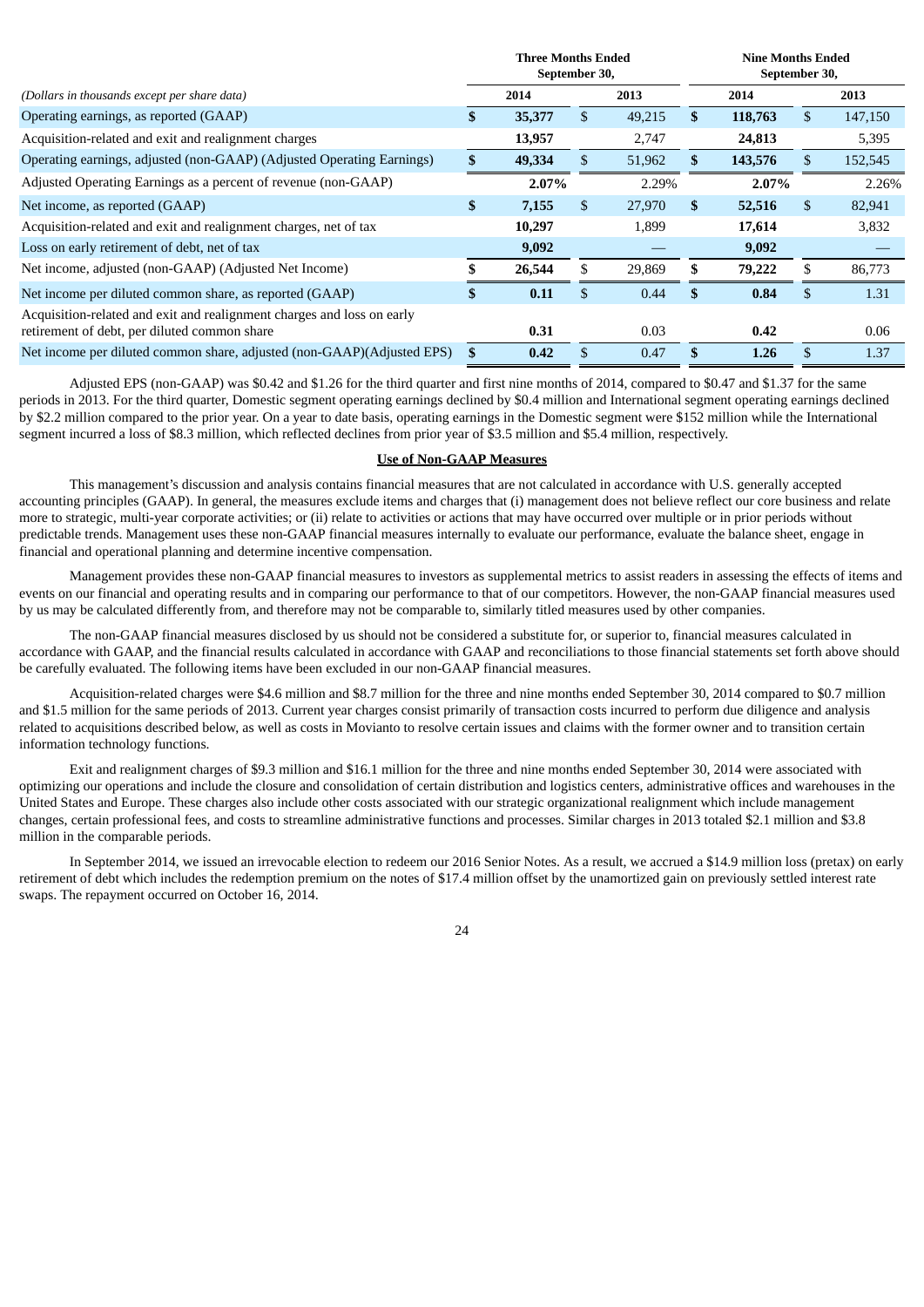Unless otherwise stated, our analysis hereinafter excludes acquisition-related and exit and realignment charges and the loss on early retirement of debt. These charges have been tax effected in the preceding table using a blended income tax rate depending on the amount of charges incurred in different tax jurisdictions and the deductibility of those charges for income tax purposes. More information about these charges is provided in the Notes to Consolidated Financial Statements included in this quarterly report.

*Acquisition Update.* On October 1, 2014, we completed the acquisition of Medical Action under the definitive agreement signed June 24, 2014. MAI is a leading producer of surgical kits and procedure trays, which will enable an expansion of our capabilities in the assembly of kits, packs and trays for the healthcare market. Under terms of the definitive agreement, we acquired all outstanding shares of MAI for \$13.80 per share in cash, representing a total transaction value of approximately \$207 million, including assumed debt, net of cash acquired.

In September 2014, we entered into a definitive agreement to acquire ArcRoyal, a privately held surgical kitting company based in Ireland. The transaction will expand our capabilities in the assembly of kits, packs and trays in the European healthcare market and is highly complementary to the capabilities acquired with MAI. The transaction is expected to close in fourth quarter of 2014.

#### **Results of Operations**

*Net revenue.*

|                        |   |           |   | Three Months Ended September 30, | <b>Change</b> |         |       |  |  |
|------------------------|---|-----------|---|----------------------------------|---------------|---------|-------|--|--|
| (Dollars in thousands) |   | 2014      |   | 2013                             |               |         | $\%$  |  |  |
| Domestic               | æ | 2,262,081 | S | 2,175,663                        | -S            | 86,418  | 4.0%  |  |  |
| International          |   | 124,045   |   | 94,884                           |               | 29,161  | 30.7% |  |  |
| Net revenue            |   | 2,386,126 | S | 2,270,547                        | -S            | 115,579 | 5.1%  |  |  |
|                        |   |           |   | Nine Months Ended September 30,  |               | Change  |       |  |  |
| (Dollars in thousands) |   | 2014      |   | 2013                             |               |         | $\%$  |  |  |
| Domestic               | S | 6,598,531 | S | 6,474,069                        | -S            | 124,462 | 1.9%  |  |  |
| International          |   | 349,834   |   | 278,939                          |               | 70,895  | 25.4% |  |  |
| Net revenue            |   | 6,948,365 | S | 6,753,008                        | S             | 195,357 | 2.9%  |  |  |

Consolidated net revenue improved in our two segments for both the three and nine months ended September 30, 2014. In the Domestic segment, the continued trend of growth in our existing large healthcare provider customer accounts and new business exceeded declines from smaller customers in both periods when compared to prior year. Domestic segment growth rates are impacted by ongoing market trends including healthcare utilization rates. The increases in the International segment were a result of new buy/sell contracts and growth in fee-for-service business as well as positive impacts from foreign exchange. Fee-for-service business generally represents approximately two-thirds of net revenue in the International segment.

#### *Gross margin.*

|                        |  |      | Three Months Ended September 30, |              | <b>Change</b> |      |        |         |  |
|------------------------|--|------|----------------------------------|--------------|---------------|------|--------|---------|--|
| (Dollars in thousands) |  | 2014 |                                  |              | 2013          |      |        | $\%$    |  |
| Gross margin           |  | Ф    | 292,483                          | <sup>3</sup> | 273,329       | -S   | 19,154 | 7.0%    |  |
| As a % of net revenue  |  |      | 12.26%                           |              | 12.04%        |      |        |         |  |
|                        |  |      | Nine Months Ended September 30,  |              | Change        |      |        |         |  |
| (Dollars in thousands) |  | 2014 |                                  |              | 2013          |      |        | $\%$    |  |
| Gross margin           |  | Φ    | 855,952                          | S            | 825,812       | - \$ | 30,140 | $3.6\%$ |  |
| As a % of net revenue  |  |      | 12.32%                           |              | 12.23%        |      |        |         |  |

The growth in fee-for-service activity drove the overall improvement in gross margin as the International segment showed \$14.5 million and \$37.9 million in increases over the comparable prior year quarter and nine month periods. Domestic segment gross margin for the quarter benefitted from manufacturer product price changes and higher customer margin from increased sales volume. On a year to date basis, however, this improvement did not offset the decline in margins on new and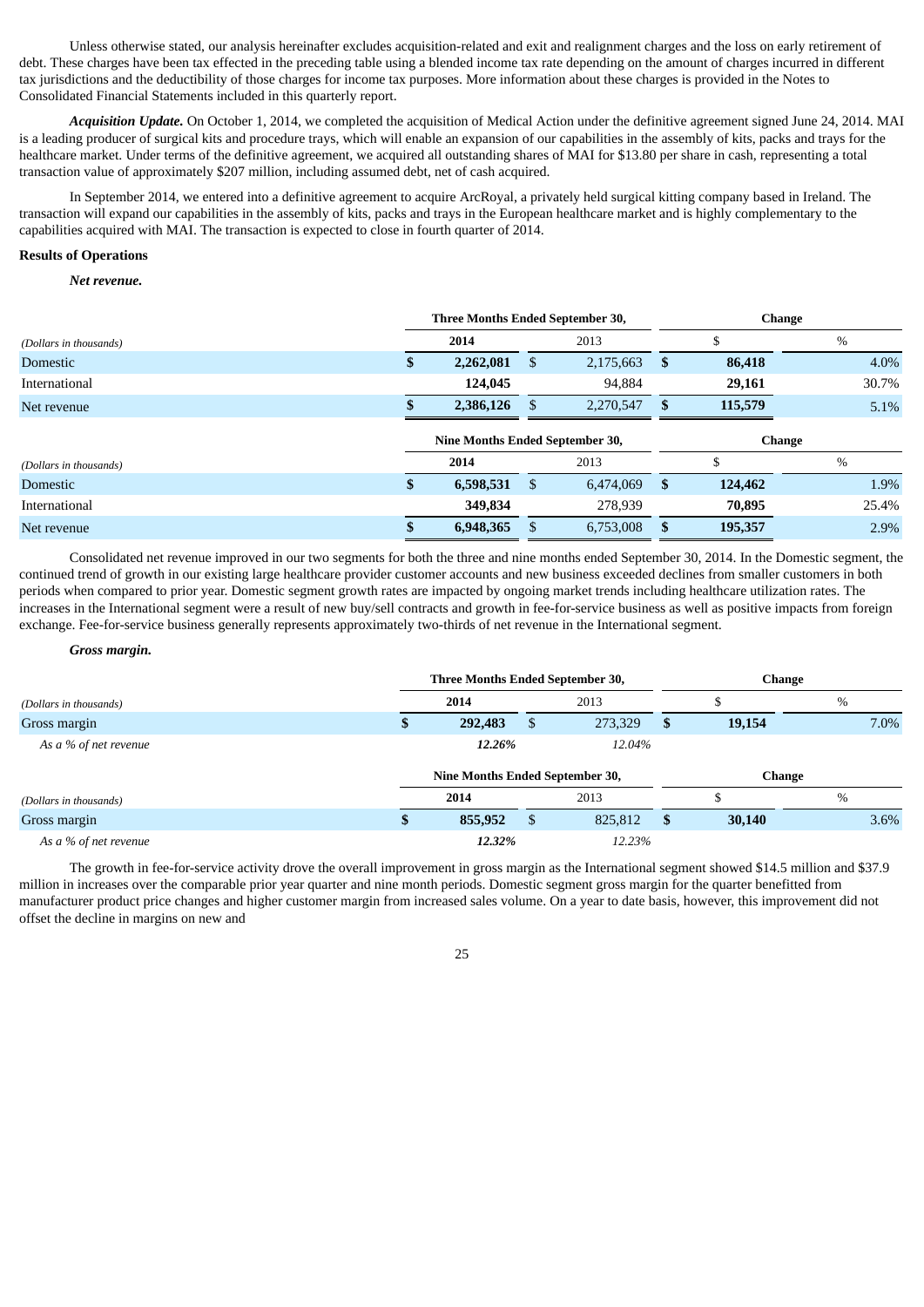renewed customer contracts and the unfavorable impact of product price changes for the nine month period when compared to 2013.

#### *Operating expenses.*

|                               | Three Months Ended September 30, |          | Change |            |  |  |
|-------------------------------|----------------------------------|----------|--------|------------|--|--|
| (Dollars in thousands)        | 2014                             | 2013     |        | $\%$       |  |  |
| SG&A expenses                 | 231,377                          | 211,344  | 20,033 | $9.5\%$    |  |  |
| As a % of net revenue         | 9.70%                            | 9.31%    |        |            |  |  |
| Depreciation and amortization | 13,841                           | 12,441   | 1,400  | 11.3 %     |  |  |
| Other operating income, net   | (2,069)                          | (2, 418) | 349    | $(14.4)\%$ |  |  |

|                               |   | <b>Nine Months Ended September 30,</b> |         | Change  |        |  |  |
|-------------------------------|---|----------------------------------------|---------|---------|--------|--|--|
| (Dollars in thousands)        |   | 2014                                   | 2013    |         | $\%$   |  |  |
| SG&A expenses                 | w | 682,825                                | 641,613 | 41,212  | 6.4%   |  |  |
| As a % of net revenue         |   | 9.83%                                  | 9.50%   |         |        |  |  |
| Depreciation and amortization |   | 41,597                                 | 37,347  | 4,250   | 11.4%  |  |  |
| Other operating income, net   |   | (12,046)                               | (5,693) | (6,353) | 111.6% |  |  |

Selling, general and administrative (SG&A) expenses include labor, warehousing, handling and delivery costs associated with our distribution and logistics services and all costs associated with our fee-for-service arrangements. The costs to convert new customers to our information systems are generally incurred prior to the recognition of revenues from the new customers.

International segment SG&A increased over the prior year for the three and nine month periods ended September 30, 2014 by \$15.4 million and \$40.0 million, respectively, due mainly to increased salaries and delivery costs associated with higher fee-for-service activity as well as increased costs associated with integrating a significant new customer in the United Kingdom earlier in the year. The Domestic segment also experienced an increase in the quarter and year to date period as a result of higher accrued incentive compensation, warehouse expense from increased sales activity and higher legal fees compared to prior year.

Depreciation and amortization expense increased for both periods primarily in the International segment due to increases in computer software amortization for assets placed in service and amortization from purchase price accounting adjustments.

Other operating income, net for the third quarter is comparable to the prior year. The increase in other operating income, net for the nine month period ended September 30, 2014 is attributed primarily to the recovery of \$5.3 million from the settlement of a direct purchaser anti-trust class action lawsuit relating to the recovery of costs from purchases of medical devices over a multi-year period, as well as a gain on the sale of an investment.

### *Interest expense, net*

|                         |                                 | Three Months Ended September 30, |    |       | Change |        |       |  |  |  |
|-------------------------|---------------------------------|----------------------------------|----|-------|--------|--------|-------|--|--|--|
| (Dollars in thousands)  |                                 | 2014                             |    | 2013  |        |        | $\%$  |  |  |  |
| Interest expense, net   |                                 | 4,304                            | -S | 3,389 | - \$   | 915    | 27.0% |  |  |  |
| Effective interest rate |                                 | 5.57%                            |    | 6.21% |        |        |       |  |  |  |
|                         | Nine Months Ended September 30, |                                  |    |       |        | Change |       |  |  |  |
| (Dollars in thousands)  |                                 | 2014                             |    | 2013  |        |        | $\%$  |  |  |  |
| Interest expense, net   |                                 | 10,893                           | S. | 9,835 | - \$   | 1,058  | 10.8% |  |  |  |
| Effective interest rate |                                 | 6.00%                            |    | 6.07% |        |        |       |  |  |  |

The increase in interest expense of approximately \$0.9 million from prior year for both periods is attributed to the new Senior Notes issued on September 16, 2014 which are more fully described in the *Capital resources* section and in Note 7 of Notes to Consolidated Financial Statements.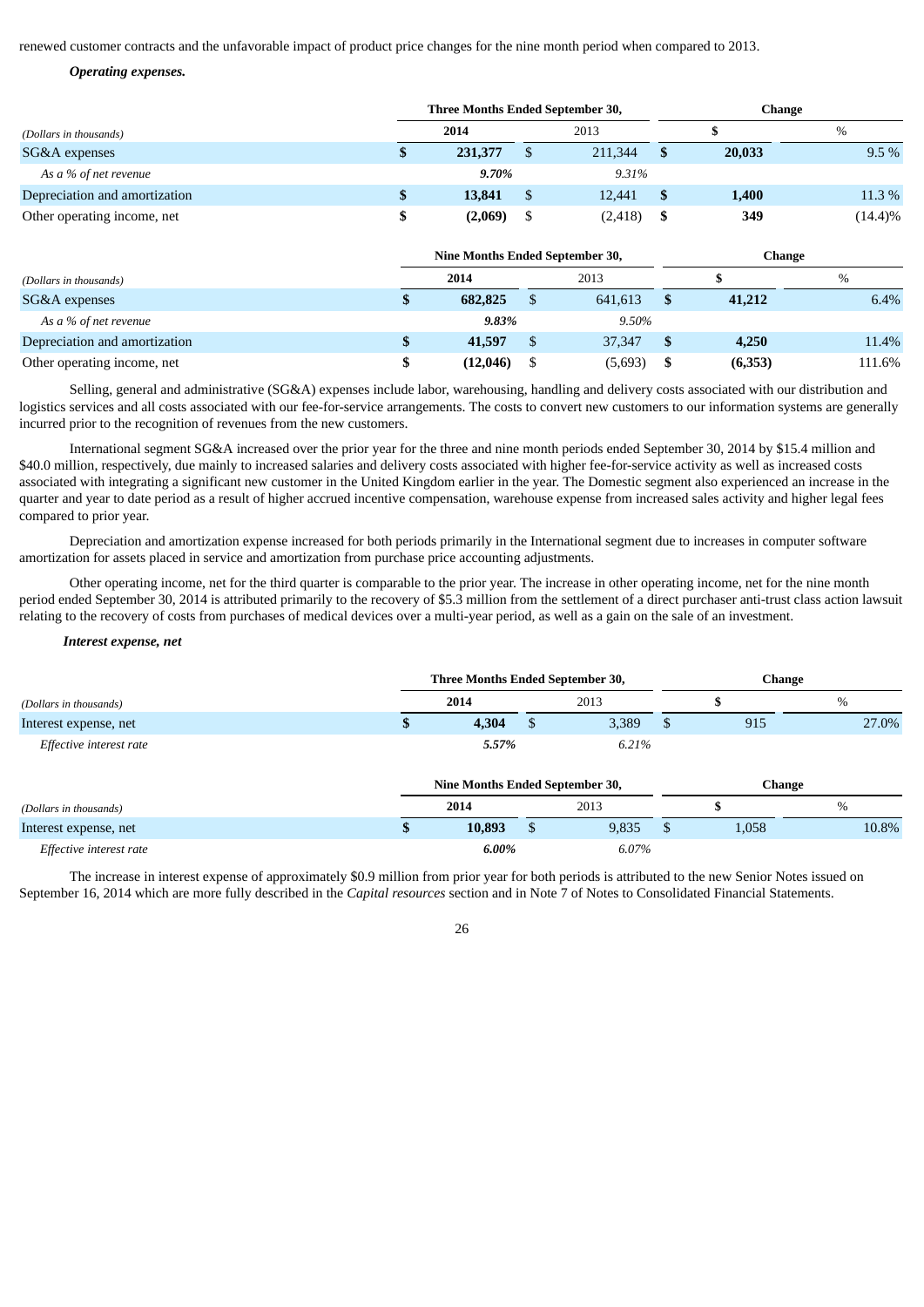#### *Income taxes.*

|                        |  |  | Three Months Ended September 30, |              |        | Change |          |            |  |
|------------------------|--|--|----------------------------------|--------------|--------|--------|----------|------------|--|
| (Dollars in thousands) |  |  | 2014                             |              | 2013   |        |          | $\%$       |  |
| Income tax provision   |  |  | 9,028                            | <sup>S</sup> | 17,856 | - \$   | (8,828)  | $(49.4)\%$ |  |
| Effective tax rate     |  |  | 55.8%                            |              | 39.0%  |        |          |            |  |
|                        |  |  | Nine Months Ended September 30,  |              |        | Change |          |            |  |
| (Dollars in thousands) |  |  | 2014                             |              | 2013   |        |          | $\%$       |  |
| Income tax provision   |  |  | 40,464                           | \$           | 54,374 | \$     | (13,910) | $(25.6)\%$ |  |
| Effective tax rate     |  |  | 43.5%                            |              | 39.6%  |        |          |            |  |

The increase in the effective tax rate, including income taxes on acquisition-related and exit and realignment charges as well as the loss on early retirement of debt, increased from the prior year periods largely due to the impact of foreign taxes and the effect of certain acquisition-related costs which are not deductible for tax purposes.

#### **Financial Condition, Liquidity and Capital Resources**

*Financial condition***.** We monitor operating working capital through days sales outstanding (DSO) and merchandise inventory turnover. We estimate a hypothetical increase (decrease) in DSO of one day would result in a decrease (increase) in our cash balances, an increase (decrease) in borrowings against our revolving credit facility, or a combination thereof of approximately \$25 million.

The majority of our cash and cash equivalents are held in cash depository accounts with major banks in the United States and Europe or invested in high-quality, short-term liquid investments. Changes in our working capital can vary in the normal course of business based upon the timing of inventory purchases, collection of accounts receivable, and payment to suppliers.

|                                                  |   |                    |    |                          |         | <b>Change</b> |  |
|--------------------------------------------------|---|--------------------|----|--------------------------|---------|---------------|--|
| (Dollars in thousands)                           |   | September 30, 2014 |    | <b>December 31, 2013</b> |         | $\frac{0}{0}$ |  |
| Cash and cash equivalents                        | Φ | 610,147            | -S | 101,905                  | 508,242 | 498.7%        |  |
| Accounts and notes receivable, net of allowances | w | 590,140            | S  | 572.854                  | 17.286  | 3.0%          |  |
| Consolidated DSO <sup>(1)</sup>                  |   | 21.8               |    | 22.1                     |         |               |  |
| Merchandise inventories                          |   | 834,476            |    | 771.663                  | 62.813  | 8.1%          |  |
| Consolidated inventory turnover (2)              |   | <b>10.0</b>        |    | 10.4                     |         |               |  |
| Accounts payable                                 |   | 692,616            |    | 643,872                  | 48,744  | 7.6%          |  |

*(1) Based on period end accounts receivable and net revenue for the quarter*

(2) Based on average annual inventory and annualized cost of goods sold based on the quarter ended September 30, 2014 and December 31, 2013

*Liquidity and capital expenditures.* The following table summarizes our consolidated statements of cash flows for the nine months ended September 30, 2014 and 2013:

| (Dollars in thousands)                | 2014         | 2013      |
|---------------------------------------|--------------|-----------|
| Net cash provided by (used for):      |              |           |
| Operating activities                  | \$<br>81,144 | 161,166   |
| Investing activities                  | (52,069)     | (43, 485) |
| <b>Financing activities</b>           | 480,769      | (62, 503) |
| Effect of exchange rate changes       | (1,602)      | 723       |
| Increase in cash and cash equivalents | 508,242      | 55,901    |

Cash provided by operating activities was \$81.1 million in the first nine months of 2014, compared to \$161million in the same period of 2013. The decrease in cash from operating activities for the first nine months of 2014 compared to the same period in 2013 was primarily due to routine changes in working capital including timing of payments.

Cash used for investing activities was \$52.1 million in the first nine months of 2014, compared to \$43.5 million in the same period of 2013. Investing activities in 2014 and 2013 relate to capital expenditures for our strategic and operational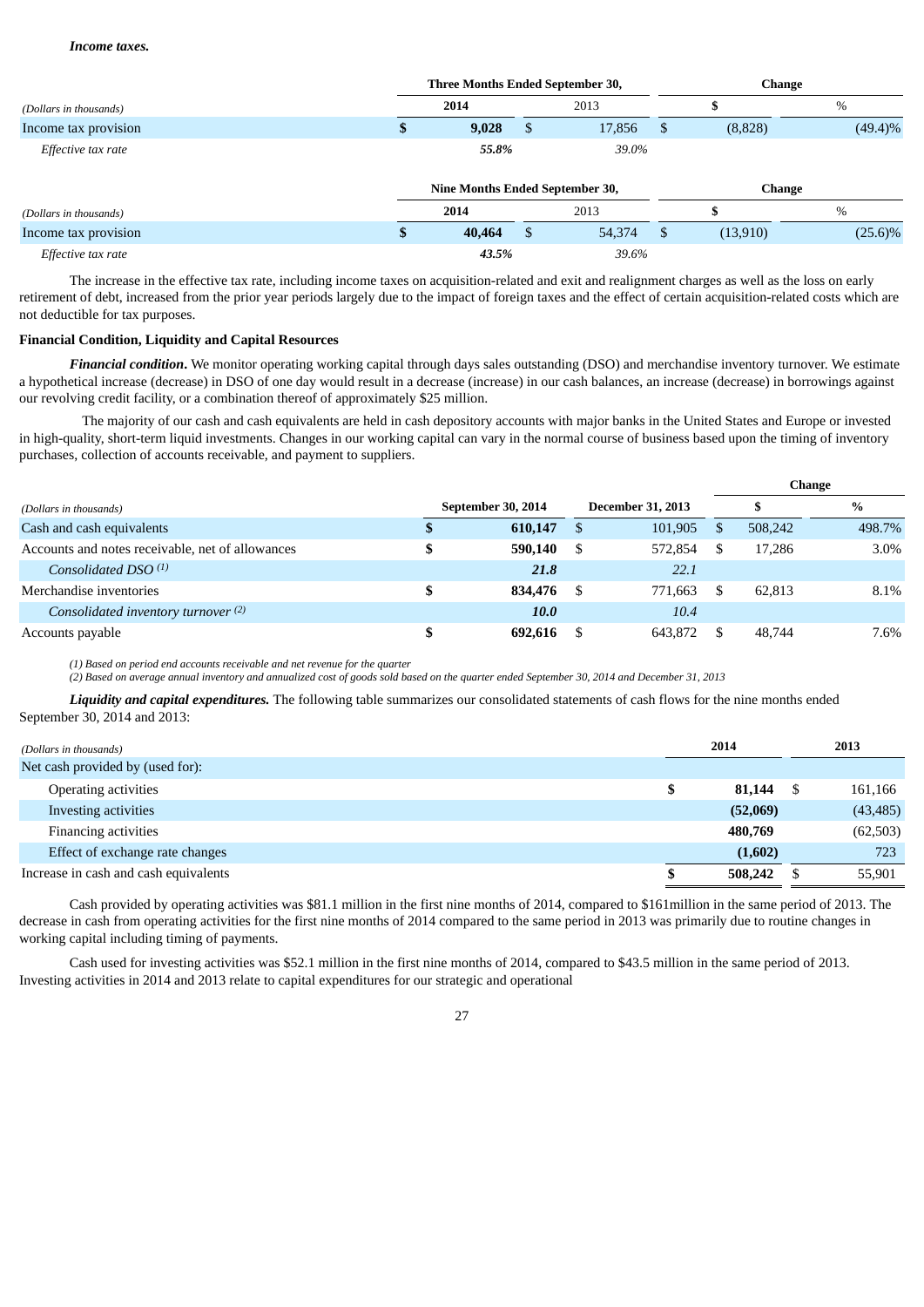efficiency initiatives, particularly initiatives relating to information technology enhancements and optimizing our distribution network.

Cash provided by financing activities in the first nine months of 2014 was \$481 million, compared to a use of \$62.5 million in the same period of 2013. During the first nine months of 2014, we received \$548 million in proceeds from the issuance of debt which drove the difference on a year over year basis. Other sources and uses of cash are similar in nature to the prior year with the exception of our purchase of the noncontrolling interest in a subsidiary for \$1.5 million in 2014.

*Capital resources.* Our sources of liquidity include cash and cash equivalents and a revolving credit facility. On September 17, 2014, we amended our existing Credit Agreement with Wells Fargo Bank, N.A., JPMorgan Chase Bank, N.A. and a syndicate of financial institutions (the Amended Credit Agreement) increasing our borrowing capacity from \$350 million to \$450 million and extending the term through 2019. Under the Amended Credit Agreement, we have the ability to request two one-year extensions and to request an increase in aggregate commitments by up to \$200 million. The interest rate on the Amended Credit Agreement, which is subject to adjustment quarterly, is based on the London Interbank Offered Rate (LIBOR), the Federal Funds Rate or the Prime Rate, plus an adjustment based on the better of our debt ratings or leverage ratio (Credit Spread) as defined by the Amended Credit Agreement. We are charged a commitment fee of between 12.5 and 25.0 basis points on the unused portion of the facility. The terms of the Amended Credit Agreement limit the amount of indebtedness that we may incur and require us to maintain ratios for leverage and interest coverage, including on a pro forma basis in the event of an acquisition. At September 30, 2014, we had no borrowings and letters of credit of approximately \$5.0 million outstanding under the Amended Credit Agreement, leaving \$445 million available for borrowing. We also have a \$1.3 million and \$1.5 million letter of credit outstanding as of September 30, 2014 and December 31, 2013, which supports our facilities leased in Europe.

We may utilize the revolving credit facility for long-term strategic growth, capital expenditures, working capital and general corporate purposes. If we were unable to access the revolving credit facility, it could impact our ability to fund these needs. Based on our leverage ratio at September 30, 2014, the interest rate under the credit facility is LIBOR plus 1.375%.

On September 16, 2014, we issued \$275 million of 3.875% senior notes due 2021 (the "2021 Notes") and \$275 million of 4.375% senior notes due 2024 (the "2024 Notes"). The 2021 Notes were sold at 99.5% of the principal amount with an effective yield of 3.951%. The 2024 Notes were sold at 99.6% of the principal with an effective yield of 4.422%. Interest on the 2021 Notes and 2024 Notes is payable semiannually in arrears, commencing on March 15, 2015 and December 15, 2014, respectively. We have the option to redeem the 2021 Notes and 2024 Notes in part or in whole prior to maturity at a redemption price equal to the greater of 100% of the principal amount or the present value of the remaining scheduled payments discounted at the Treasury Rate plus 30 basis points. We are deferring and amortizing over the respective terms \$4.2 million in costs incurred in connection with the issuance of the 2021 Notes and the 2024 Notes.

We used a portion of the proceeds from the 2021 Notes and the 2024 Notes to complete the Medical Action acquisition on October 1, 2014 for \$207 million, including assumed debt, net of cash acquired. We also used a portion of the proceeds to fund the early retirement of all of our 2016 Notes, which include the payment of a \$17.4 million redemption premium. We recorded a net loss on the early retirement of our 2016 Notes of \$14.9 million, which includes the redemption premium offset by the recognition of a gain on previously settled interest rate swaps. The 2016 Notes are reflected as current portion of long-term debt in our Consolidated Balance Sheet at September 30, 2014 and were repaid on October 16, 2014.

In the third quarter of 2014, we paid cash dividends of \$0.25 per share, which represents a 4% increase over the rate of \$0.24 per share paid in the third quarter of 2013. We anticipate continuing to pay quarterly cash dividends in the future. However, the payment of future dividends remains within the discretion of the Board of Directors and will depend upon our results of operations, financial condition, capital requirements and other factors.

In February 2014, the Board of Directors authorized a share repurchase program of up to \$100 million of our outstanding common stock to be executed at the discretion of management over a three-year period, expiring in February 2017. The timing of purchases and the number of shares of common stock to be repurchased will be determined by management based upon market conditions and other factors. The program is intended to offset shares issued in conjunction with our stock incentive plan and return capital to shareholders. The program may be suspended or discontinued at any time. During the first nine months of 2014, we repurchased approximately 0.3 million shares for \$9.9 million under this program. The remaining amount authorized for repurchases under this program is \$90.1 million at September 30, 2014.

We earn a portion of our operating earnings in foreign jurisdictions outside the U.S., which we consider to be indefinitely reinvested. Accordingly, no U.S. federal and state income taxes and withholding taxes have been provided on these earnings. Our cash, cash-equivalents, short-term investments, and marketable securities held by our foreign subsidiaries totaled \$13.7 million and \$22.2 million as of September 30, 2014 and December 31, 2013. We do not intend, nor do we foresee a need, to repatriate these funds or other assets held outside the U.S. In the future, should we require more capital to fund discretionary activities in the U.S. than is generated by our domestic operations and is available through our borrowings, we could elect to repatriate cash or other assets from foreign jurisdictions that have previously been considered to be indefinitely reinvested.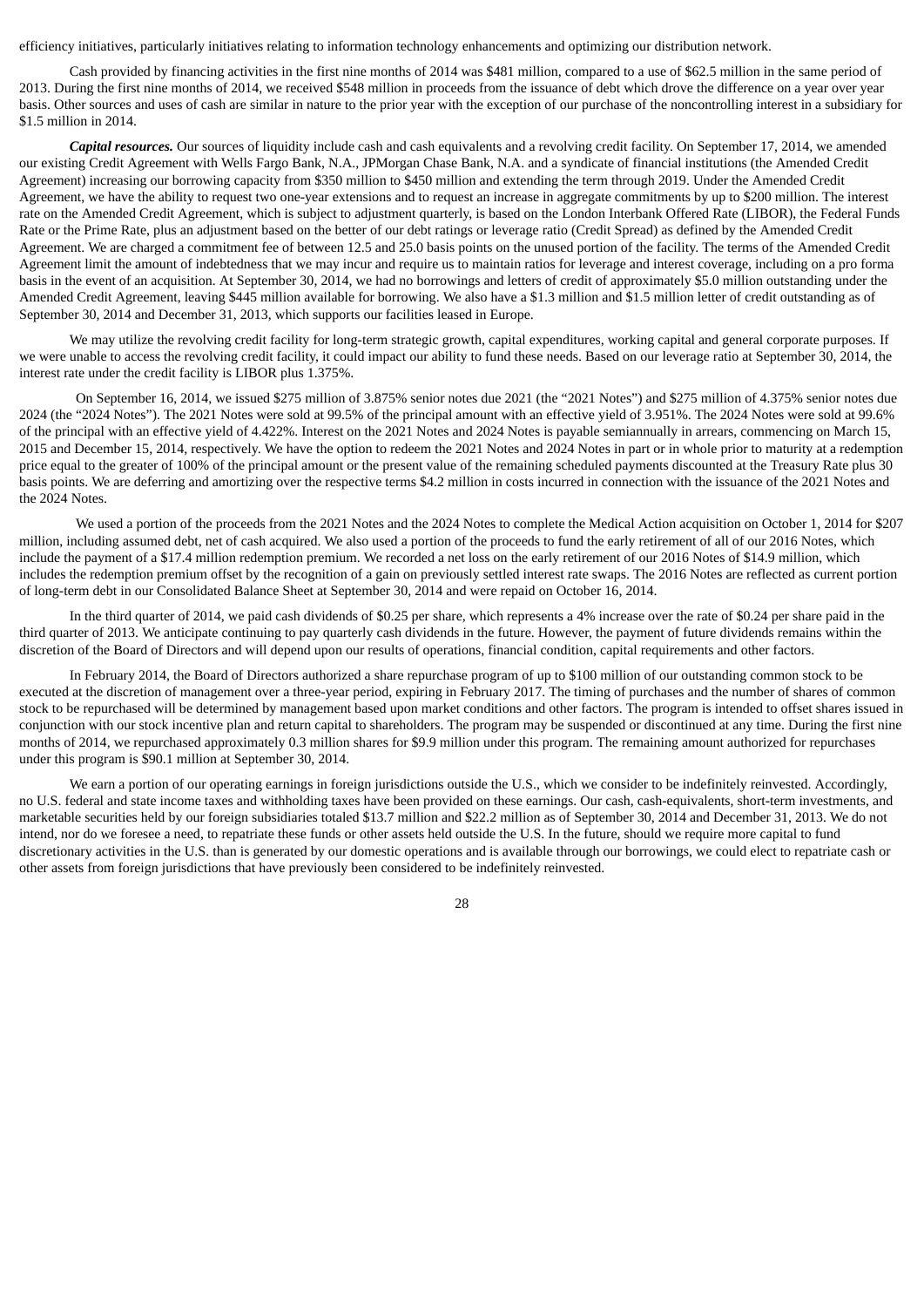Upon distribution of these assets, we could be subject to additional U.S. federal and state income taxes and withholding taxes payable to foreign jurisdictions, where applicable.

The IRS on January 10, 2014 released final regulations relating to the adjustment of inventory costs for certain sales based vendor charge-backs and the allowable treatment of these charge-backs in tax LIFO calculations. Based upon a 2013 accounting method change filed with the IRS and current regulatory guidance and case law we do not believe that these regulations will have a material impact on our financial statements or cash flow.

We believe available financing sources, including cash generated by operating activities and borrowings under the revolving credit facility, will be sufficient to fund our working capital needs, capital expenditures, long-term strategic growth, payments under long-term debt and lease arrangements, payments of quarterly cash dividends, share repurchases and other cash requirements. While we believe that we will have the ability to meet our financing needs in the foreseeable future, changes in economic conditions may impact (i) the ability of financial institutions to meet their contractual commitments to us, (ii) the ability of our customers and suppliers to meet their obligations to us and/or (iii) our cost of borrowing.

#### **Recent Accounting Pronouncements**

For a discussion of recent accounting pronouncements, see Note 15 in the Notes to Consolidated Financial Statements, included in this Quarterly Report on Form 10-Q for the quarterly period ended on September 30, 2014.

#### **Forward-looking Statements**

Certain statements in this discussion constitute "forward-looking statements" within the meaning of the Private Securities Litigation Reform Act of 1995. Although we believe our expectations with respect to the forward-looking statements are based upon reasonable assumptions within the bounds of our knowledge of our business and operations, all forward-looking statements involve risks and uncertainties and, as a result, actual results could differ materially from those projected, anticipated or implied by these statements. Such forward-looking statements involve known and unknown risks, including, but not limited to:

- competitive pressures in the marketplace, including intense pricing pressure;
- our ability to retain existing and attract new customers in a market characterized by significant customer consolidation and intense costcontainment initiatives;
- our dependence on sales to certain customers or the loss or material reduction in purchases by key customers;
- our dependence on relationships with certain manufacturers of distributed products;
- our ability to successfully identify, manage or integrate acquisitions, including the management and integration of our acquisitions of Movianto, Medical Action and the pending acquisition of ArcRoyal;
- our ability to successfully manage our international operations, including risks associated with changes in international trade regulations, foreign currency volatility, changes in regulatory conditions, deteriorating economic conditions, adverse tax consequences, and other risks of operating in international markets;
- uncertainties related to and our ability to adapt to changes in government regulations, including healthcare laws and regulations (including the Affordable Care Act);
- risks arising from possible violations of legal, regulatory or licensing requirements of the markets in which we operate;
- uncertainties related to general economic, regulatory and business conditions;
- our ability to successfully implement our strategic initiatives;
- the availability of and modifications to existing supplier funding programs and our ability to meet the terms to qualify for certain of these programs;
- our ability to adapt to changes in product pricing and other terms of purchase by suppliers of product;
- the ability of customers and suppliers to meet financial commitments due to us;
- changes in manufacturer preferences between direct sales and wholesale distribution;
- changing trends in customer profiles and ordering patterns and our ability to meet customer demand for additional value-added services;
- our ability to manage operating expenses and improve operational efficiencies in response to changing customer profiles;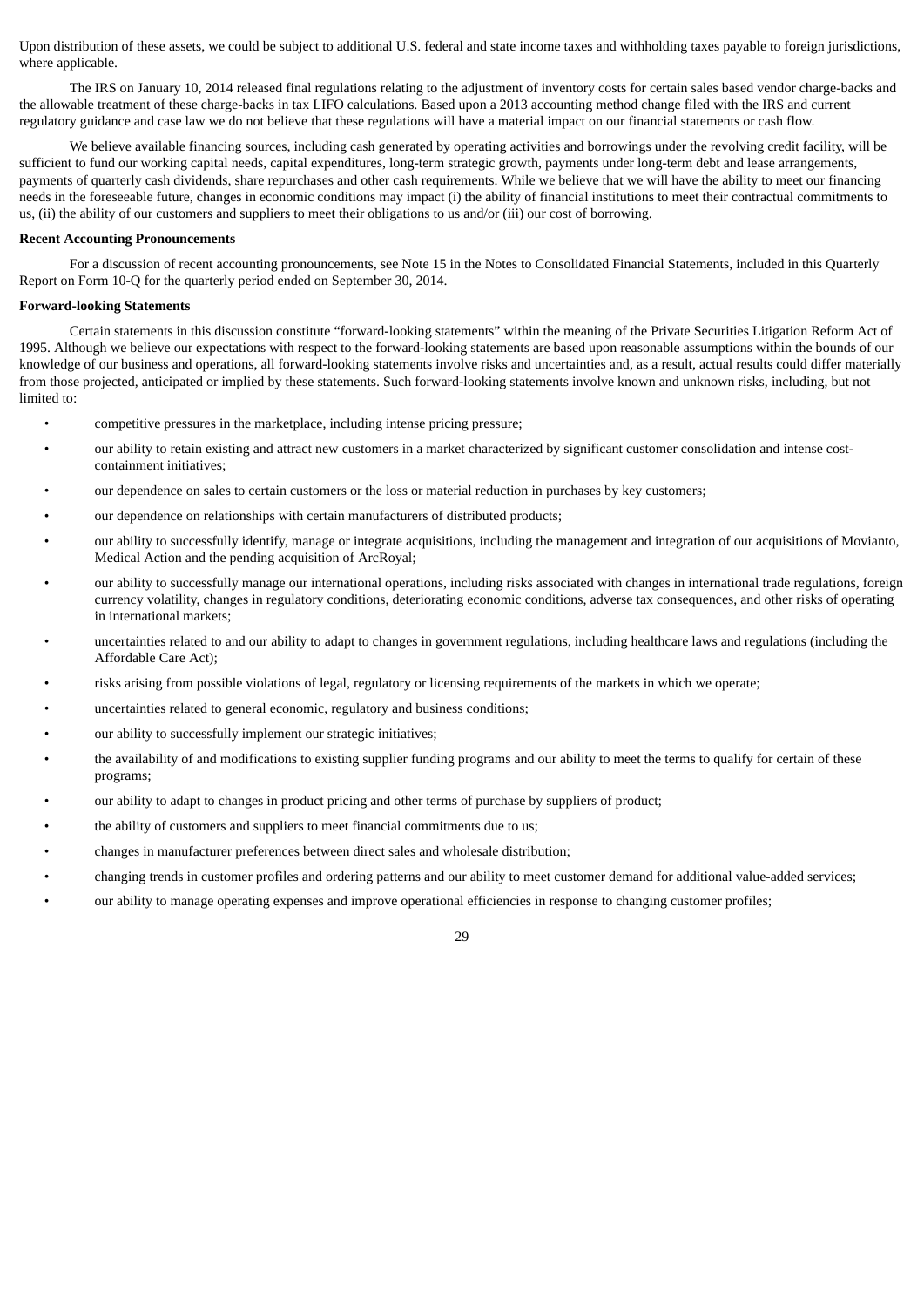- our ability to meet performance targets specified by customer contracts under contractual commitments;
- availability of and our ability to access special inventory buying opportunities;
- the ability of business partners and financial institutions to perform their contractual responsibilities;
- the effect of price volatility in the commodities markets, including fuel price fluctuations, on our operating costs and supplier product prices;
- our ability to continue to obtain financing at reasonable rates and to manage financing costs and interest rate risk;
- the risk that information systems are interrupted or damaged or fail for any extended period of time or that there is a data security breach;
- the risk that a decline in business volume or profitability could result in an impairment of goodwill or other long-lived assets;
- our ability to timely or adequately respond to technological advances in the medical supply industry;
- the costs associated with and outcome of outstanding and any future litigation, including product and professional liability claims;
- adverse changes in U.S. and foreign tax laws and the outcome of outstanding tax contingencies and legislative and tax proposals; and
- other factors described in "Item 1A. Risk Factors" of our Annual Report on Form 10-K for the year ended December 31, 2013.
- We undertake no obligation to update or revise any forward-looking statements, except as required by applicable law.

#### <span id="page-29-0"></span>**Item 3. Quantitative and Qualitative Disclosures About Market Risk**

We are exposed to market risk from changes in interest rates related to our revolving credit facility. We had no outstanding borrowings and approximately \$5 million in letters of credit under the revolving credit facility at September 30, 2014. A hypothetical increase in interest rates of 100 basis points would result in a potential reduction in future pre-tax earnings of approximately \$0.1 million per year for every \$10 million of outstanding borrowings under the revolving credit facility.

Due to the nature and pricing of our Domestic segment distribution services, we are exposed to potential volatility in fuel prices. Our strategies for helping to mitigate our exposure to changing domestic fuel prices have included entering into leases for trucks with improved fuel efficiency and entering into fixed–price agreements for diesel fuel. We benchmark our domestic diesel fuel purchase prices against the U.S. Weekly Retail On-Highway Diesel Prices (benchmark) as quoted by the U.S. Energy Information Administration. The benchmark averaged \$3.83 per gallon in the first nine months of 2014, a decrease of \$0.11 per gallon from the first nine months of 2013. Based on our fuel consumption in the first nine months of 2014, we estimate that every 10 cents per gallon increase in the benchmark would reduce our Domestic segment operating earnings by approximately \$0.5 million on an annualized basis.

In the normal course of business, we are exposed to foreign currency translation and transaction risks. Our business transactions outside of the United States are primarily denominated in the Euro and British Pound. We may use foreign currency forwards, swaps and options, where possible, to manage our risk related to certain foreign currency fluctuations. However, we believe that our foreign currency transaction risks are low since our revenues and expenses are typically denominated in the same currency.

#### <span id="page-29-1"></span>**Item 4. Controls and Procedures**

We carried out an evaluation, with the participation of management, including our principal executive officer and principal financial officer, of the effectiveness of our disclosure controls and procedures (pursuant to Rule 13a-15(e) under the Securities Exchange Act of 1934, as amended) as of the end of the period covered by this report. Based upon that evaluation, the principal executive officer and principal financial officer concluded that our disclosure controls and procedures were effective as of September 30, 2014. There has been no change in our internal control over financial reporting during the quarter ended September 30, 2014, that has materially affected, or is reasonably likely to materially affect, our internal control over financial reporting.

30

#### <span id="page-29-3"></span><span id="page-29-2"></span>**Part II. Other Information**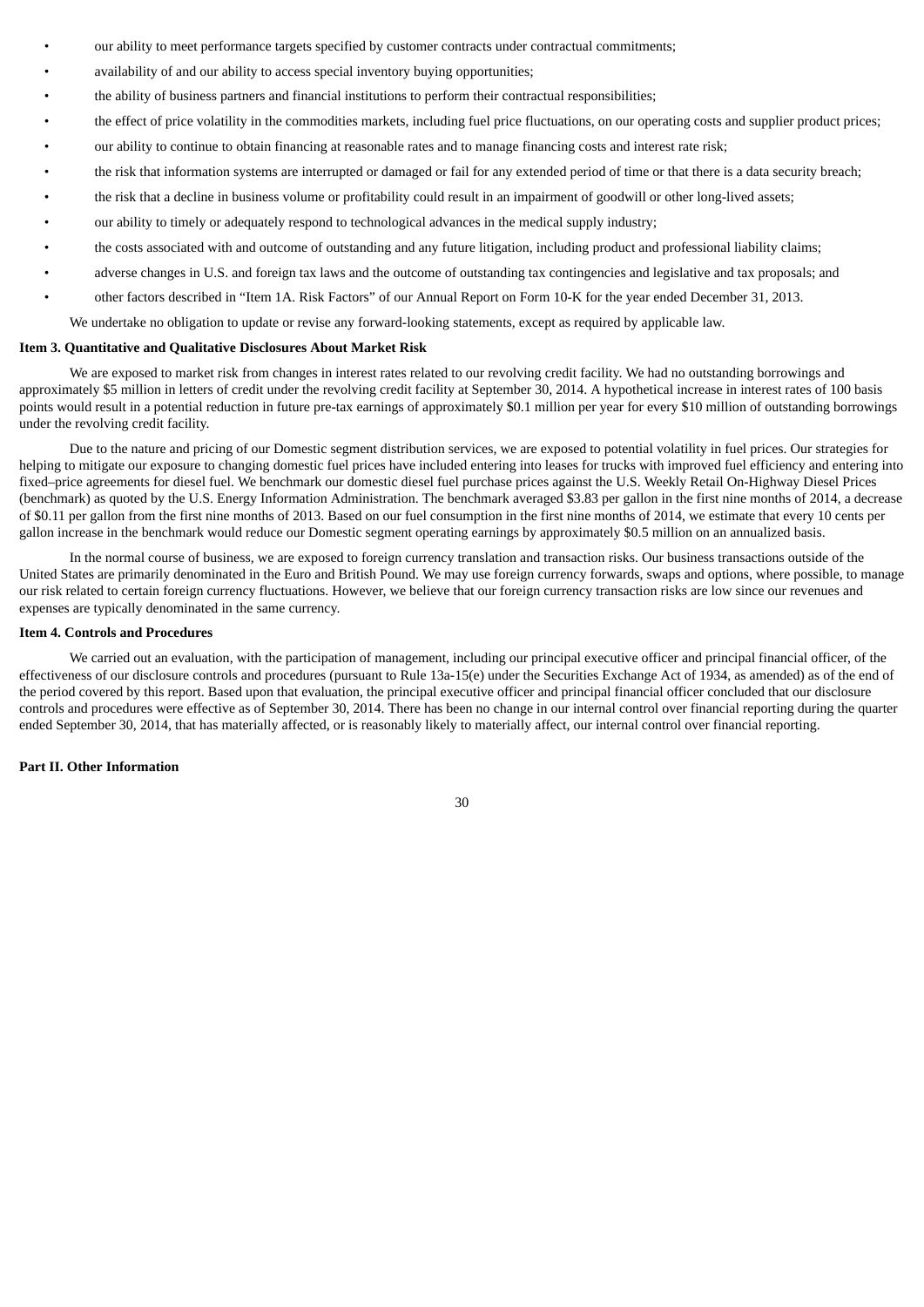#### **Item 1. Legal Proceedings**

Certain legal proceedings pending against us are described in our Annual Report on Form 10-K for the year ended December 31, 2013. Through September 30, 2014, there have been no material developments in any legal proceedings reported in such Annual Report.

# <span id="page-30-0"></span>**Item 1A. Risk Factors**

Certain risk factors that we believe could affect our business and prospects are described in our Annual Report on Form 10-K for the year ended December 31, 2013. Through September 30, 2014, there have been no material changes in the risk factors described in such Annual Report.

# <span id="page-30-1"></span>**Item 2. Unregistered Sales of Equity Securities, Use of Proceeds and Issuer Purchases of Equity Securities**

In February 2014, our Board of Directors authorized a share repurchase program of up to \$100 million of our outstanding common stock to be executed at the discretion of management over a three-year period, expiring in February 2017. The program is intended to offset shares issued in conjunction with our stock incentive plan and return capital to shareholders. The program may be suspended or discontinued at any time. For the three months ended September 30, 2014, we repurchased in open-market transactions and retired shares of our common stock for an aggregate of \$0.5 million, or an average price per share of \$34.44. The following table summarizes share repurchase activity by month during the three months ended September 30, 2014.

<span id="page-30-2"></span>

| Period         | <b>Total number</b><br>of shares purchased |      | Average price paid<br>per share | <b>Total number of</b><br>shares purchased<br>as part of a<br>publicly announced<br>program |      | <b>Maximum dollar</b><br>value of shares<br>that may yet<br>be purchased<br>under the program |
|----------------|--------------------------------------------|------|---------------------------------|---------------------------------------------------------------------------------------------|------|-----------------------------------------------------------------------------------------------|
| July 2014      | 14,151                                     | - \$ | 34.44                           | 14,151                                                                                      | - \$ | 90,066                                                                                        |
| August 2014    |                                            |      |                                 | $\equiv$                                                                                    | -\$  | 90,066                                                                                        |
| September 2014 |                                            |      |                                 | $\overline{\phantom{0}}$                                                                    | -\$  | 90,066                                                                                        |
| <b>Total</b>   | 14,151                                     |      |                                 | 14,151                                                                                      |      |                                                                                               |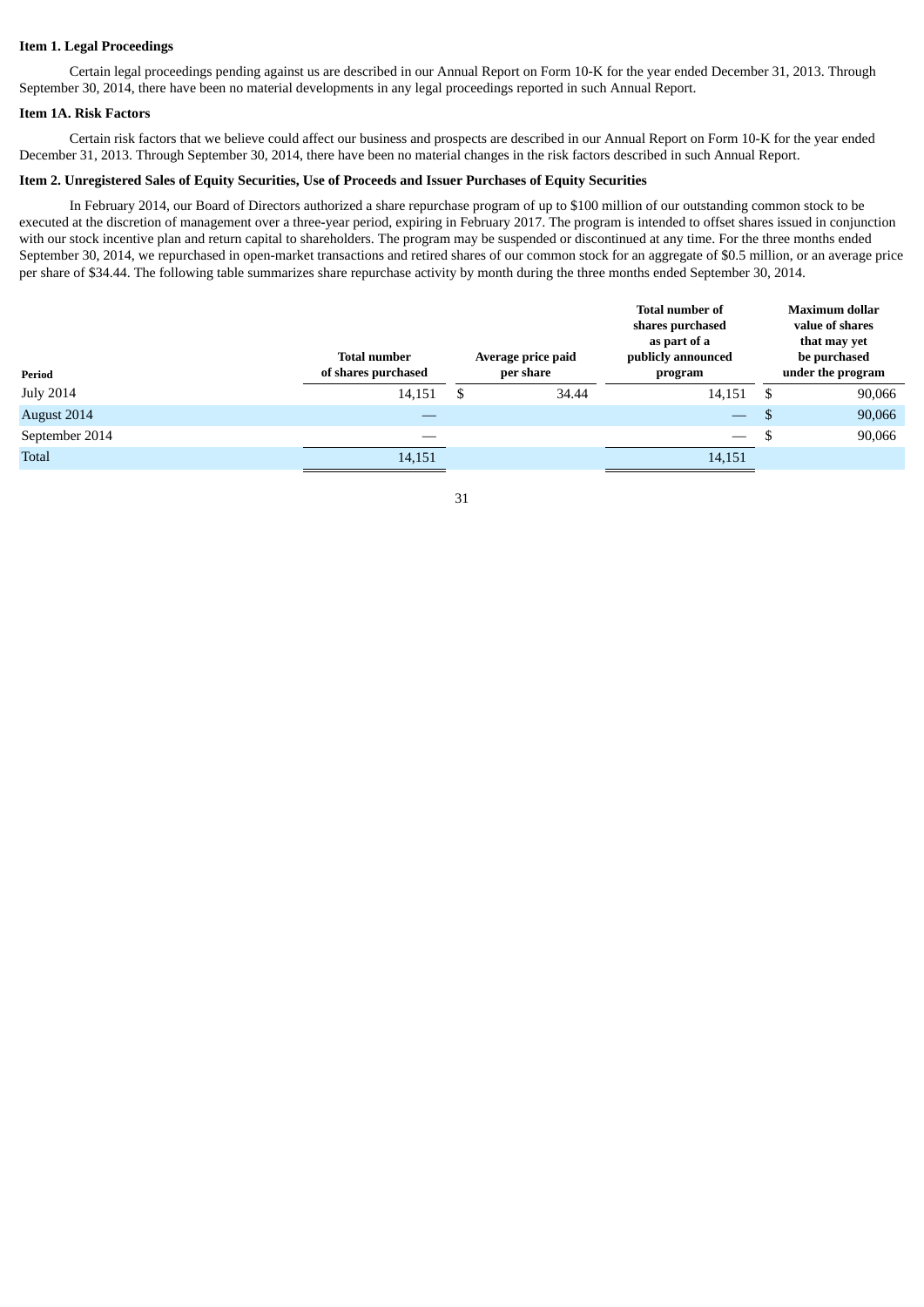# **SIGNATURES**

Pursuant to the requirements of the Securities Exchange Act of 1934, the Registrant has duly caused this report to be signed on its behalf by the undersigned thereunto duly authorized.

Date: October 28, 2014 /s/ James L. Bierman

<span id="page-31-0"></span>Date: October 28, 2014 */s/ Richard A. Meier* 

Owens & Minor, Inc. (Registrant)

James L. Bierman President & Chief Executive Officer

Richard A. Meier Executive Vice President & Chief Financial Officer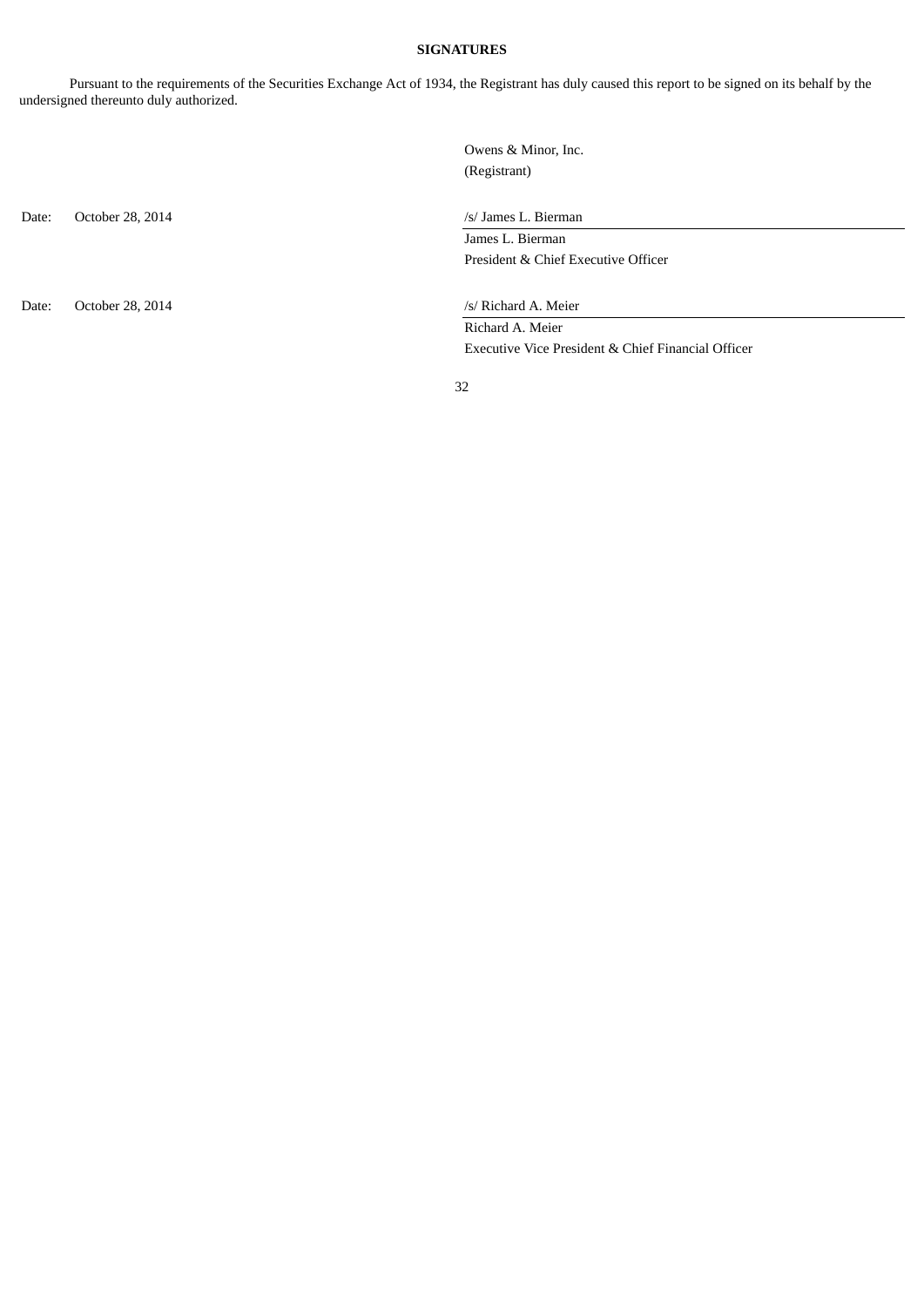# **Item 6. Exhibits**

| (a) Exhibits |                                                                                                                                                                                                                                                                                                                                                                                                                                                                                                                                                                                                                                                          |
|--------------|----------------------------------------------------------------------------------------------------------------------------------------------------------------------------------------------------------------------------------------------------------------------------------------------------------------------------------------------------------------------------------------------------------------------------------------------------------------------------------------------------------------------------------------------------------------------------------------------------------------------------------------------------------|
| 1.1          | Underwriting Agreement, dated September 11, 2014, by and among Owens & Minor, Inc., Owens and Minor Distribution,<br>Inc., Owens & Minor Medical, Inc. and J.P. Morgan Securities LLC, Merrill Lynch, Pierce, Fenner & Smith Incorporated<br>and Wells Fargo Securities, LLC, as representatives of the several underwriters named therein (incorporated herein by<br>reference to the Company's Current Report on Form 8-K, Exhibit 1.1, dated<br>September 17, 2014)                                                                                                                                                                                   |
| 3.1          | Amended and Restated Bylaws of Owens & Minor, Inc. (incorporated herein by reference to the Company's Current<br>Report on Form 8-K, Exhibit 3.1, dated July 29, 2014)                                                                                                                                                                                                                                                                                                                                                                                                                                                                                   |
| 4.1          | Indenture, dated September 16, 2014, by and among Owens & Minor, Inc., Owens and Minor Distribution, Inc., Owens &<br>Minor Medical, Inc. and U.S. Bank National Association, as trustee (incorporated herein by reference to the Company's<br>Current Report on Form 8-K, Exhibit 4.1, dated September 17, 2014)                                                                                                                                                                                                                                                                                                                                        |
| 4.2          | First Supplemental Indenture, dated September 16, 2014, by and among Owens & Minor, Inc., Owens and Minor<br>Distribution, Inc., Owens & Minor Medical, Inc. and U.S. Bank National Association, as trustee (incorporated herein by<br>reference to the Company's Current Report on Form 8-K, Exhibit 4.2, dated September 17, 2014)                                                                                                                                                                                                                                                                                                                     |
| 10.1         | First Amendment, dated as of September 17, 2014, by and among Owens & Minor Distribution, Inc. and Owens & Minor<br>Medical, Inc. (the "Borrowers"), Owens & Minor, Inc. and certain of its domestic subsidiaries (together, the "Guarantors)<br>and Wells Fargo Bank, N.A. (the "Administrative Agent"), to the Credit Agreement dated as of June 5, 2012 by and<br>among the Borrowers, the Guarantors, a syndicate of financial institutions party thereto, the Administrative Agent, and the<br>other agents party thereto (incorporated herein by reference to the Company's Current Report on Form 8-K, Exhibit 10.1,<br>dated September 18, 2014) |
| 31.1         | Certification of Chief Executive Officer pursuant to Rule 13a-14(a) under the Securities Exchange Act of 1934, as adopted<br>pursuant to Section 302 of the Sarbanes-Oxley Act of 2002.                                                                                                                                                                                                                                                                                                                                                                                                                                                                  |
| 31.2         | Certification of Chief Financial Officer pursuant to Rule 13a-14(a) under the Securities Exchange Act of 1934, as adopted<br>pursuant to Section 302 of the Sarbanes-Oxley Act of 2002.                                                                                                                                                                                                                                                                                                                                                                                                                                                                  |
| 32.1         | Certification of Chief Executive Officer pursuant to 18 U.S.C. Section 1350, as adopted pursuant to Section 906 of the<br>Sarbanes-Oxley Act of 2002.                                                                                                                                                                                                                                                                                                                                                                                                                                                                                                    |
| 32.2         | Certification of Chief Financial Officer pursuant to 18 U.S.C. Section 1350, as adopted pursuant to Section 906 of the<br>Sarbanes-Oxley Act of 2002.                                                                                                                                                                                                                                                                                                                                                                                                                                                                                                    |
| 101.INS      | <b>XBRL Instance Document</b>                                                                                                                                                                                                                                                                                                                                                                                                                                                                                                                                                                                                                            |
| 101.SCH      | XBRL Taxonomy Extension Schema Document                                                                                                                                                                                                                                                                                                                                                                                                                                                                                                                                                                                                                  |
| 101.CAL      | XBRL Taxonomy Extension Calculation Linkbase Document                                                                                                                                                                                                                                                                                                                                                                                                                                                                                                                                                                                                    |
| 101.DEF      | XBRL Taxonomy Definition Linkbase Document                                                                                                                                                                                                                                                                                                                                                                                                                                                                                                                                                                                                               |
| 101.LAB      | XBRL Taxonomy Extension Label Linkbase Document                                                                                                                                                                                                                                                                                                                                                                                                                                                                                                                                                                                                          |
| 101.PRE      | XBRL Taxonomy Extension Presentation Linkbase Document                                                                                                                                                                                                                                                                                                                                                                                                                                                                                                                                                                                                   |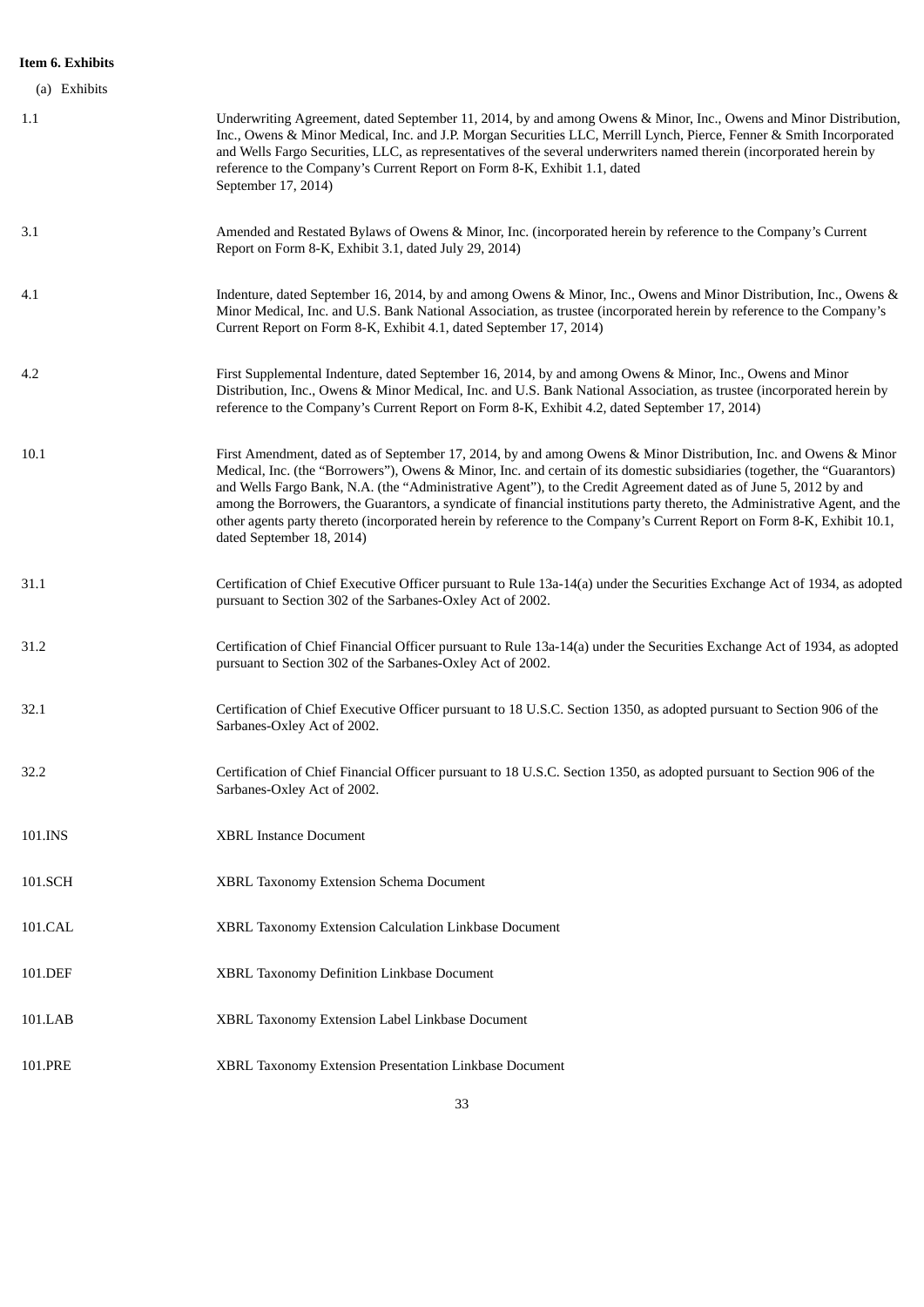# **CERTIFICATION PURSUANT TO RULE 13a-14(a) UNDER THE SECURITIES EXCHANGE ACT OF 1934, AS ADOPTED PURSUANT TO SECTION 302 OF THE SARBANES-OXLEY ACT OF 2002**

## I, James L. Bierman, certify that:

- 1. I have reviewed this Quarterly Report on Form 10-Q for the quarter ended September 30, 2014, of Owens & Minor, Inc.;
- 2. Based on my knowledge, this report does not contain any untrue statement of a material fact or omit to state a material fact necessary to make the statements made, in light of the circumstances under which such statements were made, not misleading with respect to the period covered by this report;
- 3. Based on my knowledge, the financial statements, and other financial information included in this report, fairly present in all material respects the financial condition, results of operations and cash flows of the registrant as of, and for, the periods presented in this report;
- 4. The registrant's other certifying officer and I are responsible for establishing and maintaining disclosure controls and procedures (as defined in Exchange Act Rules 13a-15(e) and 15d-15(e)) and internal control over financial reporting (as defined in Exchange Act Rules 13a-15(f) and 15d- $15(f)$ ) for the registrant and have:
	- a. Designed such disclosure controls and procedures, or caused such disclosure controls and procedures to be designed under our supervision, to ensure that material information relating to the registrant, including its consolidated subsidiaries, is made known to us by others within those entities, particularly during the period in which this report is being prepared;
	- b. Designed such internal control over financial reporting, or caused such internal control over financial reporting to be designed under our supervision, to provide reasonable assurance regarding the reliability of financial reporting and the preparation of financial statements for external purposes in accordance with generally accepted accounting principles;
	- c. Evaluated the effectiveness of the registrant's disclosure controls and procedures and presented in this report our conclusions about the effectiveness of the disclosure controls and procedures, as of the end of the period covered by this report based on such evaluation; and
	- d. Disclosed in this report any change in the registrant's internal control over financial reporting that occurred during the registrant's most recent fiscal quarter (the registrant's fourth fiscal quarter in the case of an annual report) that has materially affected, or is reasonably likely to materially affect, the registrant's internal control over financial reporting; and
- 5. The registrant's other certifying officer and I have disclosed, based on our most recent evaluation of internal control over financial reporting, to the registrant's auditors and the audit committee of the registrant's board of directors (or persons performing the equivalent functions):
	- a. All significant deficiencies and material weaknesses in the design or operation of internal control over financial reporting which are reasonably likely to adversely affect the registrant's ability to record, process, summarize and report financial information; and
	- b. Any fraud, whether or not material, that involves management or other employees who have a significant role in the registrant's internal control over financial reporting.

Date: October 28, 2014

/s/ James L. Bierman James L. Bierman President & Chief Executive Officer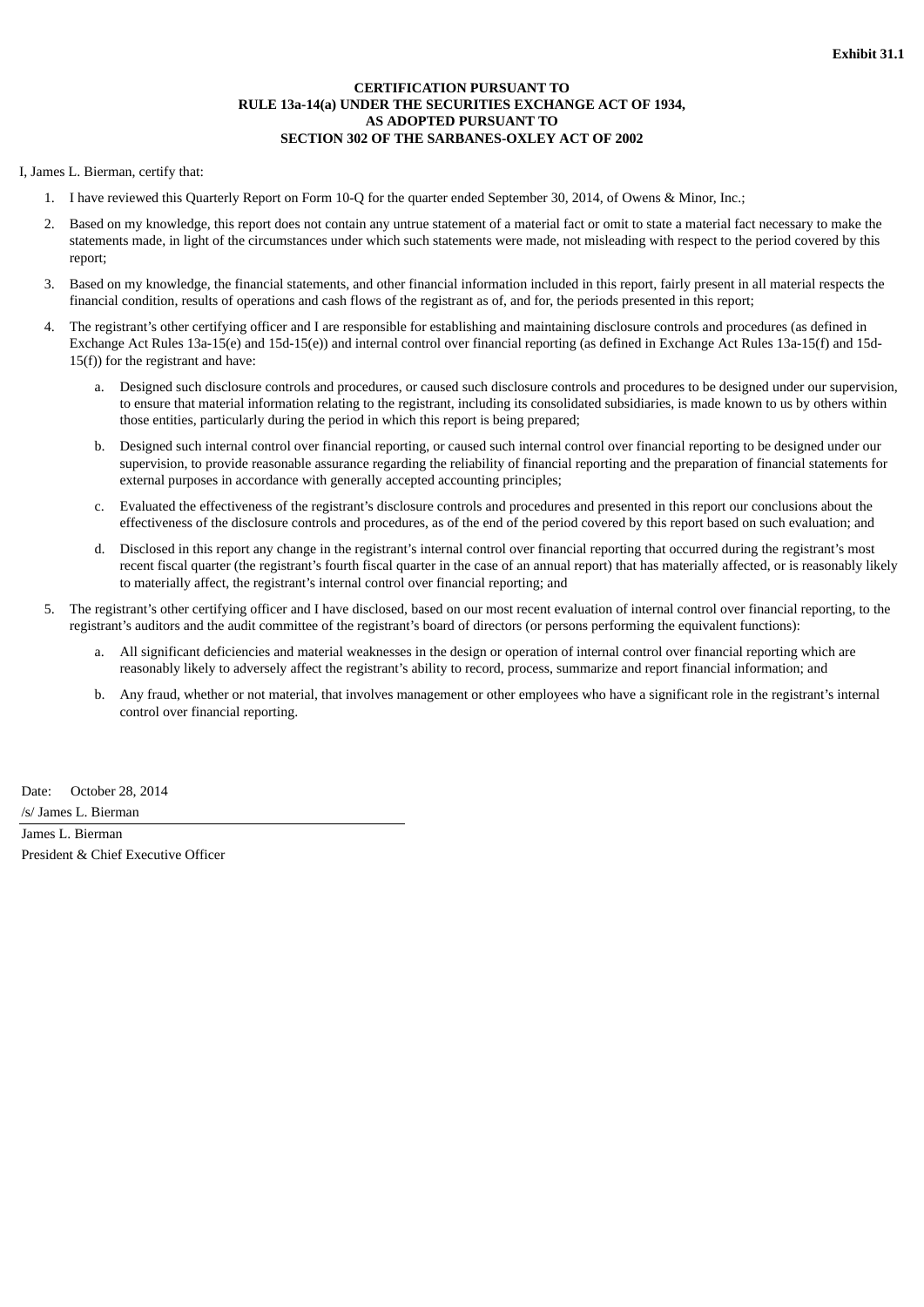# **CERTIFICATION PURSUANT TO RULE 13a-14(a) UNDER THE SECURITIES EXCHANGE ACT OF 1934, AS ADOPTED PURSUANT TO SECTION 302 OF THE SARBANES-OXLEY ACT OF 2002**

## I, Richard A. Meier, certify that:

- 1. I have reviewed this Quarterly Report on Form 10-Q for the quarter ended September 30, 2014, of Owens & Minor, Inc.;
- 2. Based on my knowledge, this report does not contain any untrue statement of a material fact or omit to state a material fact necessary to make the statements made, in light of the circumstances under which such statements were made, not misleading with respect to the period covered by this report;
- 3. Based on my knowledge, the financial statements, and other financial information included in this report, fairly present in all material respects the financial condition, results of operations and cash flows of the registrant as of, and for, the periods presented in this report;
- 4. The registrant's other certifying officer and I are responsible for establishing and maintaining disclosure controls and procedures (as defined in Exchange Act Rules 13a-15(e) and 15d-15(e)) and internal control over financial reporting (as defined in Exchange Act Rules 13a-15(f) and 15d- $15(f)$ ) for the registrant and have:
	- a. Designed such disclosure controls and procedures, or caused such disclosure controls and procedures to be designed under our supervision, to ensure that material information relating to the registrant, including its consolidated subsidiaries, is made known to us by others within those entities, particularly during the period in which this report is being prepared;
	- b. Designed such internal control over financial reporting, or caused such internal control over financial reporting to be designed under our supervision, to provide reasonable assurance regarding the reliability of financial reporting and the preparation of financial statements for external purposes in accordance with generally accepted accounting principles;
	- c. Evaluated the effectiveness of the registrant's disclosure controls and procedures and presented in this report our conclusions about the effectiveness of the disclosure controls and procedures, as of the end of the period covered by this report based on such evaluation; and
	- d. Disclosed in this report any change in the registrant's internal control over financial reporting that occurred during the registrant's most recent fiscal quarter (the registrant's fourth fiscal quarter in the case of an annual report) that has materially affected, or is reasonably likely to materially affect, the registrant's internal control over financial reporting; and
- 5. The registrant's other certifying officer and I have disclosed, based on our most recent evaluation of internal control over financial reporting, to the registrant's auditors and the audit committee of the registrant's board of directors (or persons performing the equivalent functions):
	- a. All significant deficiencies and material weaknesses in the design or operation of internal control over financial reporting which are reasonably likely to adversely affect the registrant's ability to record, process, summarize and report financial information; and
	- b. Any fraud, whether or not material, that involves management or other employees who have a significant role in the registrant's internal control over financial reporting.

Date: October 28, 2014 /s/ Richard A. Meier

Richard A. Meier Executive Vice President & Chief Financial Officer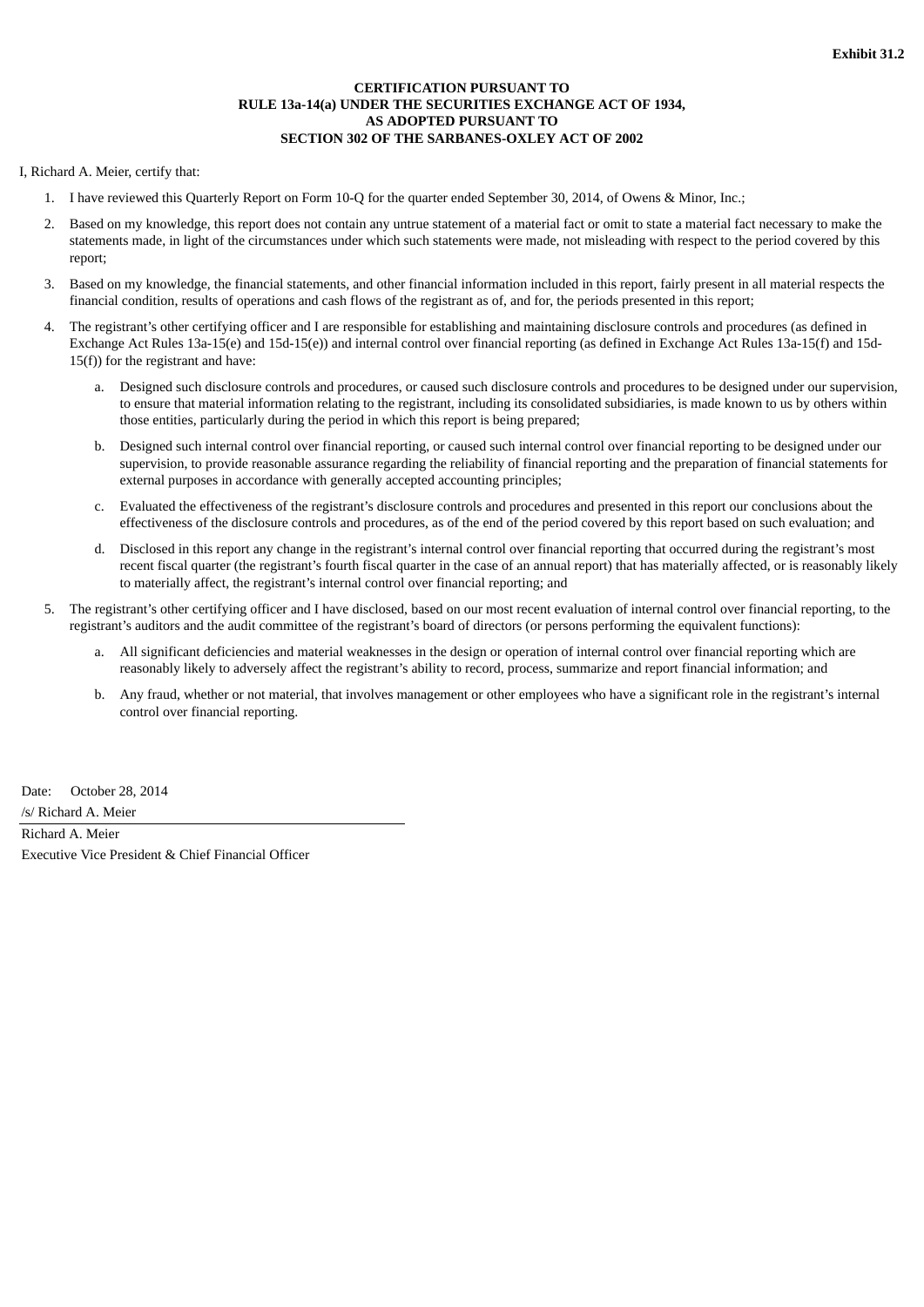## **CERTIFICATION PURSUANT TO 18 U.S.C. SECTION 1350, AS ADOPTED PURSUANT TO SECTION 906 OF THE SARBANES-OXLEY ACT OF 2002**

In connection with the Quarterly Report of Owens & Minor, Inc. (the "Company") on Form 10-Q for the period ended September 30, 2014, as filed with the Securities and Exchange Commission on the date hereof (the "Report"), I, James L. Bierman, President & Chief Executive Officer of the Company, certify, pursuant to 18 U.S.C. Section 1350, as adopted pursuant to Section 906 of the Sarbanes-Oxley Act of 2002, that to the best of my knowledge:

(1) The Report fully complies with the requirements of Section 13(a) or 15(d) of the Securities Exchange Act of 1934, as amended; and

(2) The information contained in the Report fairly presents, in all material respects, the financial condition and results of operations of the Company.

/s/ James L. Bierman

James L. Bierman President & Chief Executive Officer Owens & Minor, Inc.

October 28, 2014